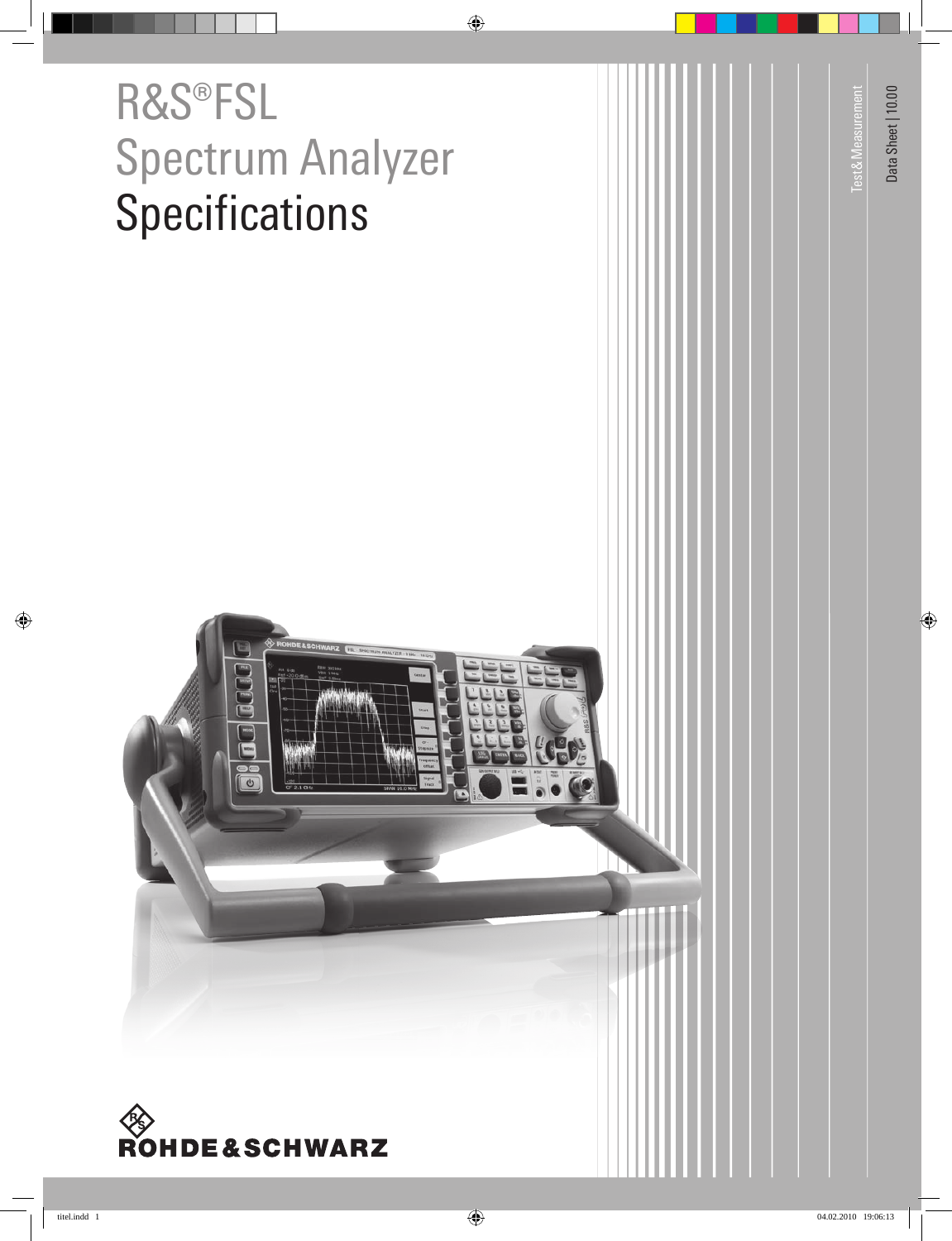### **CONTENTS**

| 22 |
|----|
|    |
|    |
|    |
|    |
|    |
|    |
|    |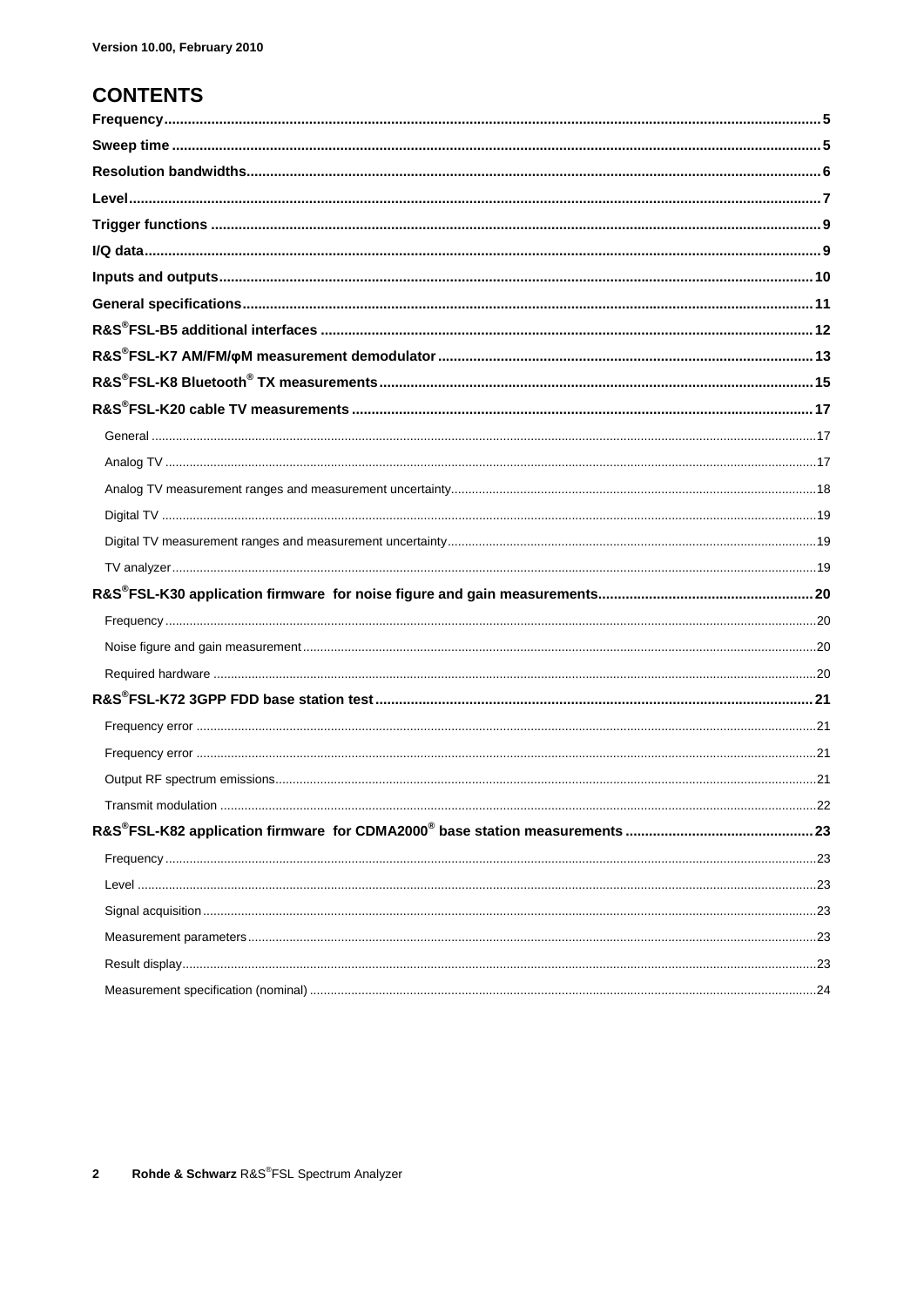| R&S®FSL-K91 WLAN IEEE 802.11a/b/g/j OFDM analysis R&S®FSL-K91n WLAN IEEE 802.11n OFDM analysis 28  |  |
|----------------------------------------------------------------------------------------------------|--|
|                                                                                                    |  |
|                                                                                                    |  |
|                                                                                                    |  |
|                                                                                                    |  |
|                                                                                                    |  |
|                                                                                                    |  |
|                                                                                                    |  |
|                                                                                                    |  |
|                                                                                                    |  |
|                                                                                                    |  |
|                                                                                                    |  |
|                                                                                                    |  |
|                                                                                                    |  |
|                                                                                                    |  |
| R&S®FSL-K92 WiMAX™ IEEE 802.16 OFDM analysis (IEEE 802.16-2004, IEEE 802.16-2004/Cor1-2005,        |  |
|                                                                                                    |  |
|                                                                                                    |  |
|                                                                                                    |  |
|                                                                                                    |  |
|                                                                                                    |  |
|                                                                                                    |  |
|                                                                                                    |  |
| R&S®FSL-K93 WiMAX™/WiBro IEEE 802.16 OFDMA SISO analysis (IEEE 802.16-2004, IEEE 802.16-2004/Cor1- |  |
|                                                                                                    |  |
|                                                                                                    |  |
|                                                                                                    |  |
|                                                                                                    |  |
|                                                                                                    |  |
|                                                                                                    |  |
|                                                                                                    |  |
|                                                                                                    |  |
|                                                                                                    |  |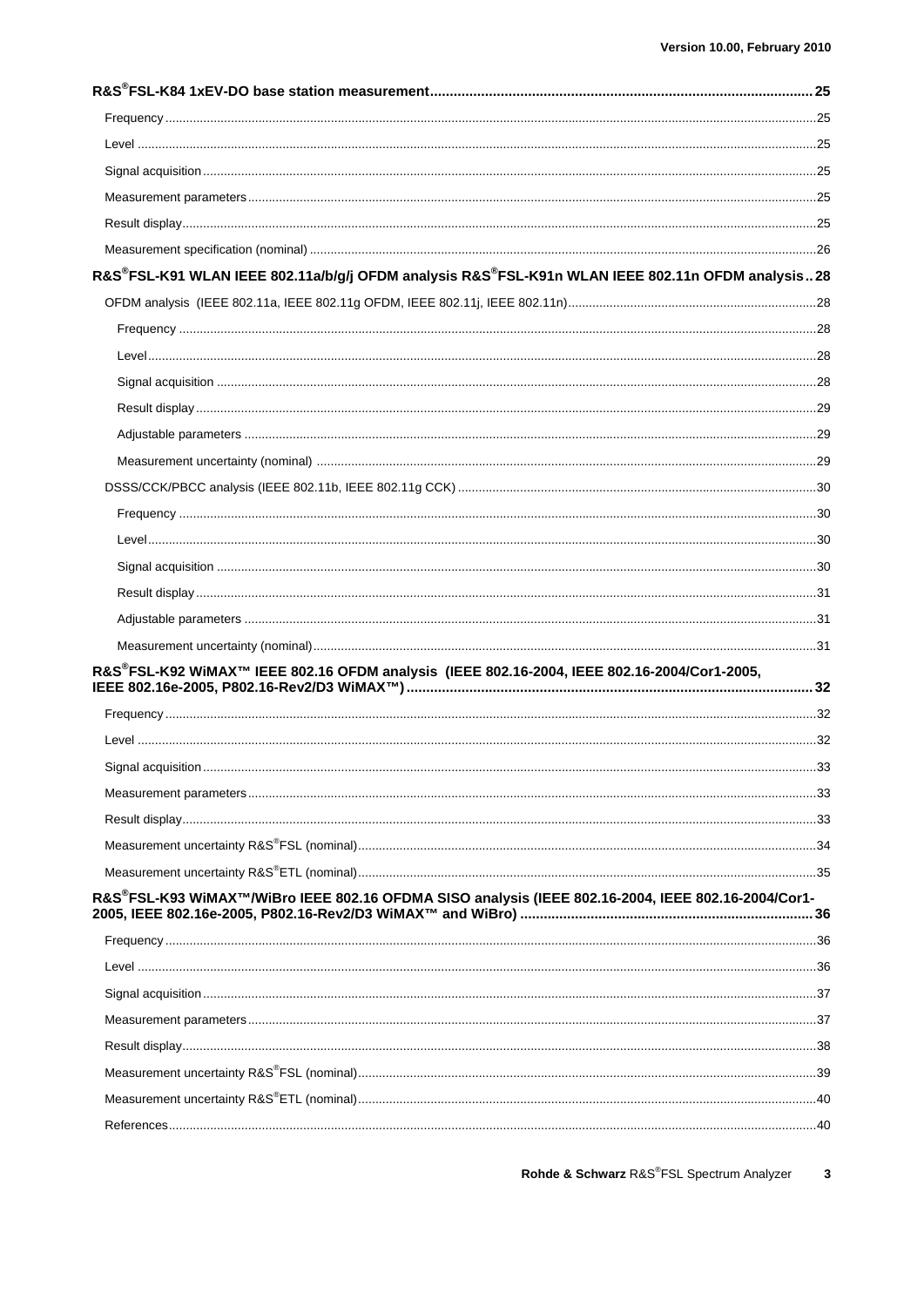#### **Version 10.00, February 2010**

Specifications apply under the following conditions:

15 minutes warm-up time at ambient temperature, specified environmental conditions met, calibration cycle adhered to. Data without tolerances: typical values only. Data designated 'nominal' applies to design parameters and is not assured by Rohde & Schwarz.

The Bluetooth<sup>®</sup> word mark and logos are owned by the Bluetooth SIG, Inc. and any use of such marks by Rohde & Schwarz is under license.

CDMA2000<sup>®</sup> is a registered trademark of the Telecommunications Industry Association (TIA-USA).

"WiMAX Forum" is a registered trademark of the WiMAX Forum. "WiMAX," the WiMAX Forum logo, "WiMAX Forum Certified," and the WiMAX Forum Certified logo are trademarks of the WiMAX Forum.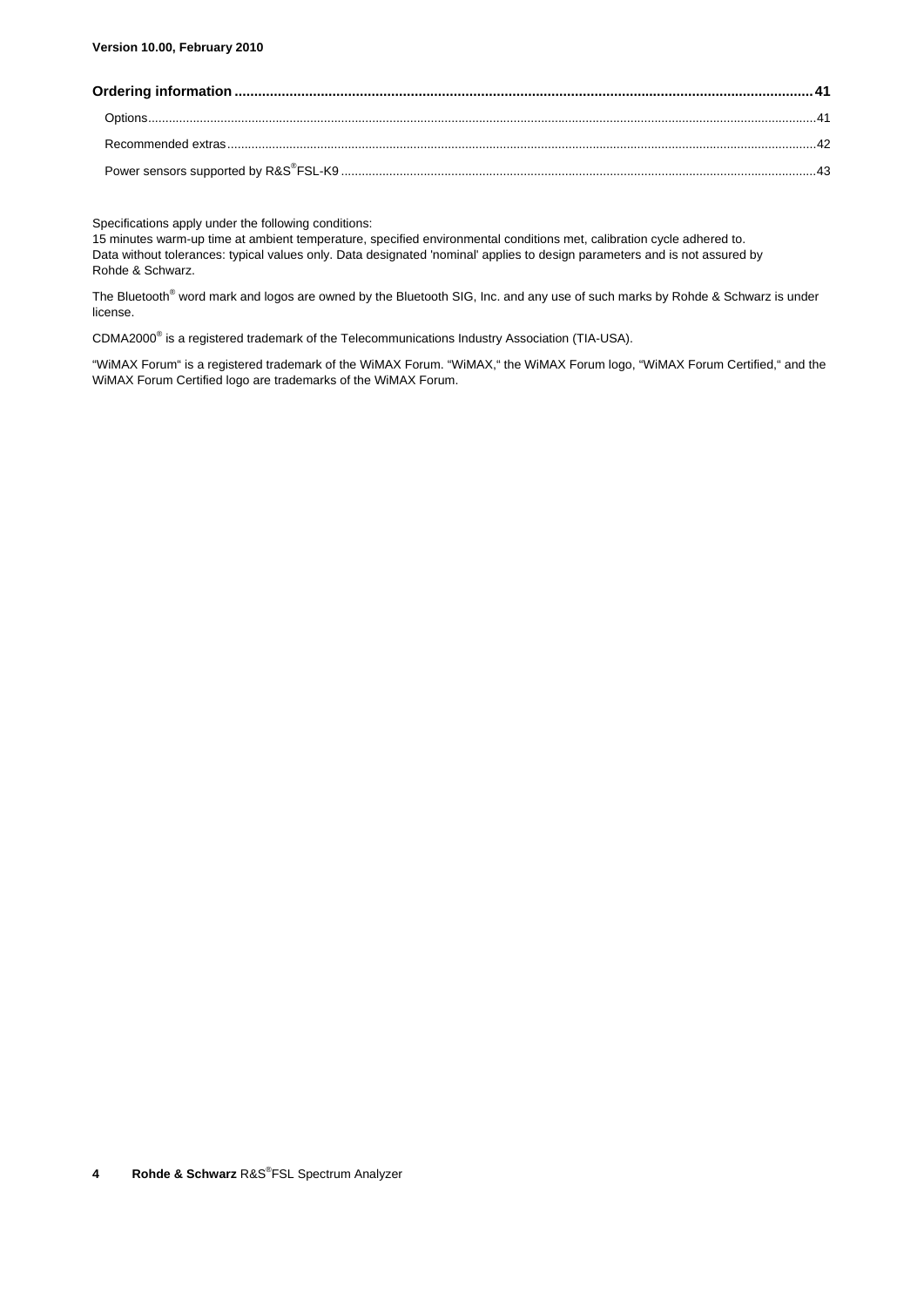## **Frequency**

| Frequency range      | R&S <sup>®</sup> FSL3  | 9 kHz to 3 GHz                     |
|----------------------|------------------------|------------------------------------|
|                      | R&S <sup>®</sup> FSL6  | 9 kHz to 6 GHz                     |
|                      | R&S <sup>®</sup> FSL18 | 9 kHz to 18 GHz (overrange 20 GHz) |
| Frequency resolution |                        | Hz                                 |

| Reference frequency, internal, nominal |                                           |                     |  |
|----------------------------------------|-------------------------------------------|---------------------|--|
| Aging per year                         |                                           | $\cdot$ × 10 $^{-}$ |  |
| Temperature drift                      | ∶ to +50 °C<br>$\cdot$ 0 $\sim$ 0 $\cdot$ | $\cdot$ × 10 $^{-}$ |  |

| Reference frequency, internal, nominal | R&S®FSL-B4 OCXO reference frequency<br>option, standard with the R&S <sup>®</sup> FSL18 |                    |
|----------------------------------------|-----------------------------------------------------------------------------------------|--------------------|
| Aging per year                         |                                                                                         | $1 \times 10^{-7}$ |
| Temperature drift                      | 0 °C to +50 °C                                                                          | $1 \times 10^{-7}$ |

| <b>Frequency readout</b>          |                                   |                                                           |
|-----------------------------------|-----------------------------------|-----------------------------------------------------------|
| Marker resolution                 |                                   | 1 Hz                                                      |
| Uncertainty                       |                                   | $\pm$ (marker frequency x reference                       |
|                                   |                                   | uncertainty + 10 % $\times$ resolution bandwidth          |
|                                   |                                   | $+$ 1/ <sub>2</sub> (span / (sweep points $-$ 1)) + 1 Hz) |
| Marker tuning frequency step size | default                           | span / 500                                                |
|                                   | marker step size $=$ sweep points | span / (sweep points $-1$ )                               |
| Frequency counter resolution      |                                   | 1 Hz                                                      |
| Count uncertainty                 | S/N > 25 dB                       | $\pm$ (frequency x reference uncertainty +                |
|                                   |                                   | $\frac{1}{2}$ (last digit))                               |
| Frequency span                    |                                   | 0 Hz, 10 Hz to 3/6/20 GHz                                 |
| Span uncertainty                  |                                   | 3%                                                        |

| Spectral purity SSB phase noise |          | $f = 500$ MHz                                    |
|---------------------------------|----------|--------------------------------------------------|
| Carrier offset                  | 1 kHz    | typ. –95 dBc (1 Hz)                              |
|                                 | $10$ kHz | $\epsilon$ -98 dBc (1 Hz), typ. -103 dBc (1 Hz)  |
|                                 | 100 kHz  | $<-98$ dBc (1 Hz), typ. $-105$ dBc (1 Hz)        |
|                                 | 1 MHz    | $\epsilon$ -115 dBc (1 Hz), typ. -120 dBc (1 Hz) |

## **Sweep time**

| Sweep time  | span = $0$ Hz                   | 1 $\mu$ s to 5 $\mu$ s in 125 ns steps |
|-------------|---------------------------------|----------------------------------------|
|             |                                 | 5 µs to 16000 s in 5 % steps           |
|             | 10 Hz ≤ span ≤ 3.2 kHz          | 2.5 ms to 5 s/Hz $\times$ span         |
|             | 3.2 kHz $<$ span $\leq$ 1.5 GHz | 2.5 ms to 16000 s                      |
|             | 1.5 GHz $<$ span $\leq$ 3 GHz   | 5 ms to 16000 s                        |
|             | span $>$ 3 GHz                  | 10 ms to 16000 s                       |
| Uncertainty | span = $0$ Hz                   | nominal 0.1 %                          |
|             | span $\geq 10$ Hz               | nominal 3 %                            |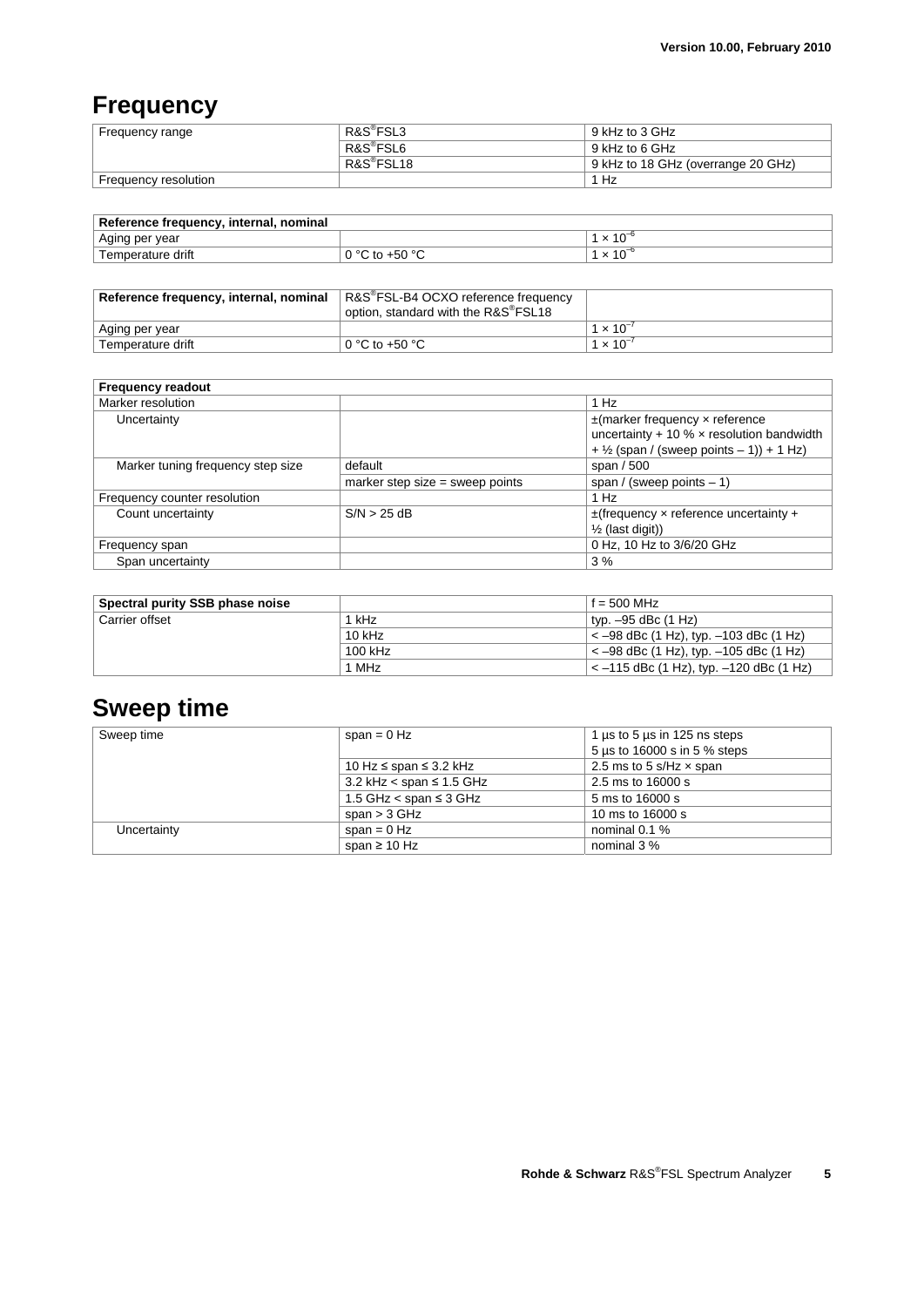## **Resolution bandwidths**

| <b>Sweep filters</b>                        |                                     |                                             |
|---------------------------------------------|-------------------------------------|---------------------------------------------|
| <b>Resolution bandwidths</b>                |                                     | 300 Hz to 10 MHz (-3 dB) in                 |
|                                             |                                     | 1/3 sequence                                |
|                                             | with R&S <sup>®</sup> FSL-B7 option | 10 Hz to 10 MHz $(-3$ dB) in $1/3$ sequence |
|                                             | zero span                           | 20 MHz (-3 dB) additionally                 |
| Resolution bandwidth uncertainty            |                                     | nominal $<$ 3 $\%$                          |
| Resolution filter shape factor 60 dB : 3 dB |                                     | nominal $< 5$ (Gaussian type filters)       |

| <b>EMI filters</b>       |                                         |                               |
|--------------------------|-----------------------------------------|-------------------------------|
| 6 dB bandwidths          |                                         | 9 kHz. 120 kHz. 1 MHz         |
|                          | with $R\&S^{\circledast}$ FSL-B7 option | 200 Hz, 9 kHz, 120 kHz, 1 MHz |
| Bandwidth uncertainty    |                                         | nominal $<$ 3 %               |
| Shape factor 60 dB: 3 dB |                                         | nominal $< 6$                 |

| FFT filters              |                                 |                                  |
|--------------------------|---------------------------------|----------------------------------|
| 3 dB bandwidths          |                                 | 300 Hz to 30 kHz in 1/3 sequence |
|                          | with $R\&S^\circ$ FSL-B7 option | 1 Hz to 30 kHz in 1/3 sequence   |
| Bandwidth uncertainty    |                                 | nominal 5 %                      |
| Shape factor 60 dB: 3 dB |                                 | nominal 2.5                      |

| 300: 500 Hz:                        |                                                                                          |  |
|-------------------------------------|------------------------------------------------------------------------------------------|--|
|                                     |                                                                                          |  |
|                                     | 10; 12.5; 14; 15; 16; 18 (RRC); 20; 21; 24.3 (RRC); 25; 30; 50; 100; 150; 192; 200; 300; |  |
| 500 kHz                             | 1; 1.228; 1.28 (RRC); 1.5; 2; 3; 3.84 (RRC); 4.096 (RRC); 5 MHz                          |  |
|                                     |                                                                                          |  |
| $(RRC = root raised cosine)$        |                                                                                          |  |
| with R&S <sup>®</sup> FSL-B7 option | 100 Hz, 200 Hz additionally                                                              |  |
|                                     | 1, 1.5, 2, 2.4, 2.7, 3, 3.4, 4, 4.5, 5, 6, 8.5, 9 kHz                                    |  |

| Video bandwidths       | 1-pole lowpass RC filters | 1 Hz to 10 MHz in 1/3 sequence |
|------------------------|---------------------------|--------------------------------|
|                        |                           |                                |
| Demodulation bandwidth |                           | nominal 28 MHz                 |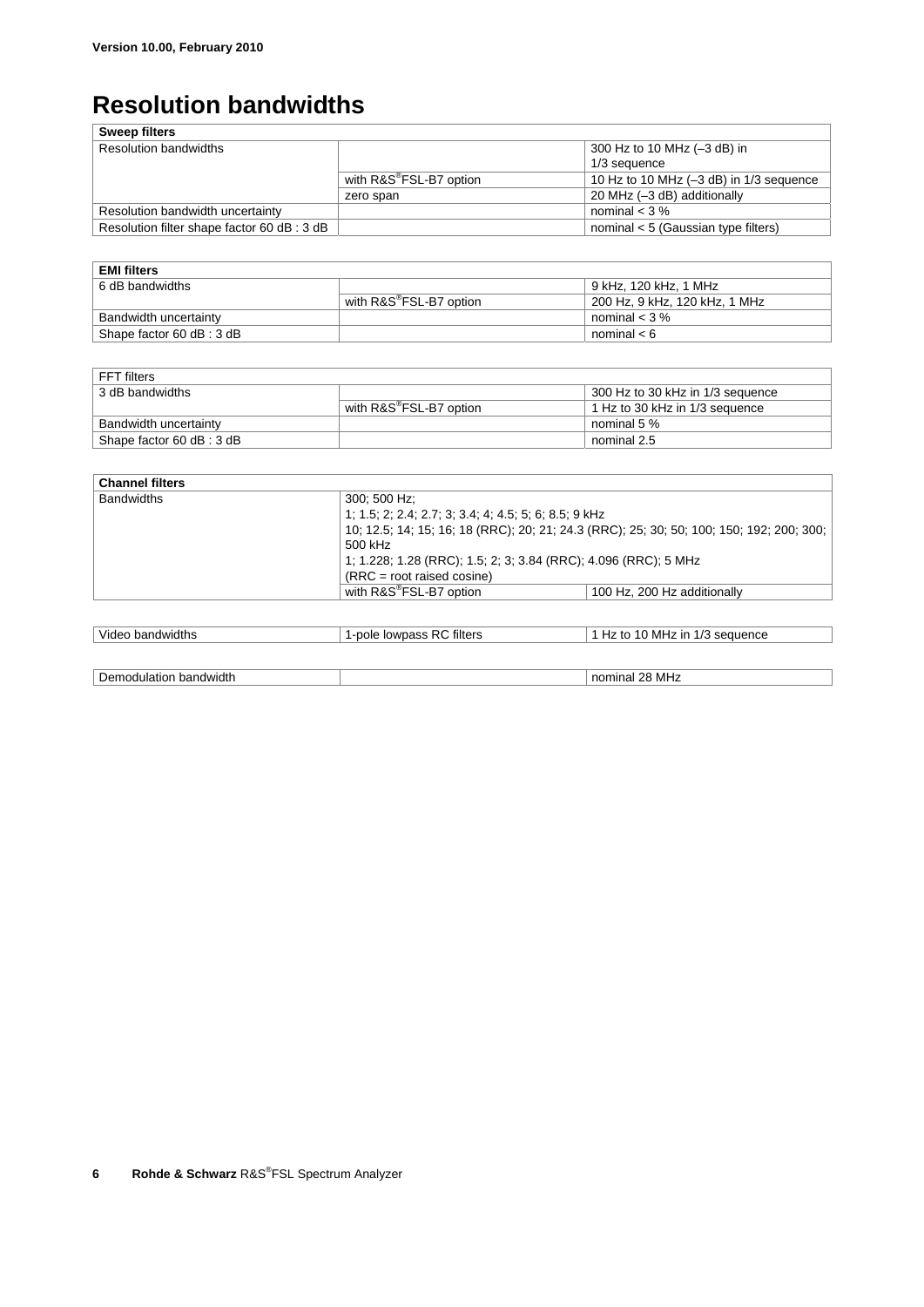## **Level**

 $\sqrt{2}$ 

| Displa<br>mae<br>- 11 | $\sim$<br>$\sim$<br>dBm<br>.<br>tloor<br>noise<br>ב <i>וו</i> נ<br>ПS<br>,,, |
|-----------------------|------------------------------------------------------------------------------|
|                       |                                                                              |

| Maximum rated input level R&S®FSL3 and R&S®FSL6 |                   |                          |
|-------------------------------------------------|-------------------|--------------------------|
| DC voltage                                      |                   | 50 V                     |
| CW RF power                                     |                   | 30 dBm $(= 1 W)$         |
| Peak RF power                                   |                   | $36$ dBm (= 4 W) $<$ 3 s |
| Max. pulse voltage                              |                   | 150 V                    |
| Max. pulse energy                               | pulse width 10 us | $10 \text{ mWs}$         |
|                                                 |                   |                          |

| Maximum rated input level R&S®FSL18 with RF attenuation $\geq$ 10 dB |                   |                          |
|----------------------------------------------------------------------|-------------------|--------------------------|
| DC voltage                                                           |                   | .50 V                    |
| CW RF power                                                          |                   | 30 dBm $(= 1 W)$         |
| Peak RF power                                                        |                   | $36$ dBm (= 4 W) $<$ 3 s |
| Max. pulse voltage                                                   |                   | 100V                     |
| Max. pulse energy                                                    | pulse width 10 us | 2 mWs                    |

| Maximum rated input level R&S®FSL18 with RF attenuation < 10 dB |                   |                              |
|-----------------------------------------------------------------|-------------------|------------------------------|
| DC voltage                                                      |                   | 30 V                         |
| CW RF power                                                     |                   | 20 dBm (= $100 \text{ mW}$ ) |
| Peak RF power                                                   |                   | 26 dBm $(= 400 \text{ mW})$  |
| Max. pulse voltage                                              |                   | 30 V                         |
| Max. pulse energy                                               | pulse width 10 us | $0.2$ mWs                    |

| Intermodulation R&S®FSL3 and R&S®FSL6 |                                                                                         |                                       |
|---------------------------------------|-----------------------------------------------------------------------------------------|---------------------------------------|
| Third-order intermodulation (TOI)     | intermodulation-free dynamic range, level $2 \times -20$ dBm, reference level $-10$ dBm |                                       |
|                                       | $f_{\text{in}}$ < 30 MHz                                                                | $> 54$ dBc (TOI +7 dBm, typ. +12 dBm) |
|                                       | $f_{in} \geq 30$ MHz                                                                    | $> 60$ dBc (TOI +10 dBm, typ +18 dBm) |
| Second harmonic intercept (SHI)       | $f_{in}$ = 20 MHz to 3 GHz                                                              | nominal +35 dBm                       |
| 1 dB compression of input mixer       | 0 dB RF attenuation, $f > 200$ MHz                                                      | nominal +5 dBm                        |

| Intermodulation R&S®FSL18         |                                                                                         |                                       |
|-----------------------------------|-----------------------------------------------------------------------------------------|---------------------------------------|
| Third-order intermodulation (TOI) | intermodulation-free dynamic range, level $2 \times -20$ dBm, reference level $-10$ dBm |                                       |
|                                   | $f_{\text{in}}$ < 50 MHz                                                                | $> 54$ dBc (TOI +7 dBm, typ. +10 dBm) |
|                                   | 50 MHz $\leq$ f <sub>in</sub> $\leq$ 6 GHz                                              | $> 60$ dBc (TOI +10 dBm, typ +13 dBm) |
|                                   | $f_{in} > 6$ GHz                                                                        | nominal 60 dBc (TOI +10 dBm)          |
| Second harmonic intercept (SHI)   | $f_{in}$ = 20 MHz to 9 GHz                                                              | nominal +35 dBm                       |
| 1 dB compression of input mixer   | 0 dB RF attenuation, $f > 200$ MHz                                                      | nominal $+5$ dBm                      |

| Displayed average noise level R&S®FSL3 and R&S®FSL6 |                                                                          |                                   |
|-----------------------------------------------------|--------------------------------------------------------------------------|-----------------------------------|
|                                                     | 0 dB RF attenuation, termination 50 $\Omega$ , RBW = 1 kHz, VBW = 1 Hz,  |                                   |
|                                                     | sample detector, log scaling, tracking generator OFF, normalized to 1 Hz |                                   |
|                                                     | frequency                                                                | $preamplifier = OFF$              |
|                                                     | 9 kHz to 1 MHz                                                           | $<-100$ dBm (1 Hz)                |
|                                                     | 1 MHz to 10 MHz                                                          | $<-115$ dBm $(1$ Hz)              |
|                                                     | 10 MHz to 50 MHz                                                         | $<-130$ dBm $(1$ Hz)              |
|                                                     | 50 MHz to 3 GHz                                                          | $<-140$ dBm (1 Hz)                |
|                                                     | 3 GHz to 5 GHz                                                           | $<-136$ dBm $(1$ Hz)              |
|                                                     | 5 GHz to 6 GHz                                                           | $<-130$ dBm $(1$ Hz)              |
|                                                     | frequency                                                                | $preamplifier = ON$               |
|                                                     | 9 kHz to 1 MHz                                                           | $<-115$ dBm $(1$ Hz)              |
|                                                     | 1 MHz to 10 MHz                                                          | $<-130$ dBm $(1$ Hz)              |
|                                                     | 10 MHz to 50 MHz                                                         | $<-145$ dBm (1 Hz)                |
|                                                     | 50 MHz to 3 GHz                                                          | $<-152$ dBm (1 Hz)                |
|                                                     | 3 GHz to 5 GHz                                                           | $<-146$ dBm $(1$ Hz)              |
|                                                     | 5 GHz to 6 GHz                                                           | $<-140$ dBm $(1$ Hz)              |
|                                                     | frequency                                                                | preamplifier = ON, typical values |
|                                                     | 500 MHz                                                                  | $-162$ dBm $(1$ Hz)               |
|                                                     | 1 GHz                                                                    | $-160$ dBm $(1$ Hz)               |
|                                                     | 3 GHz                                                                    | $-158$ dBm (1 Hz)                 |
|                                                     | 6 GHz                                                                    | $-147$ dBm $(1$ Hz)               |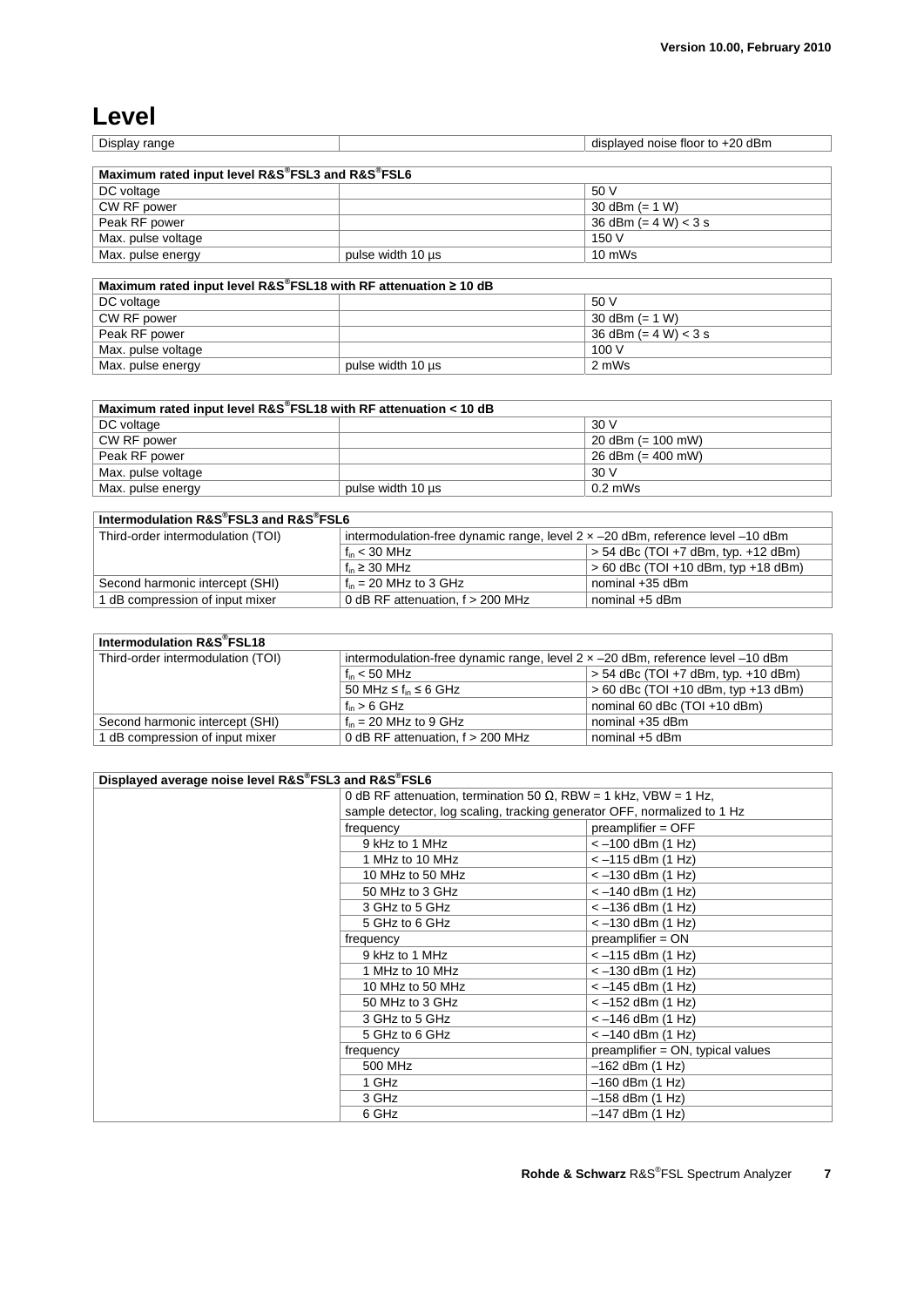#### **Displayed average noise level R&S® FSL18**

|  | 0 dB RF attenuation, termination 50 $\Omega$ , RBW = 1 kHz, VBW = 1 Hz,  |                                      |
|--|--------------------------------------------------------------------------|--------------------------------------|
|  | sample detector, log scaling, tracking generator OFF, normalized to 1 Hz |                                      |
|  | frequency                                                                | $preamplifier = OFF$                 |
|  | 9 kHz to 1 MHz                                                           | $<-100$ dBm (1 Hz)                   |
|  | 1 MHz to 10 MHz                                                          | $<-115$ dBm $(1$ Hz)                 |
|  | 10 MHz to 50 MHz                                                         | $<-130$ dBm (1 Hz)                   |
|  | 50 MHz to 3 GHz                                                          | $<-140$ dBm (1 Hz)                   |
|  | 3 GHz to 12 GHz                                                          | $<-136$ dBm $(1$ Hz)                 |
|  | 12 GHz to 18 GHz                                                         | $<-130$ dBm $(1$ Hz)                 |
|  | 18 GHz to 20 GHz                                                         | $<-123$ dBm $(1$ Hz)                 |
|  | frequency                                                                | $preamplifier = ON$                  |
|  | 9 kHz to 1 MHz                                                           | $<-115$ dBm $(1$ Hz)                 |
|  | 1 MHz to 10 MHz                                                          | $<-130$ dBm $(1$ Hz)                 |
|  | 10 MHz to 50 MHz                                                         | $<-145$ dBm $(1$ Hz)                 |
|  | 50 MHz to 3 GHz                                                          | $<-152$ dBm (1 Hz)                   |
|  | 3 GHz to 5 GHz                                                           | $<-149$ dBm $(1$ Hz)                 |
|  | 5 GHz to 6 GHz                                                           | $<-145$ dBm $(1$ Hz)                 |
|  | frequency                                                                | $preamplifier = ON$ , typical values |
|  | 500 MHz                                                                  | -162 dBm (1 Hz)                      |
|  | 1 GHz                                                                    | -161 dBm (1 Hz)                      |
|  | 3 GHz                                                                    | -158 dBm (1 Hz)                      |
|  | 6 GHz                                                                    | -152 dBm (1 Hz)                      |
|  |                                                                          |                                      |

| Immunity to interference    |                                             |                            |
|-----------------------------|---------------------------------------------|----------------------------|
| Image frequency             | $f_{in}$ – 2 $\times$ 48.375 MHz            | $<-80$ dBc, typ. $-90$ dBc |
|                             | $f_{in}$ – 2 $\times$ 838.375 MHz           | $<-60$ dBc, typ. $-80$ dBc |
|                             | $f_{in}$ – 2 $\times$ 7158.375 MHz          | typ. $-60$ dBc             |
| Intermediate frequency      | 48.375 MHz, 838.375 MHz,                    | $<-60$ dBc, typ. $-80$ dBc |
|                             | 7158.375 MHz                                |                            |
| Spurious response, inherent | $f > 30$ MHz, without input signal,         | $<-90$ dBm                 |
|                             | RF attenuation = $0$ dB, RBW $\leq 10$ kHz  |                            |
| Spurious response           | related to local oscillators                |                            |
|                             | $f \leq 6$ GHz                              |                            |
|                             | $\Delta f$ < 100 kHz                        | typ. $-60$ dBc             |
|                             | $\Delta f$ ≥ 100 kHz                        | $<-60$ dBc                 |
|                             | $f > 6$ GHz                                 |                            |
|                             | $\Delta f$ < 100 kHz                        | typ. $-48$ dBc             |
|                             | $\mathcal{M} \geq 100$ kHz                  | $<-48$ dBc                 |
|                             | $f =$ receive frequency                     |                            |
| Spurious response           | related to A/D conversion                   | typ. $<-70$ dBc            |
| Spurious response           | related to subharmonic of first LO          | typ. $-60$ dBc             |
|                             | (spur at 7158.375 MHz $- 2 \times f_{in}$ ) |                            |
| Spurious response           | related to harmonic of first LO             | typ. $-60$ dBc             |
| at mixer level $< -10$ dBm  | (spur at $f_{in}$ – 3579.1875 MHz)          |                            |

| Level display                    |                           |                                           |
|----------------------------------|---------------------------|-------------------------------------------|
| Logarithmic level axis           |                           | 10 dB to 100 dB                           |
| Linear level axis                |                           | 0 % to 100 %/10 divisions                 |
| Number of traces                 |                           | 4                                         |
| Trace detectors                  |                           | max peak, min peak, auto peak, sample,    |
|                                  |                           | RMS, quasi peak, average                  |
| Number of measurement points     | default value             | 501                                       |
|                                  | range                     | 125 to 32001                              |
|                                  |                           | in steps of about a factor of 2           |
| Trace functions                  |                           | clear/write, max hold, average, min hold, |
|                                  |                           | view                                      |
| Setting range of reference level | logarithmic level display | $-80$ dBm to 20 dBm                       |
|                                  |                           | in steps of 2 dB, 5 dB or 10 dB           |
|                                  | linear level display      | $-80$ dBm to 20 dBm, 0 % to 100 %         |
| Units of level axis              | logarithmic level display | dBm, dBmV, dBµV, dBµA, dBpW               |
|                                  | linear level display      | µV, mV, V, µA, mA, A, pW, nW, µW,         |
|                                  |                           | mW, W                                     |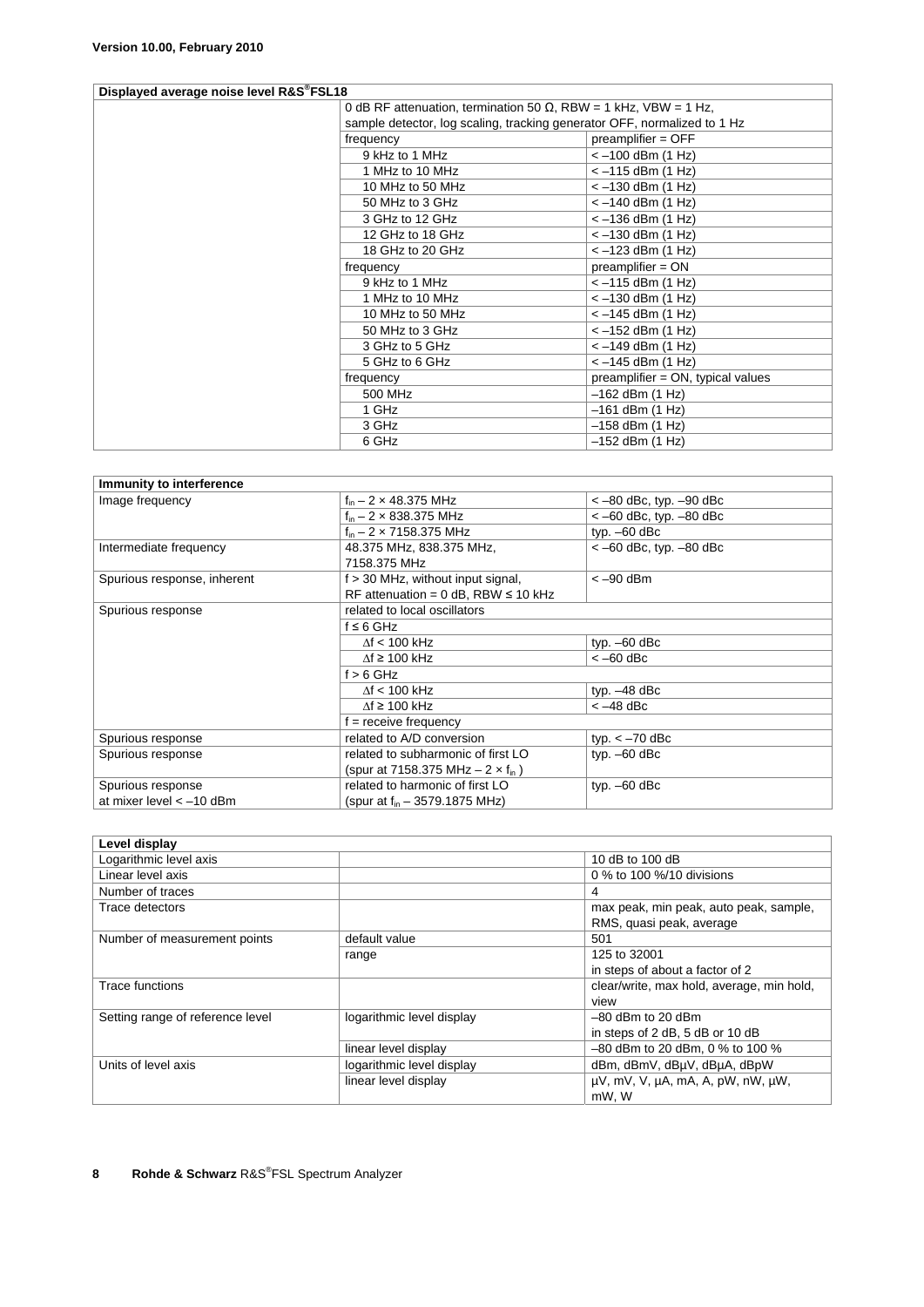| Level measurement uncertainty               |                                                                                                                                             |                         |
|---------------------------------------------|---------------------------------------------------------------------------------------------------------------------------------------------|-------------------------|
|                                             | 95 % confidence level, +20 °C to +30 °C,<br>$S/N > 16$ dB, 0 dB to $-50$ dB from reference level<br>10 MHz $\lt f \leq 3$ GHz<br>$< 0.5$ dB |                         |
|                                             |                                                                                                                                             |                         |
|                                             |                                                                                                                                             |                         |
|                                             | $3 GHz < f \le 6 GHz$                                                                                                                       | $< 0.8$ dB              |
|                                             | $6$ GHz $<$ f $\leq$ 18 GHz                                                                                                                 | $< 1.2$ dB              |
| Absolute uncertainty at 65.83 MHz           |                                                                                                                                             | $< 0.3$ dB              |
| Frequency response $(+20 °C)$ to $+30 °C$ ) | $9$ kHz $\leq$ f $<$ 30 kHz                                                                                                                 | nominal 1.5 dB          |
|                                             | $30$ kHz ≤ f ≤ 3 GHz                                                                                                                        | $< 0.5$ dB, typ. 0.3 dB |
|                                             | $3 GHz < f \le 6 GHz$                                                                                                                       | $< 0.8$ dB, typ. 0.3 dB |
|                                             | $6$ GHz $<$ f $\leq$ 18 GHz                                                                                                                 | $< 1.2$ dB, typ. 0.6 dB |
|                                             | $f > 18$ GHz                                                                                                                                | nominal 2 dB            |
| Attenuator uncertainty                      |                                                                                                                                             | $< 0.3$ dB              |
| Uncertainty of reference level setting      |                                                                                                                                             | nominal $< 0.1$ dB      |

#### **Display nonlinearity**  Logarithmic level display S/N > 16 dB 0 dB to  $-50$  dB  $\leq 0.2$  dB Bandwidth switching uncertainty reference: RBW = 10 kHz nominal < 0.1 dB

## **Trigger functions**

| <b>Trigger</b>              |                                                |
|-----------------------------|------------------------------------------------|
| $T$ rigger $\leq$<br>source | . external. IF<br>power<br>video,<br>tree run. |
| External trigger level      | level                                          |

## **I/Q data**

| Interface        |                          | LAN                      |
|------------------|--------------------------|--------------------------|
|                  | R&S <sup>®</sup> FSL-B10 | LAN or GPIB              |
| Memory length    |                          | max. 512 ksample I and Q |
| Sample rate      |                          | 10 kHz to 65.8 MHz       |
| Signal bandwidth | sample rate 65.8 MHz     | nominal 28 MHz           |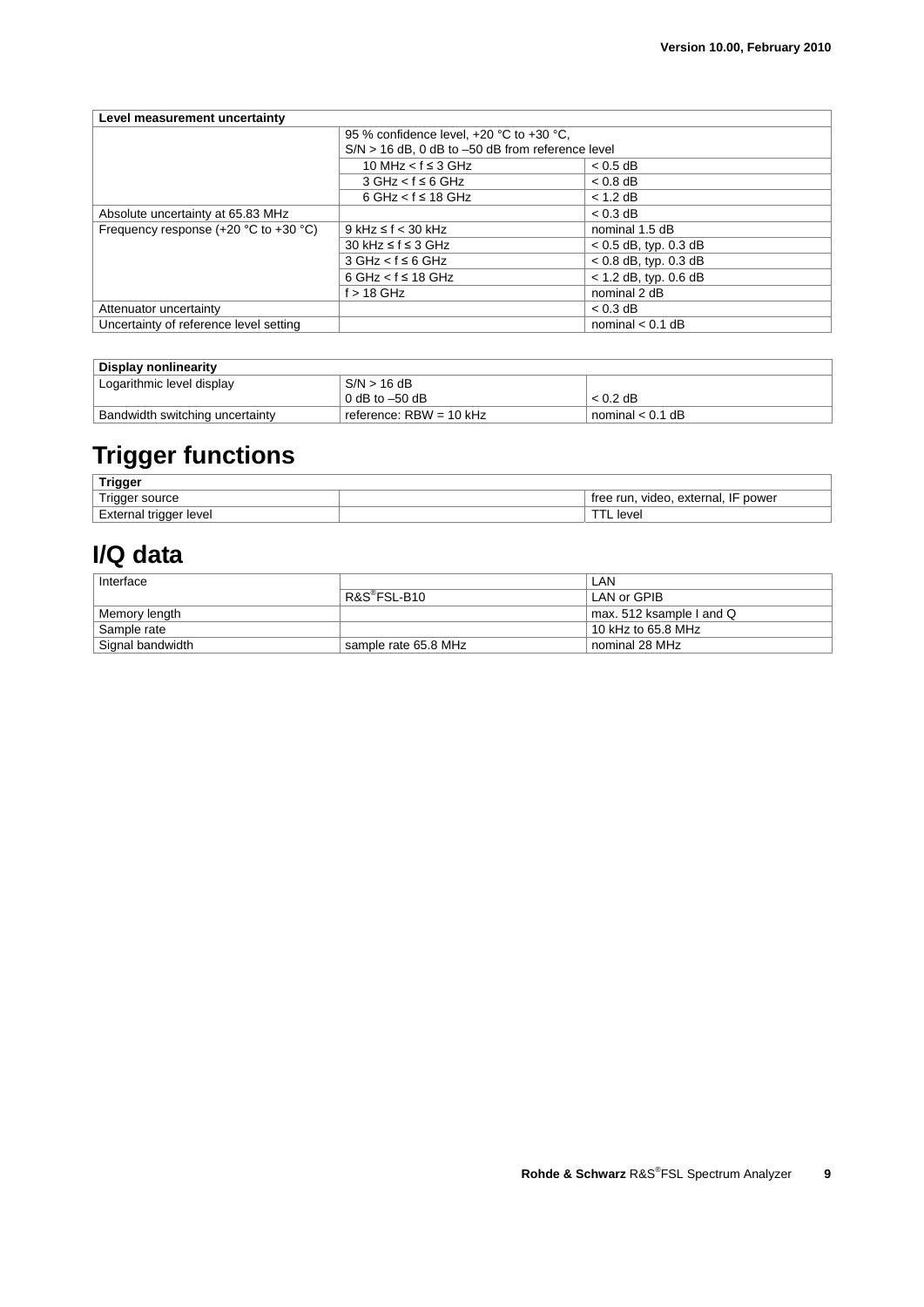## **Inputs and outputs**

| RF input R&S®FSL3 and R&S®FSL6 |                             |                             |
|--------------------------------|-----------------------------|-----------------------------|
| Impedance                      |                             | 50 $\Omega$                 |
| Connector                      |                             | N female                    |
| <b>VSWR</b>                    | RF attenuation $\geq 10$ dB |                             |
|                                | 10 MHz ≤ f ≤ 1 GHz          | nominal 1.2                 |
|                                | 1 GHz < $f$ ≤ 6 GHz         | nominal 1.5                 |
| Input attenuator               |                             | 0 dB to 50 dB in 5 dB steps |

| RF input R&S®FSL18                         |                          |                             |
|--------------------------------------------|--------------------------|-----------------------------|
| Impedance                                  |                          | 50 $\Omega$                 |
| Connector                                  |                          | N female                    |
| <b>VSWR</b><br>RF attenuation $\geq 10$ dB |                          |                             |
|                                            | 10 MHz ≤ f ≤ 8 GHz       | nominal 1.2                 |
|                                            | $8$ GHz < $f \le 16$ GHz | nominal 1.5                 |
|                                            | $f > 16$ GHz             | nominal 2                   |
| Input attenuator                           |                          | 0 dB to 40 dB in 5 dB steps |

| <b>AF output</b>     |                         |
|----------------------|-------------------------|
| Connector            | 3.5 mm mini jack        |
| Output impedance     | $< 100 \Omega$          |
| Open-circuit voltage | up to 1.5 V, adjustable |

| Tracking generator (models .13, .16 and .28 only) |                                             |                                 |
|---------------------------------------------------|---------------------------------------------|---------------------------------|
| Connector                                         |                                             | N female, 50 $\Omega$           |
| Output power setting range                        | R&S®FSL3, R&S®FSL6                          | -50 dBm to 0 dBm in 1 dB steps  |
|                                                   | R&S <sup>®</sup> FSL18                      | -30 dBm to 0 dBm in 10 dB steps |
| Frequency range                                   | R&S <sup>®</sup> FSL3                       | 1 MHz to 3 GHz                  |
|                                                   | R&S <sup>®</sup> FSL6                       | 1 MHz to 6 GHz                  |
|                                                   | R&S <sup>®</sup> FSL18                      | 10 MHz to 18 GHz                |
| Dynamic range for isolation                       | RF attenuation = $0$ dB, source power 0 dBm |                                 |
| measurements                                      | 10 MHz to 2 GHz                             | nominal 80 dB                   |
|                                                   | 2 GHz to $f_{\text{max}}$                   | nominal 60 dB                   |
| Reverse power                                     |                                             |                                 |
| DC voltage                                        |                                             | 50 V                            |
| CW RF power                                       |                                             | 30 dBm $(= 1 W)$                |
| Max. pulse voltage                                |                                             | 150 V                           |
| Max. pulse energy (10 µs)                         |                                             | $10 \text{ mWs}$                |

| <b>External reference</b> |                              |                         |
|---------------------------|------------------------------|-------------------------|
| Connector                 |                              | BNC female, 50 $\Omega$ |
| Input level               |                              | 0 dBm to $+10$ dBm      |
| Output level              | with R&S <sup>®</sup> FSL-B4 | tvp. 0 dBm              |
| Frequency                 |                              | 10 MHz $\pm$ 5 ppm      |

| External trigger/gate input |                         |  |
|-----------------------------|-------------------------|--|
| Connector                   | BNC female, 50 $\Omega$ |  |
| Input level                 | compatible              |  |

| Probe power | $'$ DC, $-12.6$ V DC and ground,<br>$\mathcal{U}$ |
|-------------|---------------------------------------------------|
|             | 150 mA.<br>nominal<br>max.                        |
|             |                                                   |

| на |                    |
|----|--------------------|
|    | . יר<br>. .<br>. . |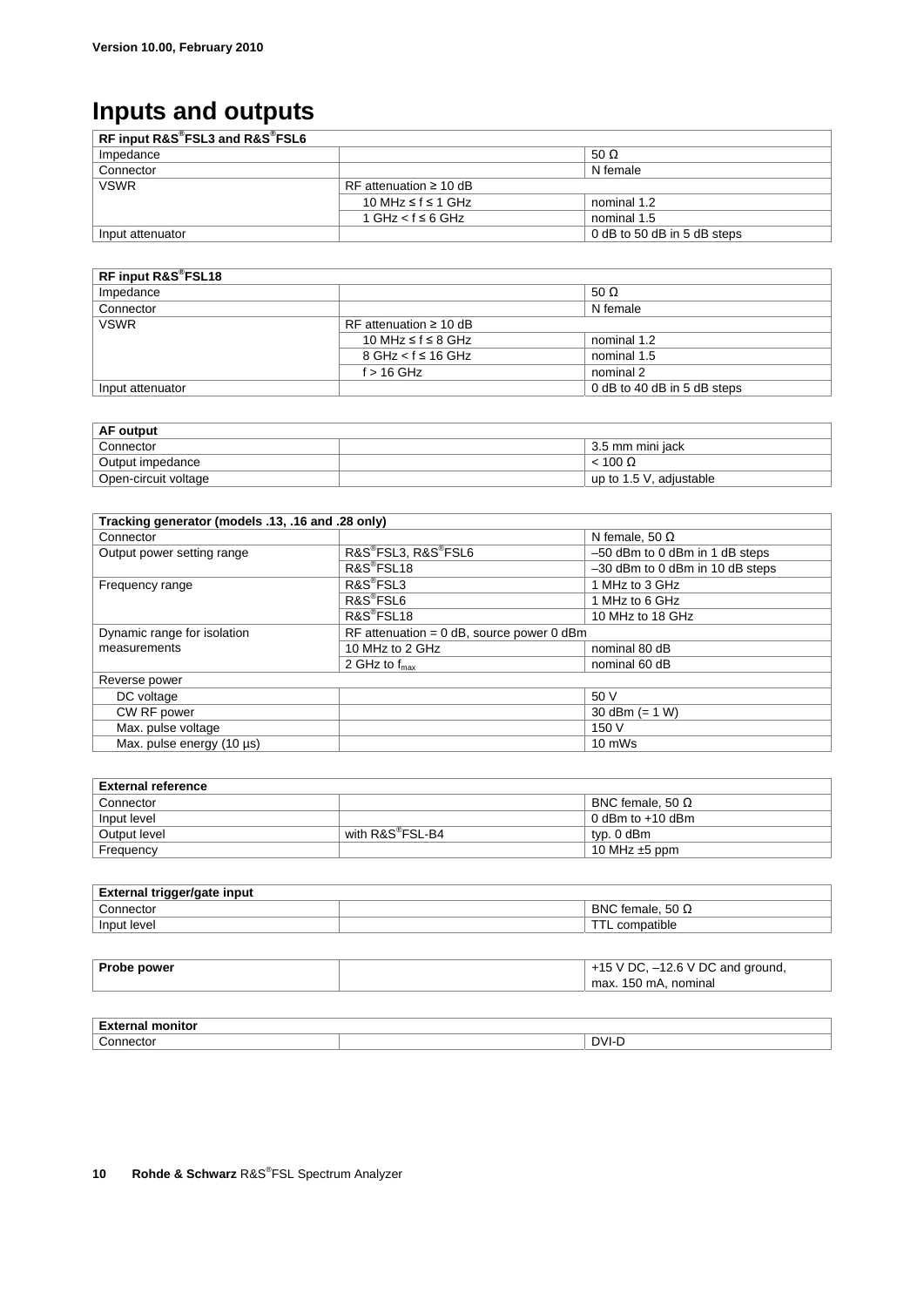## **General specifications**

| <b>Remote control</b> |              |                    |
|-----------------------|--------------|--------------------|
| LAN interface         |              | 10/100BaseT, RJ-45 |
| IEC/IEEE bus (GPIB)   | -R10<br>R&S® | ່ 1997.ປ<br>5CI.   |

| Display            |                                         |
|--------------------|-----------------------------------------|
| Resolution         | $640 \times 480$ pixels                 |
| Pixel failure rate | $< 2 \times 10^{-5}$                    |
|                    |                                         |
| <b>Mass memory</b> |                                         |
| Mass memory        | flash disk (internal), USB memory stick |
|                    | (not supplied)                          |
| Data storage       | > 500 instrument settings and traces    |

| <b>Temperature</b> |                               |                                                           |
|--------------------|-------------------------------|-----------------------------------------------------------|
|                    | operating temperature range   | +0 °C to +50 °C                                           |
|                    | permissible temperature range | +0 °C to +55 °C                                           |
|                    | storage temperature range     | $-40$ °C to +70 °C                                        |
| Climatic loading   |                               | +25 $\degree$ C/+40 $\degree$ C at 85 % relative humidity |
|                    |                               | (IEC 60068-2-30)                                          |

| <b>Mechanical resistance</b> |            |                                         |
|------------------------------|------------|-----------------------------------------|
| Vibration                    | sinusoidal | IEC 60068-2-6                           |
|                              | random     | IEC 60068-2-64                          |
| Shock                        |            | 40 g shock spectrum,                    |
|                              |            | in line with MIL-STD-810E, method 516.4 |
|                              |            | procedure 1, IEC 60068-2-27             |

| Power supply                         |                          |                                                                     |
|--------------------------------------|--------------------------|---------------------------------------------------------------------|
| Input voltage range, AC, nominal     |                          | 100 V to 240 V                                                      |
| AC supply frequency                  |                          | 50 Hz to 400 Hz                                                     |
| Input current, AC                    |                          | 0.9 A to 0.3 A                                                      |
| Input voltage range, DC, nominal     | R&S®FSL-B30              | 10 V to 28 V                                                        |
| Input current, DC                    | R&S <sup>®</sup> FSL-B30 | 8.0 A to 2.2 A                                                      |
| Power consumption                    |                          | typ. 45 W, max. 65 W with all options                               |
| Safety                               |                          | IEC 61010-1, EN 61010-1, UL 61010B-1,                               |
|                                      |                          | CSA C22.2 No. 1010-1                                                |
| Test mark                            |                          | VDE, GS, CSA, CSA-NRTL                                              |
| <b>EMC</b>                           |                          | EMC Directive 2004/108/EC                                           |
|                                      |                          | including:                                                          |
|                                      |                          | - IEC/EN 61326 class B (emission)                                   |
|                                      |                          | - CISPR 11/EN 55011/group 1                                         |
|                                      |                          | class B (emission)                                                  |
|                                      |                          | - IEC/EN 61326 Table A.1 (immunity,                                 |
|                                      |                          | industrial)                                                         |
| Dimensions ( $W \times H \times D$ ) | with handle              | 408.8 mm x 158.1 mm x 465.3 mm                                      |
|                                      |                          | $(16.09 \text{ in} \times 6.22 \text{ in} \times 18.32 \text{ in})$ |
|                                      | without handle           | 342.3 mm × 158.1 mm × 367.0 mm                                      |
|                                      |                          | $(13.48 \text{ in} \times 6.22 \text{ in} \times 14.45 \text{ in})$ |
| Weight                               | without options          | $<$ 7 kg ( $<$ 15.43 lb)                                            |
|                                      | with battery pack        | $< 8$ kg ( $< 17.64$ lb)                                            |

| Rec<br>interval<br>calibration<br>nmenaea<br>ור |                                         | vear  |
|-------------------------------------------------|-----------------------------------------|-------|
|                                                 | operation with<br>external<br>reterence | vears |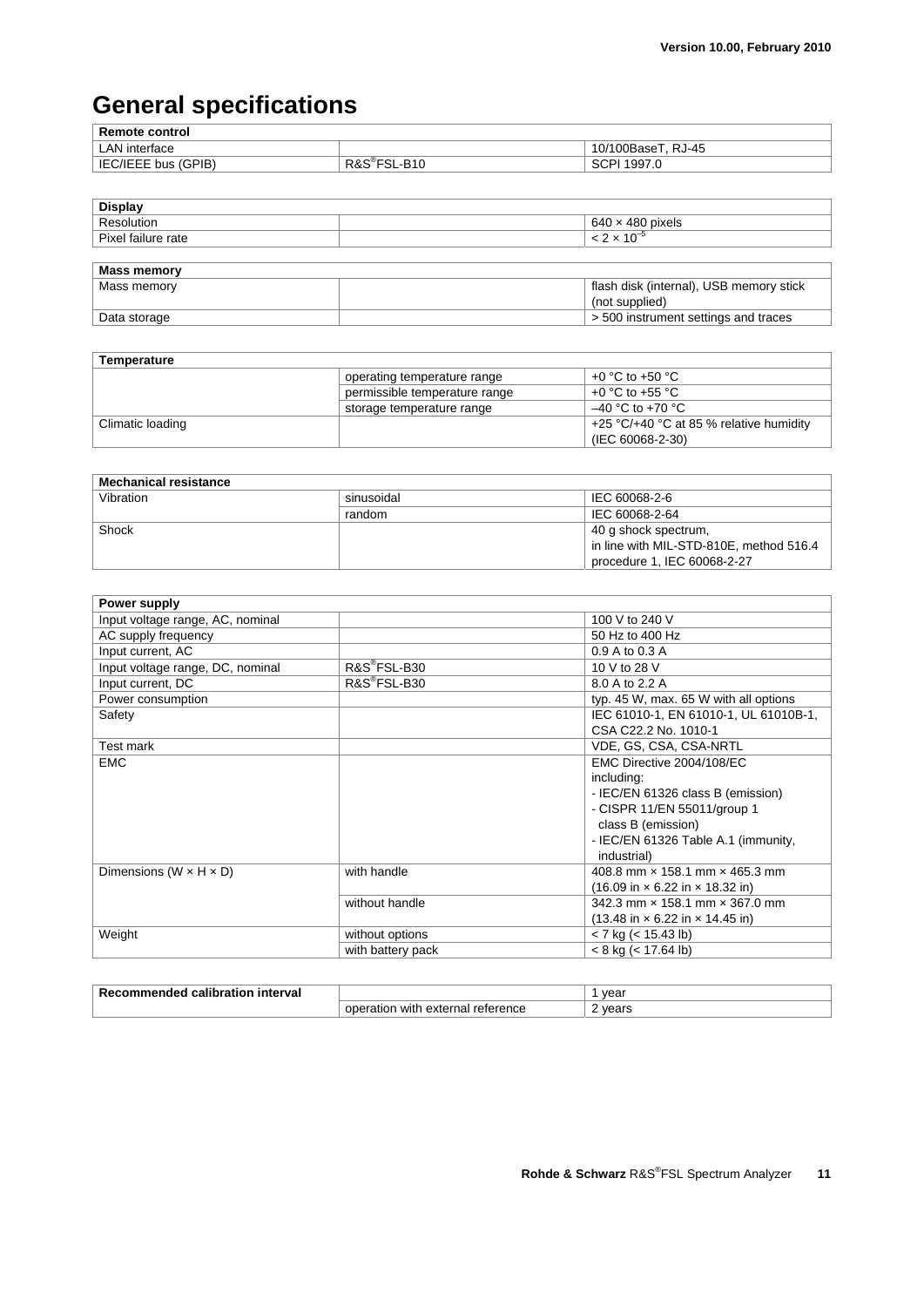## **R&S®FSL-B5 additional interfaces**

| User port |                                     |
|-----------|-------------------------------------|
| Connector | 9-pin D-Sub male                    |
| Output    | TTL-compatible, 0 V/5 V, max. 15 mA |
| Input     | TTL-compatible, max. 5 V            |
|           |                                     |

| Noise source control |                                    |
|----------------------|------------------------------------|
| Connector            | <b>BNC</b> female                  |
| Output               | 0 V/28 V, max. 100 mA, switchable, |
|                      | supply for noise source            |

| <b>Power sensor</b> |                                        |  |
|---------------------|----------------------------------------|--|
| Connector           | 6-pin LEMOSA female for supported      |  |
|                     | R&S <sup>®</sup> NRP-Zxx power sensors |  |

| <b>IF/video out</b>                 |                                                                   |                                                                                      |
|-------------------------------------|-------------------------------------------------------------------|--------------------------------------------------------------------------------------|
| Connector                           |                                                                   | BNC female, 50 $\Omega$                                                              |
| IF out                              |                                                                   |                                                                                      |
| <b>Bandwidth</b>                    |                                                                   | nominal 28 MHz                                                                       |
| IF frequency                        | RBW 20 MHz.                                                       | 17.45833 MHz (nominal) $±2$ MHz,                                                     |
|                                     | center frequency $> 20$ MHz, span 0 Hz                            | dependent on center frequency                                                        |
| Output level (gain versus RF input) | RF attenuation 0 dB, RF preamplifier = OFF, span 0 Hz, RBW 20 MHz |                                                                                      |
|                                     | center frequency                                                  |                                                                                      |
|                                     | 100 MHz                                                           | approx. $+3$ dB                                                                      |
|                                     | 3 GHz                                                             | approx. $-1$ dB                                                                      |
|                                     | 6 GHz                                                             | approx. $-7$ dB                                                                      |
| Video out                           |                                                                   |                                                                                      |
| <b>Bandwidth</b>                    |                                                                   | equal to VBW setting, max. RBW/2                                                     |
| Output scaling                      |                                                                   | log scaling with display scale set to log,                                           |
|                                     |                                                                   | lin scaling with display scale set to lin                                            |
| Output level                        |                                                                   | center frequency > 10 MHz, span 0 Hz, signal at reference level and center frequency |
|                                     | video 1 V                                                         | $1 \vee \pm 10$ % (open circuit) (nominal)                                           |
|                                     | video 200 mV                                                      | 200 mV ±10 % (open circuit) (nominal)                                                |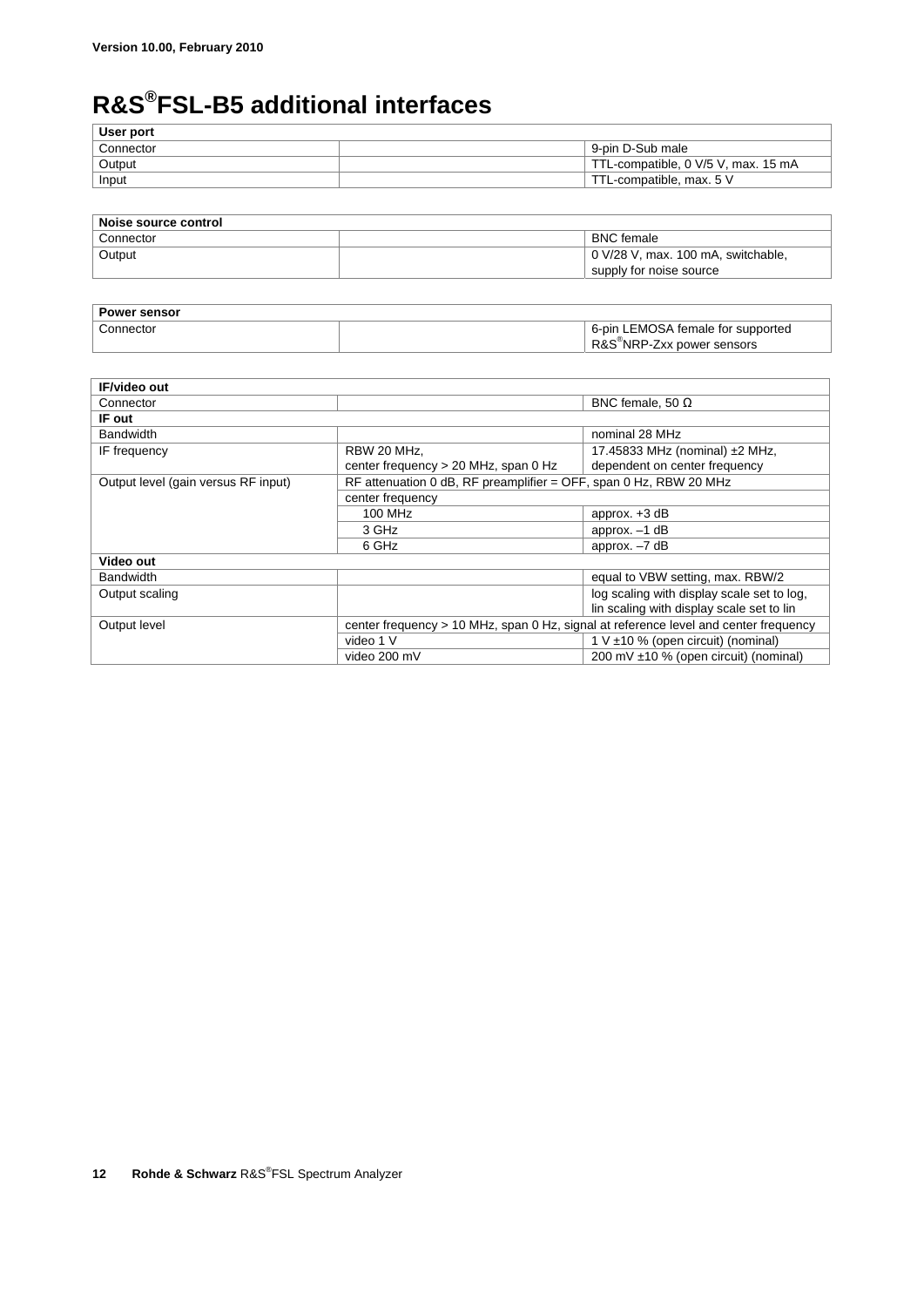## **R&S®FSL-K7 AM/FM/φM measurement demodulator**

| Measurement of analog modulation signals                                            |                                                                                                                                                           |                                     |
|-------------------------------------------------------------------------------------|-----------------------------------------------------------------------------------------------------------------------------------------------------------|-------------------------------------|
| Demodulation bandwidth                                                              |                                                                                                                                                           | 100 Hz to 6.4 kHz, binary steps     |
|                                                                                     |                                                                                                                                                           | 12.5 kHz to 1.6 MHz, binary steps   |
|                                                                                     |                                                                                                                                                           | 3 MHz, 5 MHz, 8 MHz, 10 MHz, 18 MHz |
| Recording length                                                                    | maximum                                                                                                                                                   | 512 ksample                         |
| Recording time                                                                      | demodulation bandwidth                                                                                                                                    |                                     |
|                                                                                     | 100 Hz                                                                                                                                                    | 3276.8 s                            |
|                                                                                     | $6.4$ kHz                                                                                                                                                 | 51.2 s                              |
|                                                                                     | 12.5 kHz                                                                                                                                                  | 26.6s                               |
|                                                                                     | 1.6 MHz                                                                                                                                                   | 200 ms                              |
|                                                                                     | 3 MHz                                                                                                                                                     | $100$ ms                            |
|                                                                                     | 5 MHz                                                                                                                                                     | 50 ms                               |
|                                                                                     | 8 MHz                                                                                                                                                     | 25 <sub>ms</sub>                    |
|                                                                                     | 10 MHz                                                                                                                                                    | $12.5$ ms                           |
|                                                                                     | 18 MHz                                                                                                                                                    | $12.5$ ms                           |
| Display                                                                             | frequency versus time (FM), amplitude versus time (AM), phase versus time ( $\varphi M$ ),<br>RF power versus time, RF spectrum (FFT), AF spectrum (FFT), |                                     |
|                                                                                     |                                                                                                                                                           |                                     |
|                                                                                     | table with numeric values for: modulation deviation (peak, RMS), modulation                                                                               |                                     |
| frequency, carrier offset, carrier power (power of unmodulated carrier), THD, SINAD |                                                                                                                                                           |                                     |

| AF (modulation frequency) |                                          |  |
|---------------------------|------------------------------------------|--|
| Range                     | $\leq$ 9 MHz                             |  |
|                           | max, $0.5 \times$ demodulation bandwidth |  |
| Resolution                | 5 digits                                 |  |
| Measurement uncertainty   | 0.1%                                     |  |
| AF filters                |                                          |  |
| Lowpass                   | 3 kHz, 15 kHz, 150 kHz,                  |  |
|                           | 5 %, 10 %, 25 % of demodulation          |  |
|                           | bandwidth                                |  |
| Highpass                  | 50 Hz, 300 Hz                            |  |
| Deemphasis                | 25 µs, 50 µs, 75 µs, 750 µs              |  |

| <b>AM</b> demodulation       |                                             |                                  |
|------------------------------|---------------------------------------------|----------------------------------|
| Measurement range            | modulation depth                            | 0 % to 100 %                     |
| Modulation depth uncertainty | $AF \leq 1 MHz$                             | $<$ 3 % of reading + residual AM |
| <b>Residual AM</b>           | demodulation bandwidth $\leq$ 200 kHz, RMS, | $0.2 \%$                         |
|                              | $RF \leq 3$ GHz, RF input level $\geq$      |                                  |
|                              | (RF attenuation/dB $-$ 30) dBm              |                                  |
| <b>Distortion</b>            | 10 Hz $\leq$ AF $\leq$ 100 kHz              | $0.3\%$                          |
| FM rejection                 | $AF \leq 1$ MHz and                         | typ. $1\%$ + residual AM         |
|                              | AF + deviation $\leq 0.5$ x demodulation    |                                  |
|                              | bandwidth                                   |                                  |

| <b>FM</b> demodulation |                                               |                                |
|------------------------|-----------------------------------------------|--------------------------------|
| Measurement range      | frequency deviation                           | $\leq$ 9 MHz                   |
| Deviation uncertainty  | $AF \leq 1$ MHz and                           | < 3 % of reading + residual FM |
|                        | AF + deviation $\leq 0.5 \times$ demodulation |                                |
|                        | bandwidth                                     |                                |
| <b>Residual FM</b>     | demodulation bandwidth $\leq$ 100 kHz,        |                                |
|                        | RMS, RF input level $\geq$                    |                                |
|                        | $(RF$ attenuation/dB $-$ 30) dBm              |                                |
|                        | $RF \leq 1$ GHz                               | 150 Hz                         |
|                        | $RF = 3$ GHz                                  | 200 Hz                         |
| <b>Distortion</b>      | 10 Hz $\leq$ AF $\leq$ 100 kHz,               | $0.3\%$                        |
|                        | deviation $<$ 400 kHz                         |                                |
| AM rejection           | 100 Hz $\leq$ AF $\leq$ 1 kHz,                | 30 Hz                          |
|                        | modulation depth 50 %                         |                                |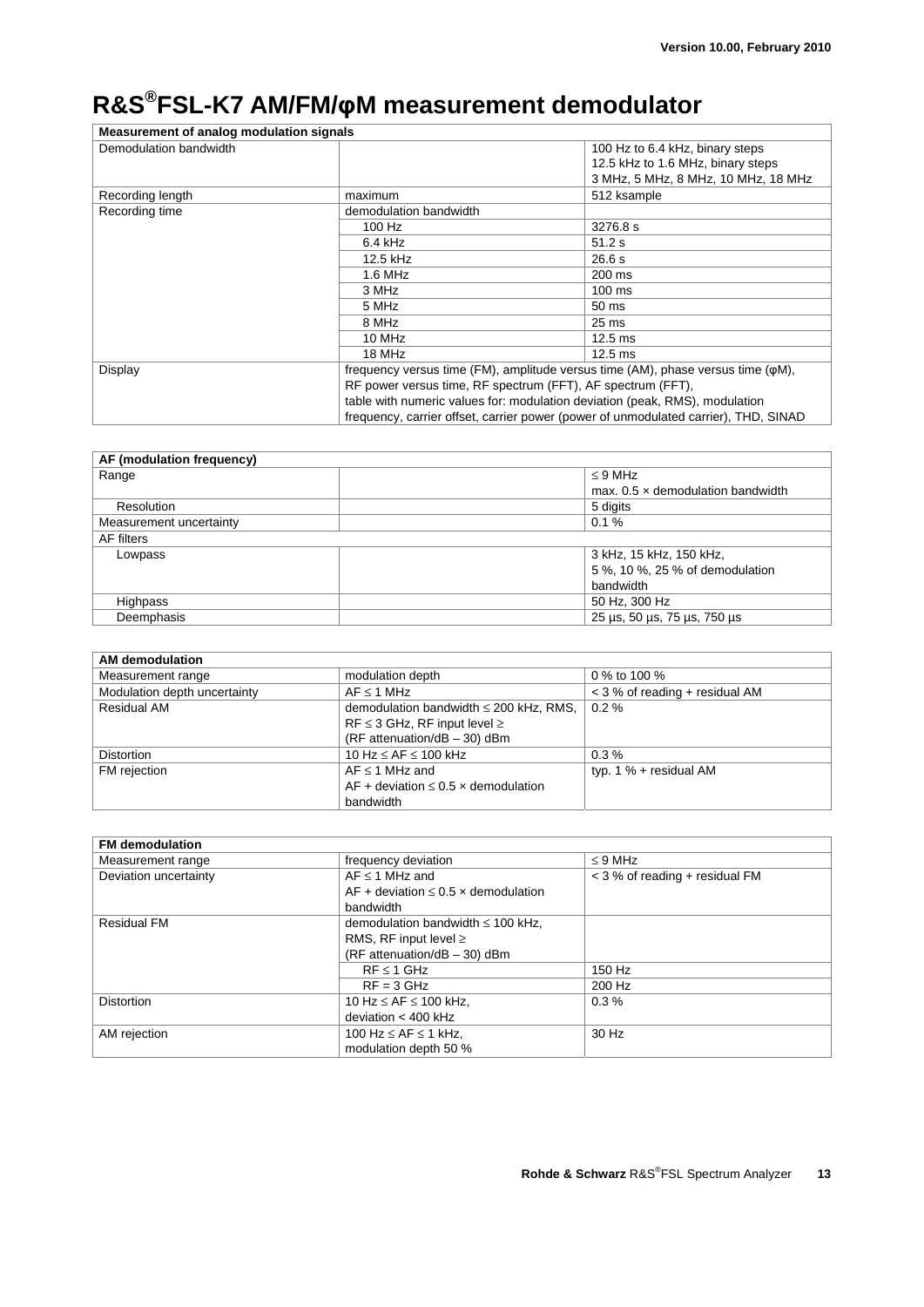| oM demodulation       |                                               |                                          |
|-----------------------|-----------------------------------------------|------------------------------------------|
| AF                    |                                               | $\leq$ 5 MHz,                            |
|                       |                                               | max, $0.5 \times$ demodulation bandwidth |
| Measurement range     | phase deviation                               | $<$ 1000 rad                             |
| Residual oM           | demodulation bandwidth $\leq 100$ kHz, RMS,   | 5 mrad                                   |
|                       | $RF = 1$ GHz, highpass 300 Hz,                |                                          |
|                       | RF input level $\geq$ (RF attenuation/dB      |                                          |
|                       | $-30$ dBm                                     |                                          |
| Deviation uncertainty | $AF \leq 1$ MHz and                           | $3%$ of reading + residual om            |
|                       | AF + deviation $\leq 0.5 \times$ demodulation |                                          |
|                       | bandwidth                                     |                                          |

| Carrier power versus time |                                     |                          |
|---------------------------|-------------------------------------|--------------------------|
| Display range             |                                     | noise floor to $+20$ dBm |
| Measurement uncertainty   | unmodulated carrier, $S/N > 16$ dB, | typ. 1 dB                |
|                           | $RF: 50$ kHz to 3 GHz               |                          |
| Maximum dynamic range     | demodulation bandwidth 200 kHz      | typ. 75 dB               |
| Display linearity         | S/N > 16 dB                         | typ. $0.2$ dB            |

| AF<br>spectrum          |                   |
|-------------------------|-------------------|
| Span                    | MHz<br><u>. .</u> |
| bandwidth<br>Resolution | MHz               |

| <b>RF</b> spectrum   |              |                |
|----------------------|--------------|----------------|
| Span                 |              | $\leq$ 18 MHz  |
| Resolution bandwidth |              | 1 Hz to 10 MHz |
| Shape factor         | 60 dB : 3 dB | 2.5. nominal   |

| <b>Modulation distortion</b> |                   |
|------------------------------|-------------------|
| Measurement functions        | THD, SINAD        |
| Measurement range            | $-100$ dB to 0 dB |
| Resolution                   | $0.01$ dB         |
| Measurement uncertainty      | typ. 0.5 dB       |
| AF frequency range           | 10 Hz to 5 MHz    |

| . .                                                                             |                                     |
|---------------------------------------------------------------------------------|-------------------------------------|
| $\overline{\phantom{0}}$<br>unctions <sup>.</sup><br>ave<br>101014<br>в.<br>. . | odulation<br>dem<br>-M<br>AM.<br>0M |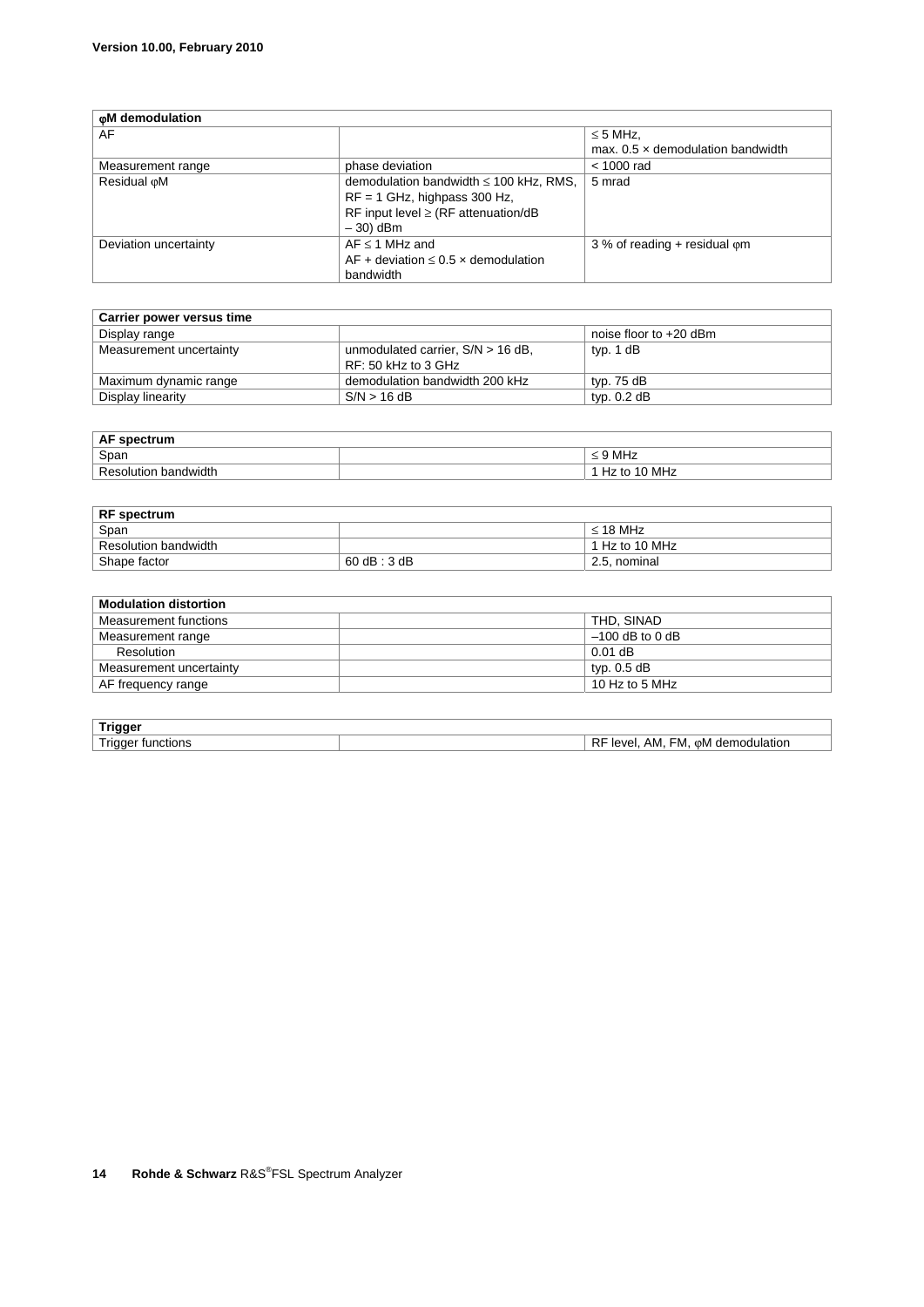## **R&S®FSL-K8 Bluetooth® TX measurements**

The specifications below are based on the data sheet specifications of the R&S®FSL spectrum analyzer and have not been checked separately. Specifications apply under the following conditions: Unless otherwise stated, these specifications are with RF input level +20 dBm to -40 dBm within the Bluetooth $^{\circ}$  band (ISM) 2400 MHz to 2483.5 MHz and default settings.

| average and peak power in line with<br>Bluetooth <sup>®</sup> RF test specification 2.0.E.3, |
|----------------------------------------------------------------------------------------------|
| 5.1.3                                                                                        |
| $-40$ dBm to $+20$ dBm                                                                       |
| $< 0.7$ dB                                                                                   |
| longest supported (DH1, DH3, DH5)                                                            |
| PRBS9                                                                                        |
| RF burst, access code                                                                        |
| IF power, external, free run                                                                 |
|                                                                                              |

| <b>Modulation characteristics</b> |                                       |                                                                                                                                                               |
|-----------------------------------|---------------------------------------|---------------------------------------------------------------------------------------------------------------------------------------------------------------|
| <b>Measurements</b>               |                                       | FM deviation in line with Bluetooth®                                                                                                                          |
|                                   |                                       | RF test specification 2.0.E.3, 5.1.9                                                                                                                          |
|                                   |                                       | $\Delta f_{1\text{max}}$ , $\Delta f_{2\text{max}}$ , $\Delta f_{1\text{avg}}$ , $\Delta f_{2\text{avg}}$ and $\Delta f_{2\text{avg}}/\Delta f_{1\text{avg}}$ |
| Deviation range                   |                                       | $±250$ kHz                                                                                                                                                    |
| Deviation uncertainty             | signal level $> -25$ dBm, 10 averages | $< 6$ kHz                                                                                                                                                     |
| Packet type                       |                                       | all supported (DH1, DH3, DH5)                                                                                                                                 |
| Payload                           |                                       | 10101010 and 11110000, auto detect                                                                                                                            |
| Synchronization                   |                                       | access code                                                                                                                                                   |
| Trigger                           |                                       | IF power, external, free run                                                                                                                                  |

| Initial carrier frequency tolerance (ICFT) |                          |                                                  |
|--------------------------------------------|--------------------------|--------------------------------------------------|
| <b>Measurements</b>                        |                          | ICFT in line with Bluetooth <sup>®</sup> RF test |
|                                            |                          | specification 2.0.E.3, 5.1.10                    |
| Measurement range                          |                          | $±250$ kHz                                       |
| Measurement uncertainty                    | signal level $> -30$ dBm | $<$ 3 kHz + carrier frequency $\times$ reference |
|                                            |                          | error                                            |
| Packet type                                |                          | DH1 and all supported (DH1, DH3, DH5)            |
| Payload                                    |                          | PRBS9                                            |
| Synchronization                            |                          | access code                                      |
| Trigger                                    |                          | IF power, external, free run                     |

| <b>Carrier frequency drift</b> |                          |                                                       |
|--------------------------------|--------------------------|-------------------------------------------------------|
| <b>Measurements</b>            |                          | carrier frequency drift in line with                  |
|                                |                          | Bluetooth <sup>®</sup> RF test specification 2.0.E.3, |
|                                |                          | 5.1.11 drift/packet and drift/50 us                   |
| Measurement range              |                          | $±250$ kHz                                            |
| Uncertainty                    | signal level $> -30$ dBm | $< 5$ kHz                                             |
| Packet type                    |                          | all supported (DH1, DH3, DH5)                         |
| Payload                        |                          | 10101010                                              |
| Synchronization                |                          | access code                                           |
| Trigger                        |                          | IF power, external, free run                          |

| Adjacent channel power (ACP) |                                                       |
|------------------------------|-------------------------------------------------------|
| Measurements                 | adjacent channel power in line with                   |
|                              | Bluetooth <sup>®</sup> RF test specification 2.0.E.3, |
|                              | 5.1.8                                                 |
| Level range                  | max. $+20$ dBm                                        |
| Packet type                  | DH <sub>1</sub>                                       |
| Payload                      | PRBS9                                                 |
| Synchronization              | none                                                  |
| Trigger                      | external, free run                                    |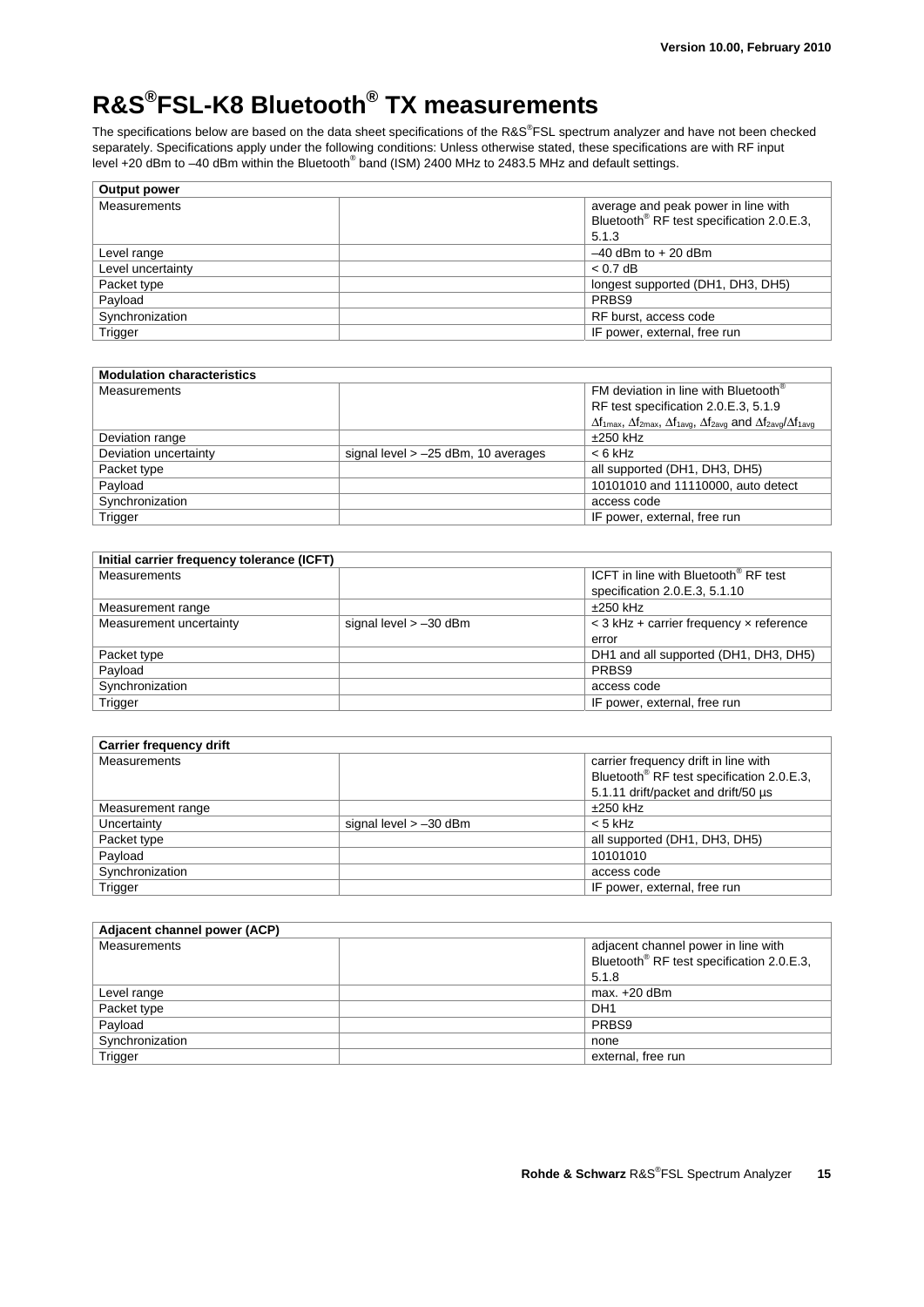| <b>EDR</b> relative TX power |                                                       |
|------------------------------|-------------------------------------------------------|
| <b>Measurements</b>          | GFSK and DPSK power in line with                      |
|                              | Bluetooth <sup>®</sup> RF test specification 2.0.E.3, |
|                              | 5.1.12                                                |
| Measurement range            | $-40$ dBm to $+20$ dBm                                |
| Level uncertainty            | $< 0.7$ dB                                            |
| Packet type                  | 2-DHx, 3-DHx, 2-EVx, 3-EVx                            |
| Payload                      | PRBS9                                                 |
| Synchronization              | GFSK access code and DPSK                             |
|                              | synchronization sequence                              |
| Trigger                      | IF power, external, free run                          |

| <b>EDR frequency stability</b> |                                                        |                                                                                                                                                                                    |
|--------------------------------|--------------------------------------------------------|------------------------------------------------------------------------------------------------------------------------------------------------------------------------------------|
| <b>Measurements</b>            |                                                        | frequency error initial ( $\omega_i$ ), per block ( $\omega_0$ )<br>and total $(\omega_1 + \omega_0)$ in line with Bluetooth <sup>®</sup><br>RF test specification 2.0.E.3, 5.1.13 |
| Measurement range              |                                                        | $±250$ kHz                                                                                                                                                                         |
| Uncertainty                    | frequency error initial,<br>signal level $> -25$ dBm   | $<$ 1 kHz + carrier frequency $\times$ reference<br>error                                                                                                                          |
|                                | frequency error per block,<br>signal level $> -25$ dBm | $<$ 1 kHz                                                                                                                                                                          |
| Packet type                    |                                                        | 2-DHx. 3-DHx. 2-EVx. 3-EVx.                                                                                                                                                        |
| Payload                        |                                                        | PRBS9                                                                                                                                                                              |
| Synchronization                |                                                        |                                                                                                                                                                                    |
| Trigger                        |                                                        | IF power, external, free run                                                                                                                                                       |

| <b>EDR</b> modulation accuracy |                               |                                                       |
|--------------------------------|-------------------------------|-------------------------------------------------------|
| <b>Measurements</b>            |                               | RMS, peak and 99 % DEVM in line with                  |
|                                |                               | Bluetooth <sup>®</sup> RF test specification 2.0.E.3, |
|                                |                               | 5.1.13                                                |
| Uncertainty                    | RMS, signal level $> -25$ dBm | $<$ 3 %                                               |
|                                | peak, signal level > -25 dBm  | $< 8\%$                                               |
| Packet type                    |                               | 2-DHx, 3-DHx, 2-EVx, 3-EVx                            |
| Payload                        |                               | PRBS9                                                 |
| Synchronization                |                               | GFSK access code and DPSK                             |
|                                |                               | synchronization sequence                              |
| Trigger                        |                               | IF power, external, free run                          |

| EDR differential phase encoding |                                                         |
|---------------------------------|---------------------------------------------------------|
| <b>Measurements</b>             | bit error detection in line with Bluetooth <sup>®</sup> |
|                                 | RF test specification 2.0.E.3, 5.1.14                   |
| Packet type                     | 2-DHx, 3-DHx, 2-EVx, 3-EVx                              |
| Payload                         | PRBS9                                                   |
| Synchronization                 | GFSK access code and DPSK                               |
|                                 | synchronization sequence                                |
| Trigger                         | IF power, external, free run                            |

| <b>EDR in-band spurious emissions</b> |                                             |  |
|---------------------------------------|---------------------------------------------|--|
| <b>Measurements</b>                   | adjacent channel power and power            |  |
|                                       | between 1 MHz and 1.5 MHz from carrier      |  |
|                                       | in line with Bluetooth <sup>®</sup> RF test |  |
|                                       | specification 2.0.E.3, 5.1.15               |  |
| Level range                           | $max.+10$ dBm                               |  |
| Packet type                           | 2-DHx, 3-DHx, 2-EVx, 3-EVx                  |  |
| Payload                               | PRBS9                                       |  |
| Synchronization                       | gated measurement                           |  |
| Trigger                               | IF power, external, free run                |  |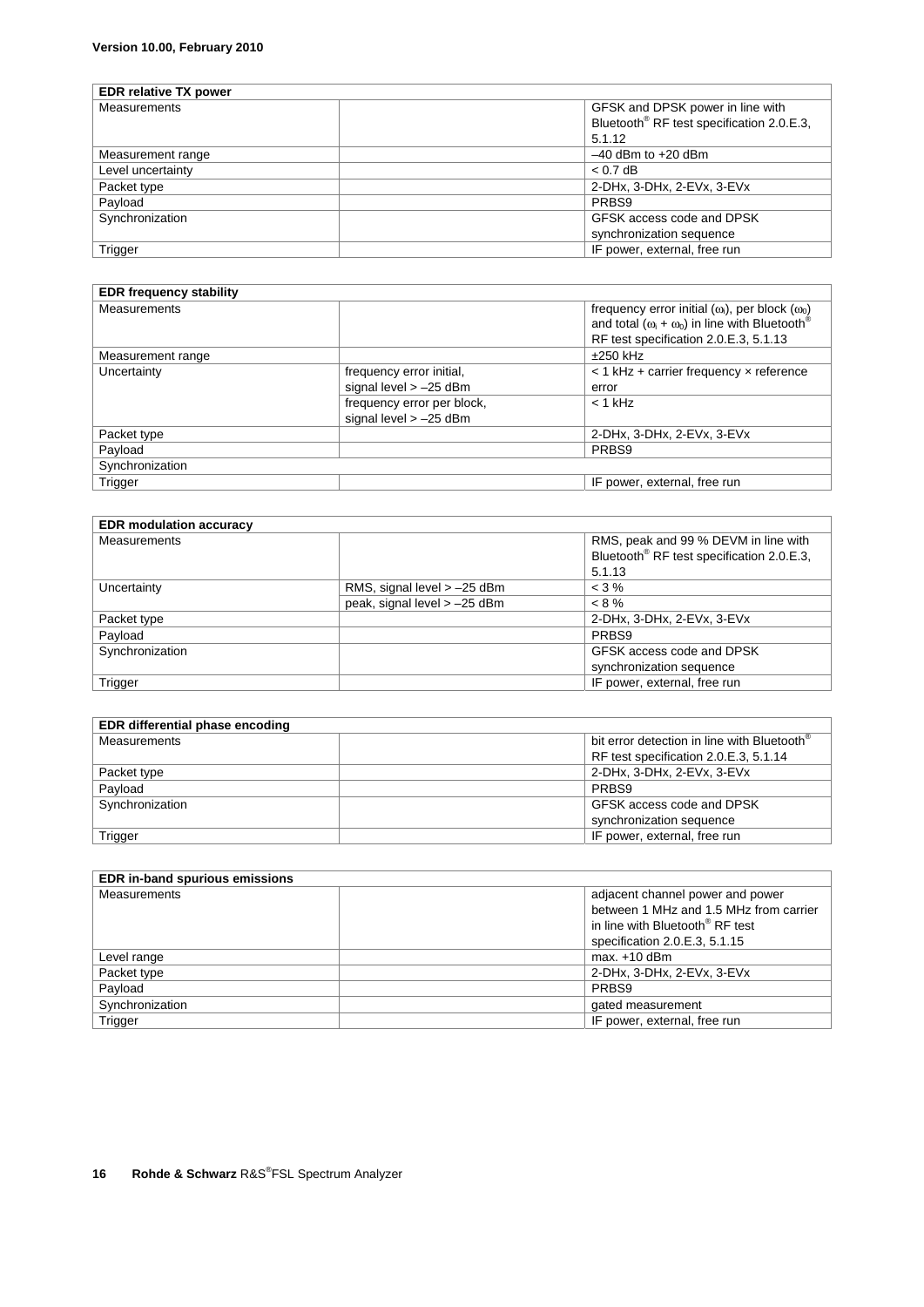## **R&S®FSL-K20 cable TV measurements**

The R&S®FSL-K20 option for the R&S®FSL spectrum analyzer makes it possible to perform measurements on analog and digital modulated TV signals in cable networks and also simplifies such measurements.

The option includes a software demodulator for analyzing digital TV signals and an internal TV trigger for analyzing analog TV signals.

#### **General**

| <b>Frequency</b>                   |                                                                                                                                                                                                                                                                                                                                                                                                                                                                                                                                                                                         |                                                            |
|------------------------------------|-----------------------------------------------------------------------------------------------------------------------------------------------------------------------------------------------------------------------------------------------------------------------------------------------------------------------------------------------------------------------------------------------------------------------------------------------------------------------------------------------------------------------------------------------------------------------------------------|------------------------------------------------------------|
| Range                              | vision carrier frequency with analog<br>modulation or carrier frequency with digital<br>modulation                                                                                                                                                                                                                                                                                                                                                                                                                                                                                      | 5 MHz to 1.5 GHz                                           |
| Selection of measurement frequency | a channel table is used                                                                                                                                                                                                                                                                                                                                                                                                                                                                                                                                                                 | selection of a channel and/or<br>direct input of frequency |
|                                    | no channel table is used                                                                                                                                                                                                                                                                                                                                                                                                                                                                                                                                                                | direct input of frequency                                  |
| <b>Channel tables</b>              |                                                                                                                                                                                                                                                                                                                                                                                                                                                                                                                                                                                         |                                                            |
| Characteristics                    | The number of channel tables that can be saved is limited only by the memory capacity<br>of the instrument.<br>Max. 400 channels in each channel table.<br>Channel bandwidths from 0.1 MHz to 10 MHz.<br>Max. 50 modulation standards, i.e. signal characteristic sets, can be present in each<br>channel table. The modulation standard assigned to the active channel automatically<br>configures each measurement.<br>Channel tables can be generated and edited on the instrument at any time.<br>The most important standard channel tables and modulation standards are included. |                                                            |
| <b>Manual measurements</b>         | Operation is also possible without channel tables, in which case the user must select<br>the measurement parameters.                                                                                                                                                                                                                                                                                                                                                                                                                                                                    |                                                            |

### **Analog TV**

| TV standards  | B/G, D/K, I, K1, L, M, N |                    |
|---------------|--------------------------|--------------------|
| Color system  | PAL/SECAM/NTSC           |                    |
| Sound systems | B/G                      | FM 5.5 MONO        |
|               |                          | FM 5.5/FM 5.742    |
|               |                          | FM 5.5/NICAM 5.85  |
|               | D/K/K1                   | FM 6.5 MONO        |
|               |                          | FM 6.5/FM 6.742    |
|               |                          | FM 6.5/FM 6.258    |
|               |                          | FM 6.5/NICAM 5.85  |
|               |                          | FM 6.0 MONO        |
|               |                          | FM 6.0/NICAM 6.552 |
|               |                          | AM 6.5 MONO        |
|               |                          | AM 6.5/NICAM 5.85  |
|               | M, N                     | FM 4.5 MONO        |
|               |                          | FM 4.5/FM 4.724    |
|               |                          | FM 4.5 BTSC        |
|               |                          | FM 4.5 EIA-J       |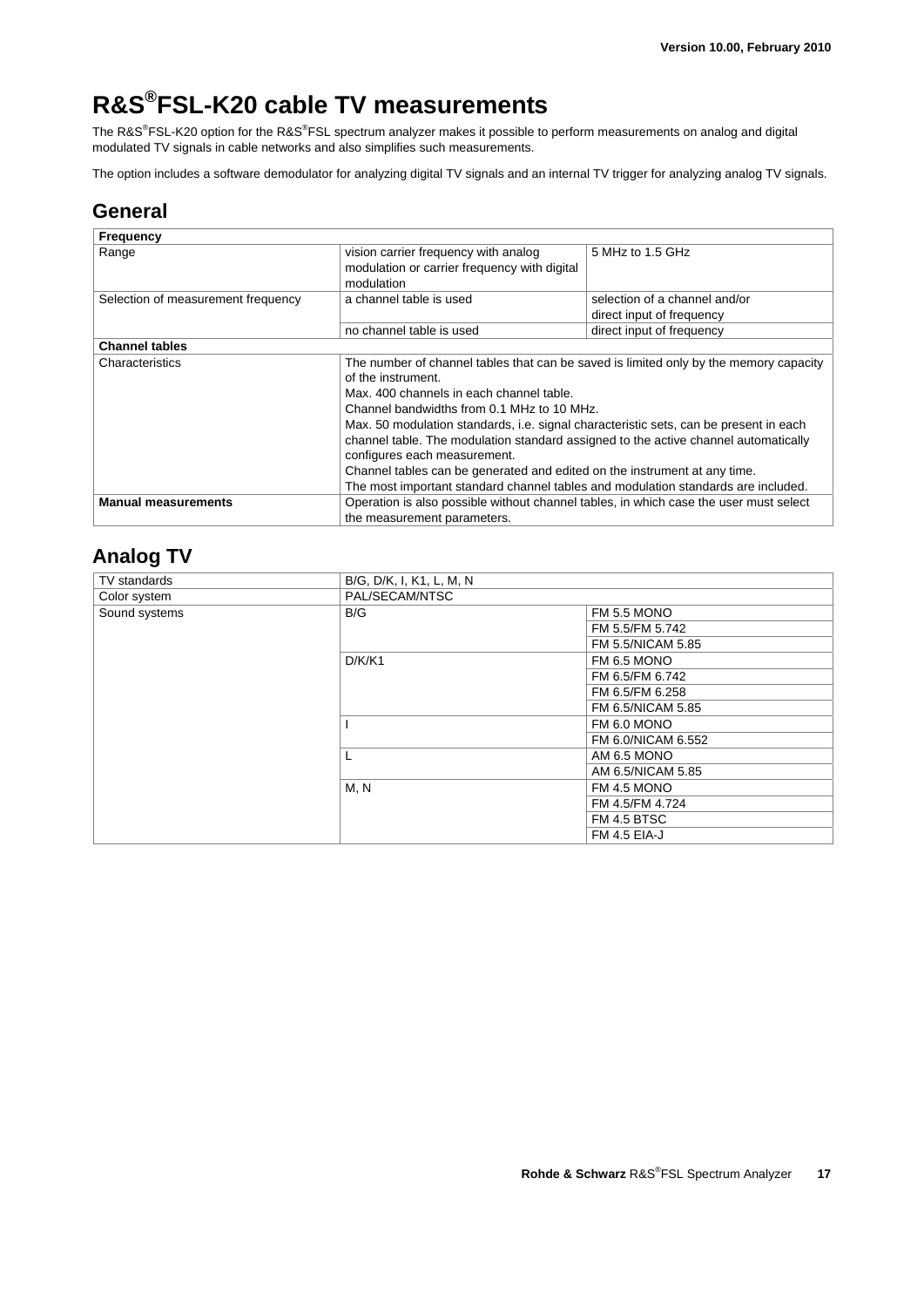| <b>Measurements</b>                                                                         |                                                                                           |                                                                                                |  |
|---------------------------------------------------------------------------------------------|-------------------------------------------------------------------------------------------|------------------------------------------------------------------------------------------------|--|
| Spectrum                                                                                    | active channel/signal spectrum                                                            |                                                                                                |  |
| Carriers                                                                                    | vision carrier                                                                            | frequency and level absolute; display of<br>deviation from nominal values                      |  |
|                                                                                             | one or two sound carriers                                                                 | frequency and level relative to vision<br>carrier; display of deviation from nominal<br>values |  |
| C/N                                                                                         | carrier to noise; peak level of vision carrier relative to noise in selectable bandwidth; |                                                                                                |  |
|                                                                                             | noise floor correction can be activated                                                   |                                                                                                |  |
|                                                                                             | channel switched ON                                                                       | in-service mode, measurement next to<br>signal                                                 |  |
|                                                                                             | channel switched OFF                                                                      | off-service mode                                                                               |  |
|                                                                                             | channel switched ON, no scrambling                                                        | quiet-line mode, measurement during<br>unmodulated line                                        |  |
| CSO<br>composite second order (beat); peak level of vision carrier relative to second-order |                                                                                           |                                                                                                |  |
|                                                                                             | intermodulation product; noise floor correction can be activated                          |                                                                                                |  |
|                                                                                             | channel switched OFF                                                                      | off-service mode                                                                               |  |
|                                                                                             | channel switched ON, no scrambling,                                                       | quiet-line mode, measurement during                                                            |  |
|                                                                                             | unmodulated video line present                                                            | unmodulated line                                                                               |  |
| <b>CTB</b>                                                                                  | composite triple beat; channel switched OFF; peak level of vision carrier relative to     |                                                                                                |  |
|                                                                                             | third-order intermodulation product; noise floor correction can be activated              |                                                                                                |  |
| Video scope                                                                                 | no scrambling, SWT = $25 \mu s$ to 100 $\mu s$ ,                                          | luminance signal of a selectable video line                                                    |  |
|                                                                                             | offset = $-50 \mu s$ to $+50 \mu s$                                                       | versus time                                                                                    |  |
| Vision modulation                                                                           | white-reference test line, no scrambling                                                  | modulation depth and residual carrier of                                                       |  |
|                                                                                             |                                                                                           | vision carrier                                                                                 |  |
| <b>Hum</b>                                                                                  | no scrambling                                                                             | modulation depth of unwanted AM,                                                               |  |
|                                                                                             |                                                                                           | modulation frequency < 1 kHz                                                                   |  |

## **Analog TV measurement ranges and measurement uncertainty**

| <b>Standards</b>                | All specified tolerances refer to a modulated TV signal in line with the PAL B/G<br>standard. FM carriers are at 5.5 MHz and 5.742 MHz relative to the vision carrier, each<br>modulated with 3 kHz. Vision carrier frequency range: 10 MHz $ < f \le 1.5$ GHz. |                                                                                      |
|---------------------------------|-----------------------------------------------------------------------------------------------------------------------------------------------------------------------------------------------------------------------------------------------------------------|--------------------------------------------------------------------------------------|
| <b>Measurements</b>             |                                                                                                                                                                                                                                                                 |                                                                                      |
| Carriers                        |                                                                                                                                                                                                                                                                 |                                                                                      |
| Vision carrier power, absolute  | $S/N$ (vision carrier) > 16 dB                                                                                                                                                                                                                                  | typ. $< 0.5$ dB                                                                      |
| Vision carrier frequency offset | $ $ frequency offset $ $ < 10 kHz                                                                                                                                                                                                                               | $\pm$ (vision carrier frequency x reference<br>uncertainty $+ 0.5$ Hz)               |
| Sound carrier 1 power, relative | $S/N$ (sound carrier 1) > 16 dB                                                                                                                                                                                                                                 | typ. $< 0.7$ dB                                                                      |
| Intercarrier 1 frequency offset | intercarrier 1 frequency offset   < 100 Hz<br>$S/N$ (sound carrier 1) > 25 dB                                                                                                                                                                                   | $\pm$ (intercarrier 1 frequency offset $\times$<br>reference uncertainty $+$ 0.5 Hz) |
| Sound carrier 2 power, relative | $S/N$ (sound carrier 2) > 16 dB                                                                                                                                                                                                                                 | typ. $< 0.7$ dB                                                                      |
| Intercarrier 2 frequency offset | intercarrier 2 frequency offset   < 100 Hz<br>$S/N$ (sound carrier 2) > 25 dB                                                                                                                                                                                   | $\pm$ (intercarrier 2 frequency offset $\times$<br>reference uncertainty $+ 0.5$ Hz) |
| C/N                             | channel with vision carrier peak power $-2$ dBm; noise-reference bandwidth = 4 MHz;<br>carrier and noise with 0 dB attenuation                                                                                                                                  |                                                                                      |
| C/N (off-service)               | $p$ reamp = $OFF$                                                                                                                                                                                                                                               | $C/N < 54$ dB, typ. $<$ 1 dB                                                         |
|                                 |                                                                                                                                                                                                                                                                 | $C/N < 59$ dB, typ. $<$ 3 dB                                                         |
|                                 | preamp = ON for noise measurement                                                                                                                                                                                                                               | $C/N < 69$ dB, typ. $< 1$ dB                                                         |
|                                 |                                                                                                                                                                                                                                                                 | $C/N < 74$ dB, typ. $<$ 3 dB                                                         |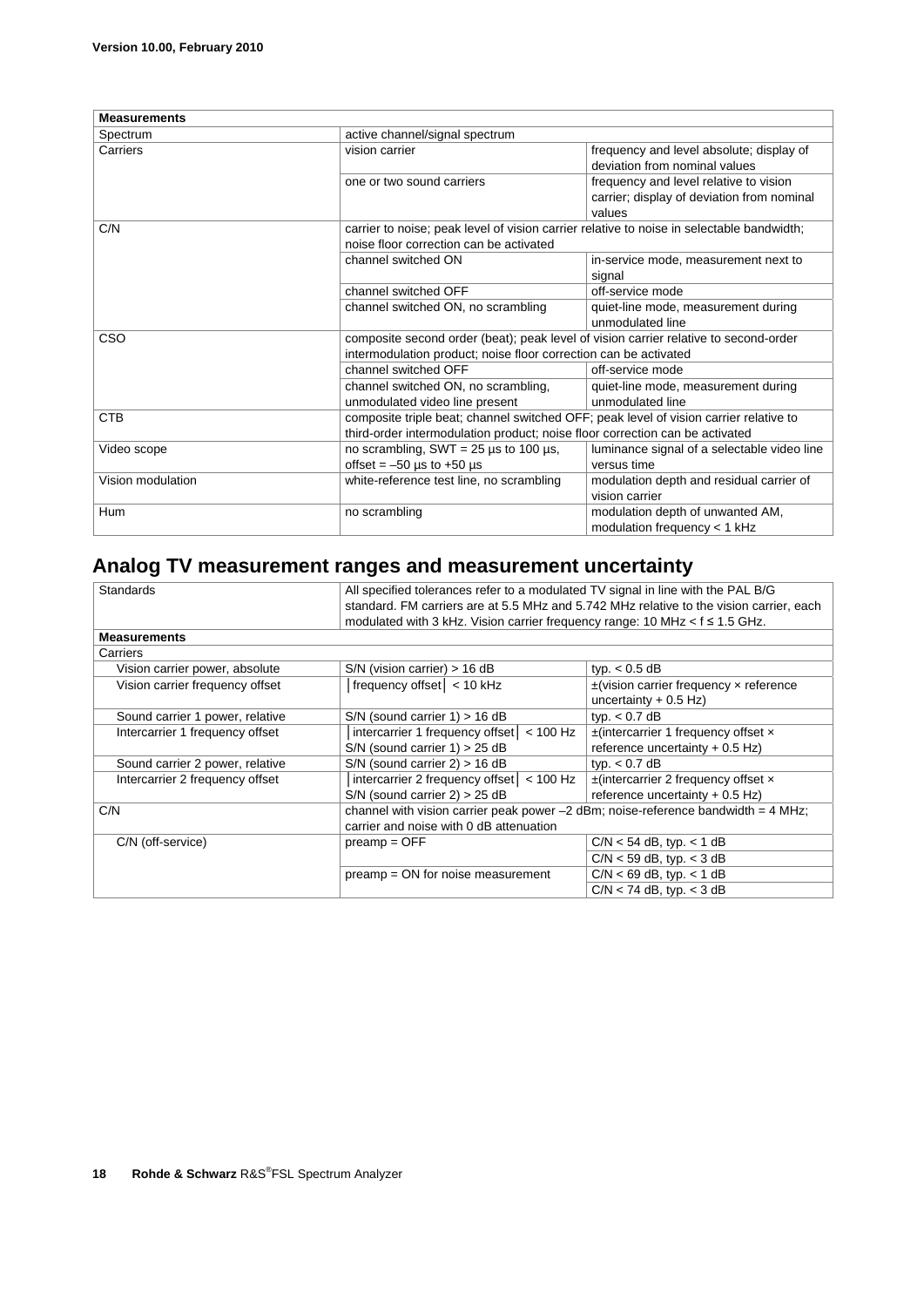### **Digital TV**

| <b>QAM</b> demodulator   |                                                      | user-configurable, block-based, open-loop software demodulator          |  |
|--------------------------|------------------------------------------------------|-------------------------------------------------------------------------|--|
| <b>Standards</b>         | J.83/A (DVB-C Europe)                                |                                                                         |  |
|                          | J.83/B (US cable)                                    |                                                                         |  |
|                          | J.83/C (Japanese cable)                              |                                                                         |  |
| <b>Measurements</b>      |                                                      |                                                                         |  |
| Spectrum                 | active channel/signal spectrum                       |                                                                         |  |
| Overview                 | result table, zoom of individual parameters possible |                                                                         |  |
|                          | modulation error rate (peak and RMS value)           |                                                                         |  |
|                          | error vector magnitude (peak and RMS value)          |                                                                         |  |
|                          | frequency offset                                     |                                                                         |  |
|                          | symbol rate offset                                   |                                                                         |  |
| Constellation            |                                                      | color constellation diagram with zoom capability                        |  |
| <b>Modulation errors</b> |                                                      | result table, zoom of individual parameters possible                    |  |
|                          | amplitude imbalance                                  |                                                                         |  |
|                          | quadrature error                                     |                                                                         |  |
|                          | carrier suppression                                  |                                                                         |  |
|                          | phase jitter                                         |                                                                         |  |
|                          | modulation error rate (peak and RMS value)           |                                                                         |  |
|                          |                                                      | error vector magnitude (peak and RMS value)                             |  |
| Channel analysis         | $-20 \times$ symbol duration to                      | magnitude of channel impulse response,                                  |  |
|                          | $+100 \times$ symbol duration                        | zoom                                                                    |  |
| Channel power            | measurement of channel power                         |                                                                         |  |
| <b>APD</b>               |                                                      | amplitude probability distribution, special channel filters             |  |
|                          |                                                      | (5 MHz, 6 MHz, 7 MHz, 8 MHz, 10 MHz)                                    |  |
| <b>CCDF</b>              |                                                      | complementary cumulative distribution function, special channel filters |  |
|                          |                                                      | (5 MHz, 6 MHz, 7 MHz, 8 MHz, 10 MHz)                                    |  |

## **Digital TV measurement ranges and measurement uncertainty**

| <b>Demodulator</b>            |                                                                               |                                         |
|-------------------------------|-------------------------------------------------------------------------------|-----------------------------------------|
| Adjustable symbol rate        | 0.1 Hz steps                                                                  | 0.1 MHz to 7.15 MHz                     |
| Permissible symbol rate error | referenced to symbol rate                                                     | typ. $\pm 0.1$ %                        |
| Permissible frequency error   |                                                                               | typ. $\pm 30$ kHz                       |
| <b>Modulation formats</b>     | QAM                                                                           | 4/16/32/64/128/256/512/1024             |
| Equalizer                     | ON/OFF/freeze/reset; fractionally spaced; taps from -5 symbols to +25 symbols |                                         |
| Receive filter                | root raised cosine                                                            | roll-off factor = $0.12/0.13/0.15/0.18$ |
| <b>Measurements</b>           |                                                                               |                                         |
| Overview                      |                                                                               |                                         |
| <b>MER</b>                    | 64QAM, roll-off factor = $0.15$ ,                                             | typ. residual MER RMS greater (95 %)    |
|                               | symbol rate = $6.9$ MHz, equalizer OFF,                                       | than                                    |
|                               | R&S®FSL-B4 OCXO option                                                        |                                         |
|                               | at 200 MHz, 400 MHz, 600 MHz, 800 MHz                                         | 42.0 dB, 39.2 dB, 38.6 dB, 41.6 dB      |
|                               | 256QAM, roll-off factor = $0.12$ ,                                            | typ. residual MER RMS greater (95 %)    |
|                               | symbol rate = 5.3605369 MHz, equalizer                                        | than                                    |
|                               | OFF, R&S®FSL-B4 OCXO option                                                   |                                         |
|                               | at 200 MHz, 400 MHz, 600 MHz, 800 MHz                                         | 42.3 dB, 40.8 dB, 39.3 dB, 41.9 dB      |

### **TV analyzer**

| Standards           | see "Analog TV" and "Digital TV"                                  |  |
|---------------------|-------------------------------------------------------------------|--|
| <b>Measurements</b> |                                                                   |  |
| Tilt                | Display of the power of many channels versus frequency allows     |  |
|                     | level differences/tilt to be detected. Channels are selected by   |  |
|                     | specifying the frequency range and/or modulation characteristics. |  |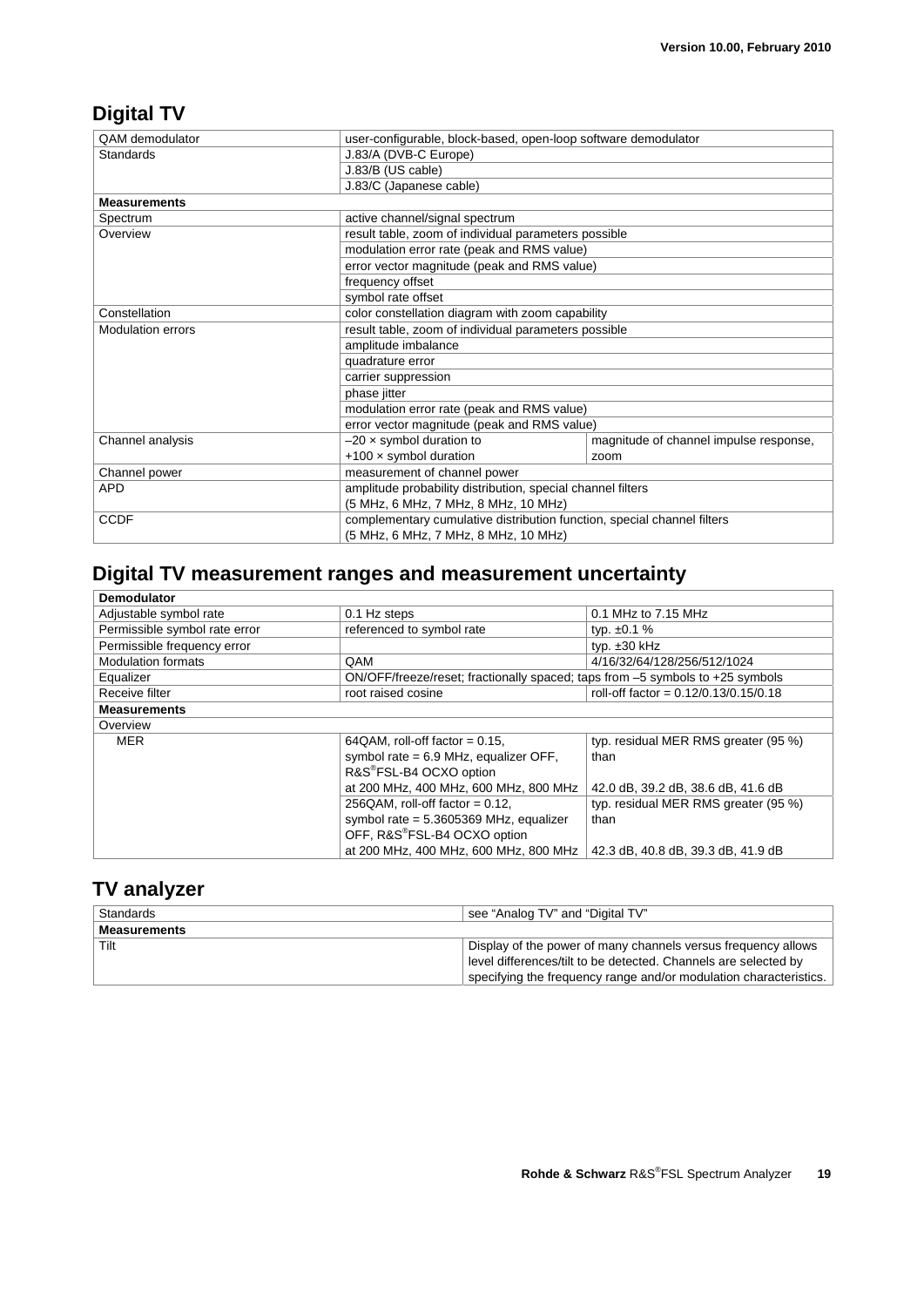## **R&S®FSL-K30 application firmware for noise figure and gain measurements**

### **Frequency**

| <b>Frequency range</b>       | R&S <sup>®</sup> FSL3   | 100 kHz to 3 GHz                         |
|------------------------------|-------------------------|------------------------------------------|
|                              | R&S <sup>®</sup> FSL6   | 100 kHz to 6 GHz                         |
|                              | R&S <sup>®</sup> FSL18  | 100 kHz to 18 GHz (overrange 20 GHz)     |
|                              |                         |                                          |
|                              |                         |                                          |
| <b>Measurement bandwidth</b> | R&S <sup>®</sup> FSL3/6 | 300 Hz to 10 MHz (-3 dB) in 1/3 sequence |

10 Hz to 10 MHz  $(-3$  dB) in 1/3 sequence

R&S<sup>®</sup>FSL3/6 with R&S<sup>®</sup>

### **Noise figure and gain measurement**

| Noise figure      |                                                  |                 |
|-------------------|--------------------------------------------------|-----------------|
| Measurement range |                                                  | $0$ dB to 35 dB |
| Resolution        |                                                  | $0.01$ dB       |
| Accuracy          | instrument uncertainty (95 % confidence level)   |                 |
|                   | frequency range 100 kHz to 10 MHz                |                 |
|                   | measurement with external preamplifier           | 0.3 dB          |
|                   | (gain 50 dB, noise figure $<$ 5 dB),             |                 |
|                   | RBW < 10 kHz, DUT noise figure                   |                 |
|                   | 1 dB to 10 dB and gain > 10 dB                   |                 |
|                   | frequency range >10 MHz to 6 GHz                 |                 |
|                   | measurement with external preamplifier           | 0.3 dB          |
|                   | (gain 30 dB, noise figure $<$ 5 dB),             |                 |
|                   | RBW 1 MHz, DUT noise figure                      |                 |
|                   | 1 dB to 10 dB and gain > 10 dB                   |                 |
|                   | R&S <sup>®</sup> FSL-B22 (internal preamplifier) | 0.3 dB          |
|                   | active, measurement with external                |                 |
|                   | preamplifier (gain 20 dB,                        |                 |
|                   | noise figure $<$ 5 dB),                          |                 |
|                   | RBW 1 MHz, DUT noise figure                      |                 |
|                   | 1 dB to 10 dB and gain > 10 dB                   |                 |
|                   | frequency range >6 GHz to 18 GHz                 |                 |
|                   | measurement with external preamplifier           | 0.3 dB          |
|                   | (gain 30 dB, noise figure $<$ 5 dB),             |                 |
|                   | RBW 1 MHz, DUT noise figure                      |                 |
|                   | 1 dB to 10 dB and gain > 10 dB                   |                 |

| Gain              |                                        |                 |
|-------------------|----------------------------------------|-----------------|
| Measurement range |                                        | $0$ dB to 60 dB |
| Resolution        |                                        | $0.01$ dB       |
| Accuracy          | frequency range 100 kHz to 10 MHz      |                 |
|                   | measurement with external preamplifier | $0.2$ dB        |
|                   | (gain 50 dB, noise figure $<$ 5 dB),   |                 |
|                   | $RBW < 10$ kHz                         |                 |
|                   | frequency range $> 10$ MHz to 18 GHz   |                 |
|                   | measurement with external preamplifier | $0.2$ dB        |
|                   | (gain 30 dB, noise figure $<$ 5 dB),   |                 |
|                   | RBW 1 MHz                              |                 |

### **Required hardware**

| Spectrum analyzer      |                                       |                                            |
|------------------------|---------------------------------------|--------------------------------------------|
| Noise source supply    | via 28 V connector on R&S®FSL rear    | R&S <sup>®</sup> FSL-B5                    |
|                        | panel                                 |                                            |
| Noise source           | recommendation                        | NoiseCom NC346                             |
| Preamplifier, external | frequency range 100 kHz to 3/6/18 GHz | gain approx. 30 dB, noise figure max. 5 dB |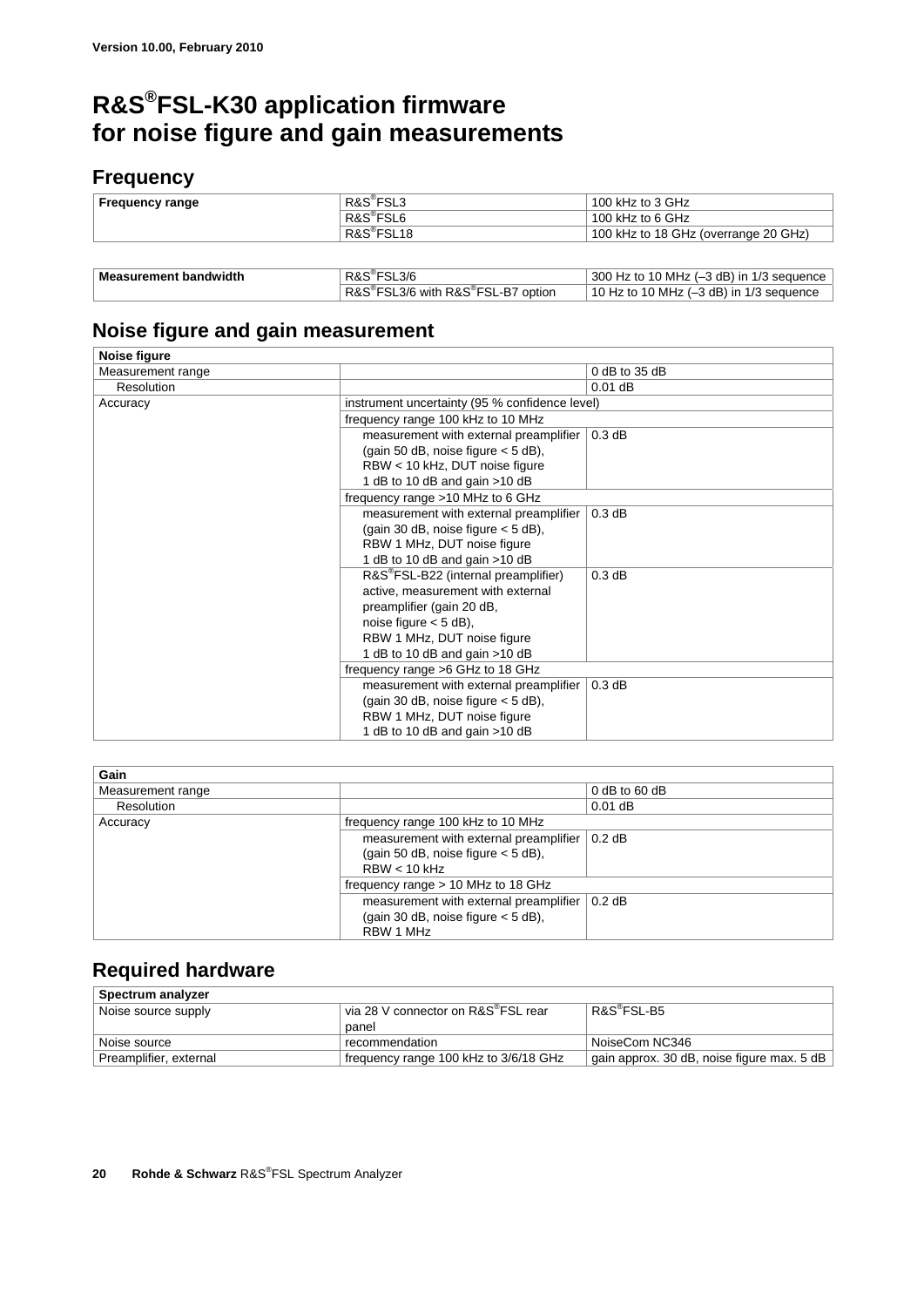## **R&S®FSL-K72 3GPP FDD base station test**

The specifications below are based on the data sheet specifications of the R&S®FSL spectrum analyzer and have not been checked separately. Specifications apply under the following conditions: 15 minutes warm-up time at ambient temperature, specified environmental conditions met, calibration cycle adhered to and internal calibration performed. Data with tolerances are measurement uncertainties with a confidence level of 95 %. The specified level measurement errors do not take into account systematic errors due to reduced S/N ratio.

PMU = permissible measurement uncertainty in line with test specification 3GPP TS 25.141.

#### **Frequency error**

| <b>Base station output power</b> | test case 6.2.1                   |                        |
|----------------------------------|-----------------------------------|------------------------|
| Level range                      |                                   | $-70$ dBm to $+30$ dBm |
| Level uncertainty                | total power $P_{total} > -60$ dBm | $< 0.5$ dB             |
|                                  |                                   | $PMU: < 0.7$ dB        |

| <b>CPICH power accuracy</b>        | test case 6.2.2        |                                   |
|------------------------------------|------------------------|-----------------------------------|
| Level range of total power         |                        | $-40$ dBm to $+30$ dBm            |
| Level range of CPICH               |                        | $-40$ dB to 0 dB                  |
| Level uncertainty (absolute power) | $P_{CPICH} \ge -10 dB$ | $< 0.52$ dB ( $\sigma = 0.019$ )  |
|                                    |                        | $PMU: < 0.8$ dB                   |
|                                    | $P_{CPICH} \ge -20 dB$ | $< 0.59$ dB ( $\sigma = 0.024$ )  |
| Level uncertainty (relative power) | $P_{CPICH} \ge -10$ dB | $< 0.021$ dB ( $\sigma = 0.006$ ) |
|                                    |                        | $PMU: < 0.3$ dB                   |
|                                    | $P_{CPICH} \ge -20 dB$ | $< 0.088$ dB ( $\sigma = 0.022$ ) |

#### **Frequency error**

-1

| <b>Frequency error</b>  | test case 6.3     |                                                             |  |
|-------------------------|-------------------|-------------------------------------------------------------|--|
| Measurement range       | CPICH synchronous | $\pm 5$ kHz                                                 |  |
|                         |                   | $PMU: \pm 1$ kHz                                            |  |
|                         | SCH synchronous   | $±1$ kHz                                                    |  |
| Measurement uncertainty | $SNR > 40$ dB     | $< 5$ Hz + $\Delta f_{ref}$ <sup>1</sup> ( $\sigma = 2$ Hz) |  |
|                         |                   | PMU: < 12 Hz + $\Delta f_{ref}$ <sup>1</sup>                |  |

### **Output RF spectrum emissions**

Measured (R&S<sup>®</sup>FSL) with RBW = 30 kHz, VBW = 300 kHz, OBW = 99 %, SWT = 200 ms, span = 11 MHz

| <b>Occupied bandwidth</b> | test case 6.5.1              | <b>R&amp;S®FSL</b>         |
|---------------------------|------------------------------|----------------------------|
| Measurement uncertainty   | l P > −40 dBm, span ≤ 10 MHz | $\sim$ 38 kHz (σ = 18 kHz) |
|                           |                              | $PMU: < 100$ kHz           |

Measured (R&S<sup>®</sup>FSL) with RBW = 30 kHz, VBW = 300 kHz, span = 11 MHz

| Spectrum emission mask     | test case $6.5.2.1$   |                                                |
|----------------------------|-----------------------|------------------------------------------------|
| Dynamic range              | $P_{total} > -20$ dBm | 55 dB                                          |
| Relative level uncertainty |                       | $< 0.25$ dB + 2 $\sigma$ (T <sub>sween</sub> ) |
|                            |                       | $PMU: < 1.5$ dB                                |
| Absolute level uncertainty |                       | $< 0.75$ dB + 2 $\sigma$ (T <sub>sween</sub> ) |
|                            |                       | $PMU: < 1.5$ dB                                |

The standard deviation σ (T<sub>sweep</sub>) of Gaussian-distributed signals depends on the selected sweep time (T<sub>sweep</sub>). Increasing the sweep time decreases the standard deviation  $(σ)$ .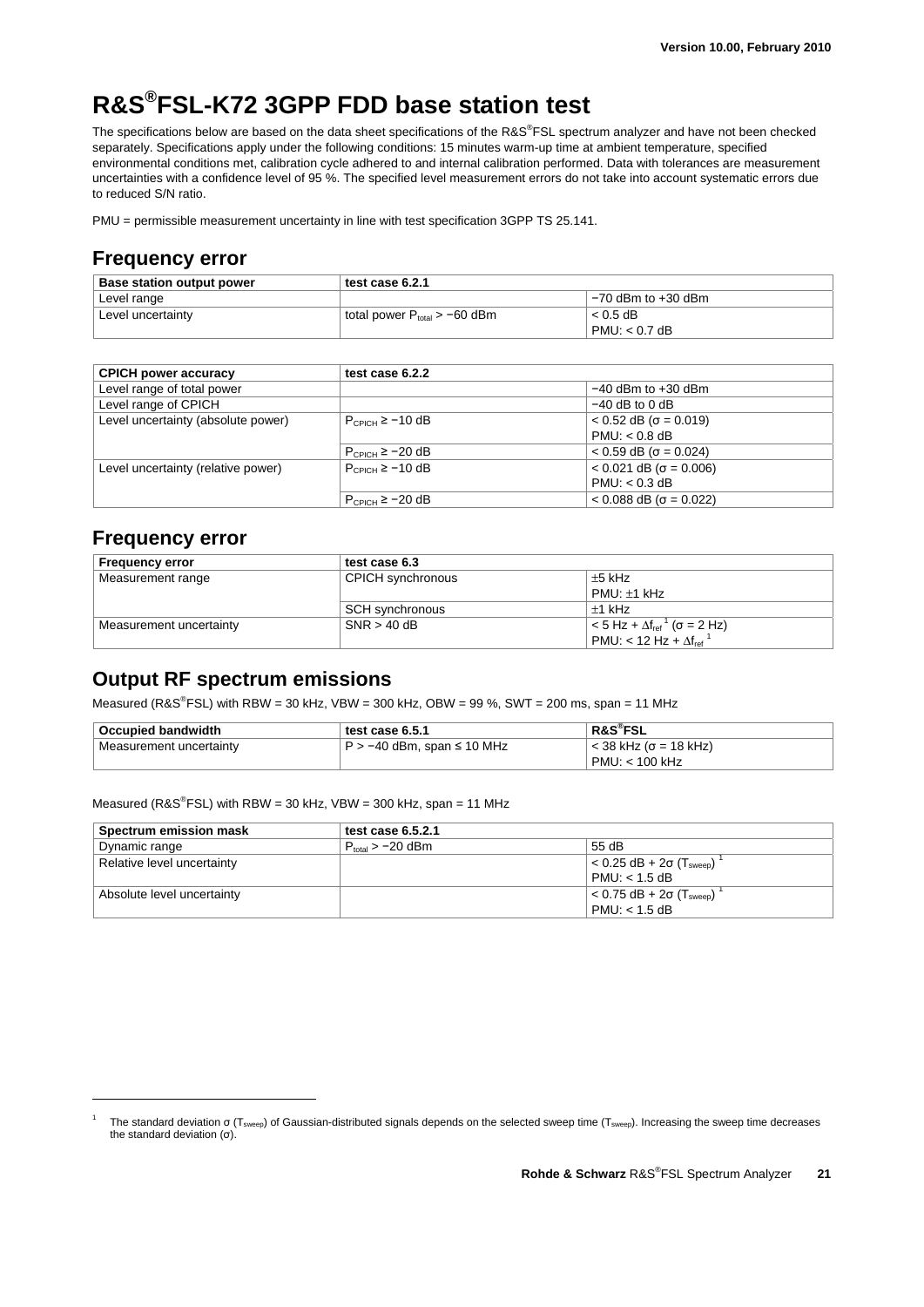

*Standard deviation σ of spectrum emission mask measurement as a function of sweep time (Tsweep)* 

## **Transmit modulation**

| <b>Composite EVM</b>    | test case 6.7.1    |                                   |
|-------------------------|--------------------|-----------------------------------|
| Measurement range       |                    | 1.0 % to 25 %                     |
| Inherent EVM            |                    | $\leq 1.9\%$                      |
| Measurement uncertainty | test models 1 to 5 | $\approx$ 1 % ( $\sigma$ = 0.3 %) |
|                         | $P > -40$ dBm      | PMU: $< 2.5 \%$                   |

| Peak code domain error power<br>(PCDEP) | test case 6.7.2             |                                   |
|-----------------------------------------|-----------------------------|-----------------------------------|
| Measurement range                       | $-50$ dB to 0 dB            | 0 dB to $-50$ dB                  |
| Inherent PCDEP                          |                             | $<-50$ dB ( $\sigma = 0.95$ dB)   |
| Measurement uncertainty                 | $-30$ dB $<$ PCDEP          | $< 0.15$ dB ( $\sigma = 0.05$ dB) |
|                                         |                             | PMU < 1.0 dB                      |
|                                         | $-40$ dB < PCDEP < $-30$ dB | $< 0.15$ dB ( $\sigma = 0.05$ dB) |
|                                         |                             | $PMU: < 1.0$ dB                   |
|                                         | $-50$ dB < PCDEP < $-40$ dB | $< 0.15$ dB ( $\sigma = 0.05$ dB) |
|                                         |                             | PMU: < 1.0 dB                     |
|                                         | $-60$ dB < PCDEP < $-50$ dB | $< 0.15$ dB ( $\sigma = 0.05$ dB) |
|                                         |                             | $PMU: < 1.0$ dB                   |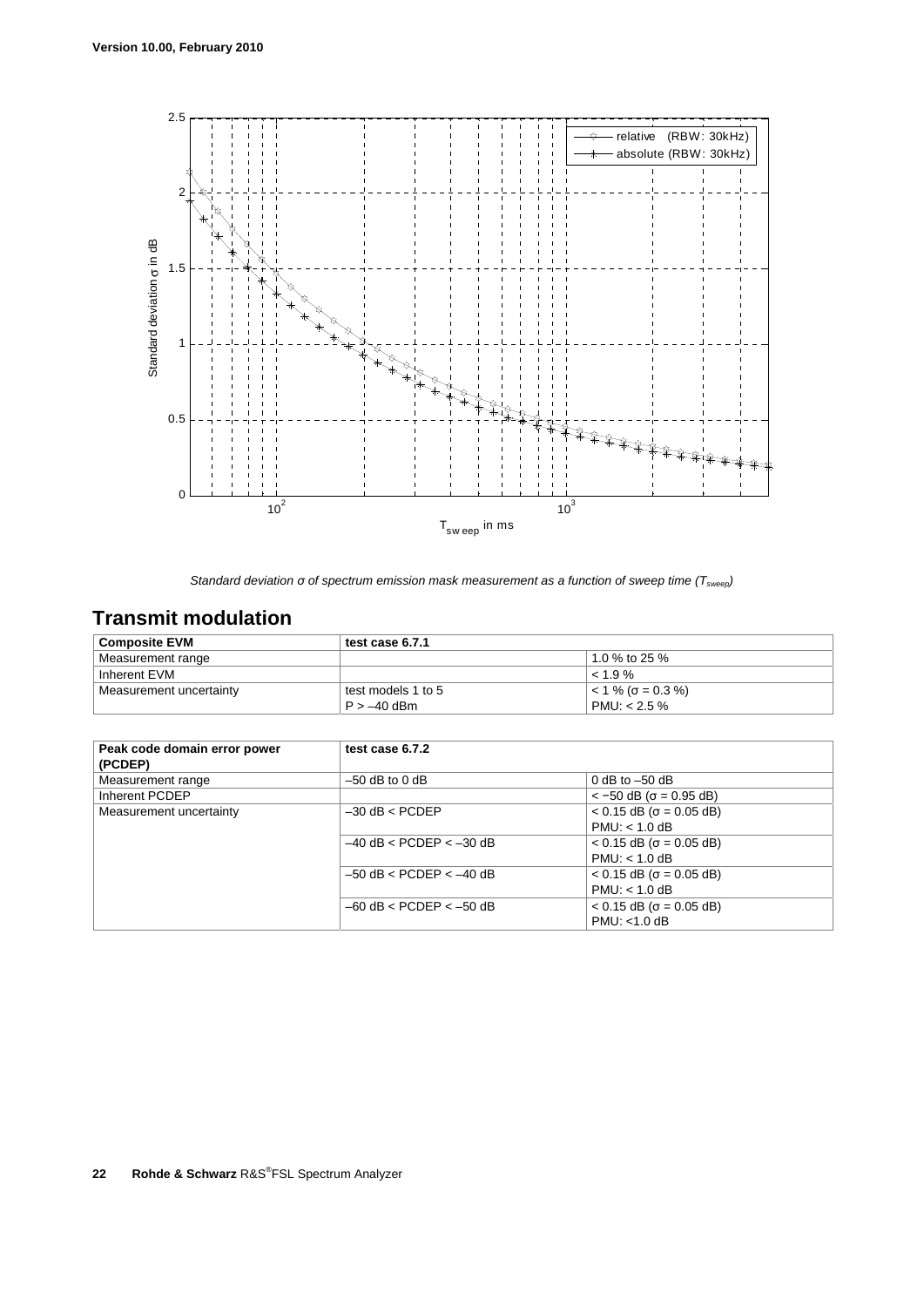## **R&S®FSL-K82 application firmware for CDMA2000® base station measurements**

### **Frequency**

| Frequency range | <b>RF</b> input        |                      |
|-----------------|------------------------|----------------------|
|                 | R&S <sup>®</sup> FSL3  | 3 MHz to 3 GHz       |
|                 | R&S <sup>®</sup> FSL6  | 3 MHz to 6 GHz $^2$  |
|                 | R&S <sup>®</sup> FSL18 | 3 MHz to 18 GHz $^2$ |

### **Level**

| A<br>ronac<br>нu                         | $\sim$<br>าวม<br>н<br>гv. | -IF.<br>o٢<br>' dBm<br>ю<br>- 3U<br>ື |
|------------------------------------------|---------------------------|---------------------------------------|
| $\bigcap$<br>$\sim$ $\sim$ $\sim$ $\sim$ |                           | manua<br>auto                         |

### **Signal acquisition**

| Supported standards |                                     | CDMA2000 <sup>®</sup> BTS    |
|---------------------|-------------------------------------|------------------------------|
|                     |                                     | IS-95 BTS                    |
| Capture length      |                                     | 2 to 12 power control groups |
| Sweep time          | spectrum mask                       | max. 16000 s, auto           |
|                     | ACPR (adjacent channel power ratio) | max. 16000 s                 |
| Sweep count         |                                     | 1 to 32767                   |
| Trigger modes       | <b>RF</b> input                     | free run, external           |

### **Measurement parameters**

| Frequency band           | predefined bands     | band classes 0 to 17                                                                 |
|--------------------------|----------------------|--------------------------------------------------------------------------------------|
|                          | unspecified          | limits can be user-specified                                                         |
| Link mode                |                      | downlink (DL)                                                                        |
| Modulation detection     |                      | BPSK, QPSK, 8PSK, 16QAM                                                              |
| Predefined channel table | code domain analyzer | The predefined channel table allows the<br>complete channel setup of the user signal |
|                          |                      | for the code domain analyzer.                                                        |
| Spectrum emission mask   | standard             | in line with band classes 0 to 17                                                    |
|                          | user                 | The spectrum emission mask<br>measurement is performed based on                      |
|                          |                      | either a manual user setting or a user-<br>specified XML file.                       |

### **Result display**

| Result summary                   | min./mean/current/max. values                       | global results:<br>carrier frequency error (reading in Hz and<br>ppm), chip rate error, trigger to frame,<br>number of active channels      |
|----------------------------------|-----------------------------------------------------|---------------------------------------------------------------------------------------------------------------------------------------------|
|                                  |                                                     | results for selected power control group:<br>total power, pilot power, rho, composite<br>EVM, I/Q imbalance, I/Q offset                     |
|                                  |                                                     | results for selected power control group:<br>absolute power, relative power, symbol<br>EVM, modulation type, timing offset,<br>phase offset |
| Code domain power                | clear write, max. hold, min. hold, average,<br>view | code domain power versus channel<br>code domain error power versus channel                                                                  |
| Peak code domain error           | clear write, max. hold, min. hold, average,<br>view | peak code domain error power versus<br>power control group                                                                                  |
| Power versus power control group | clear write, max. hold, min. hold, average,<br>view | power versus power control group for<br>selected channel                                                                                    |

<sup>&</sup>lt;sup>2</sup> All the values specified for R&S<sup>®</sup>FSL-K82 in this data sheet are valid up to 3 GHz.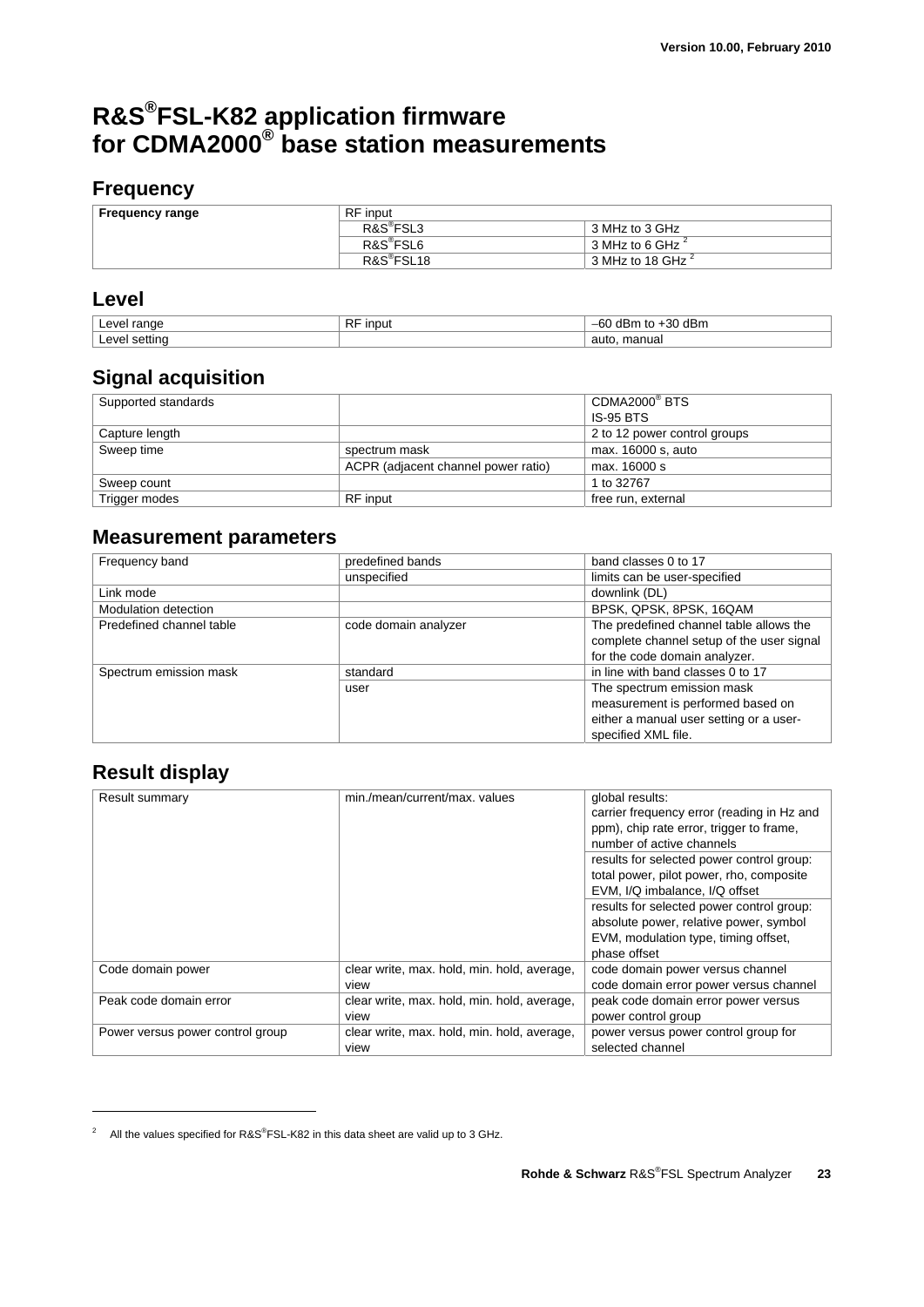| Channel table                       | clear write, max. hold, min. hold, average, | numeric result table for all channels      |
|-------------------------------------|---------------------------------------------|--------------------------------------------|
|                                     | view                                        | including the following readings per       |
|                                     |                                             | channel:                                   |
|                                     |                                             | channel type, channel number, spreading    |
|                                     |                                             | factor, symbol rate, radio configuration,  |
|                                     |                                             | state, absolute power, relative power,     |
|                                     |                                             | timing offset, phase offset                |
| Composite EVM                       | clear write, max. hold, min. hold, average, | EVM versus power control group             |
|                                     | view                                        |                                            |
| EVM versus symbol                   | clear write, max. hold, min. hold, average, | EVM versus symbol for selected channel     |
|                                     | view                                        | and power control group                    |
| Power versus symbol                 | clear write, max. hold, min. hold, average, | power versus symbol for selected channel   |
|                                     | view                                        | and power control group                    |
| Channel constellation               | clear write                                 | constellation diagram for selected channel |
|                                     |                                             | and power control group                    |
| Composite constellation             | clear write                                 | constellation diagram for composite signal |
| <b>Bit stream</b>                   | clear write                                 | bit stream for selected channel and power  |
|                                     |                                             | control group                              |
| Output power                        | clear write, max. hold, min. hold, average, | integrated signal power over channel       |
|                                     | view, blank                                 | bandwidth                                  |
| Adjacent channel power              | clear write, max. hold, min. hold, average, | absolute and relative adjacent channel     |
| Multicarrier adjacent channel power | view, blank                                 | power                                      |
| Spectrum emission mask              | clear write, max. hold, min. hold, average, | spectrum mask limit check                  |
|                                     | view, blank                                 | peak list evaluation                       |
| Occupied bandwidth                  | clear write, max. hold, min. hold, average, | occupied bandwidth measured in             |
|                                     | view, blank                                 | frequency domain                           |
| <b>CCDF</b>                         | clear write, view, blank                    | <b>CCDF</b>                                |

## **Measurement specification (nominal)**

| <b>Composite EVM</b>                       |                                             |                                        |  |
|--------------------------------------------|---------------------------------------------|----------------------------------------|--|
| Measurement range                          |                                             | 1.7 % to 25 %                          |  |
| Inherent EVM                               |                                             | < 1.7 %                                |  |
| Measurement uncertainty                    |                                             | $< 0.7$ % of reading                   |  |
| Code domain power                          |                                             |                                        |  |
| Measurement range                          |                                             | $-60$ dBm $+ 10$ dBm                   |  |
| Level uncertainty, total power             |                                             | $< 0.7$ dB                             |  |
| Level uncertainty, pilot power             |                                             | $< 0.7$ dB                             |  |
| Level uncertainty, channel power,          |                                             | $< 0.7$ dB                             |  |
| absolute                                   |                                             |                                        |  |
| Level uncertainty, channel power, relative |                                             | $< 0.2$ dB                             |  |
| <b>Frequency error measurement</b>         |                                             |                                        |  |
| Lock range                                 |                                             | $±1$ kHz                               |  |
| Measurement uncertainty                    |                                             | 4 Hz + reference frequency uncertainty |  |
| Peak code domain error                     |                                             |                                        |  |
| Measurement range                          |                                             | $0$ dB to $-50$ dB                     |  |
| Inherent PCDE                              |                                             | $-50$ dB                               |  |
| <b>Trigger to frame</b>                    |                                             |                                        |  |
| Measurement range                          |                                             | $< 100$ µs                             |  |
| Accuracy                                   | relative                                    | $±110$ ns                              |  |
| Rho                                        |                                             |                                        |  |
| Measurement uncertainty                    | 0.9 to 1.0                                  | $±5 \times 10^{-4}$                    |  |
| <b>Occupied bandwidth</b>                  |                                             |                                        |  |
| Measurement uncertainty                    | 99 % power bandwidth, span 4.2 MHz          | $±38$ kHz                              |  |
| <b>Spectrum emission mask</b>              |                                             |                                        |  |
| Dynamic range                              | $P_{total}$ > -20 dBm, $\Delta f$ = 750 kHz | 60 dB                                  |  |
| Level uncertainty                          |                                             | $0.5$ dB                               |  |
| Adjacent channel leakage ratio             |                                             |                                        |  |
| Dynamic range                              | $P_{total} > -20$ dBm                       | 60 dB                                  |  |
| Level uncertainty                          |                                             | $0.5$ dB                               |  |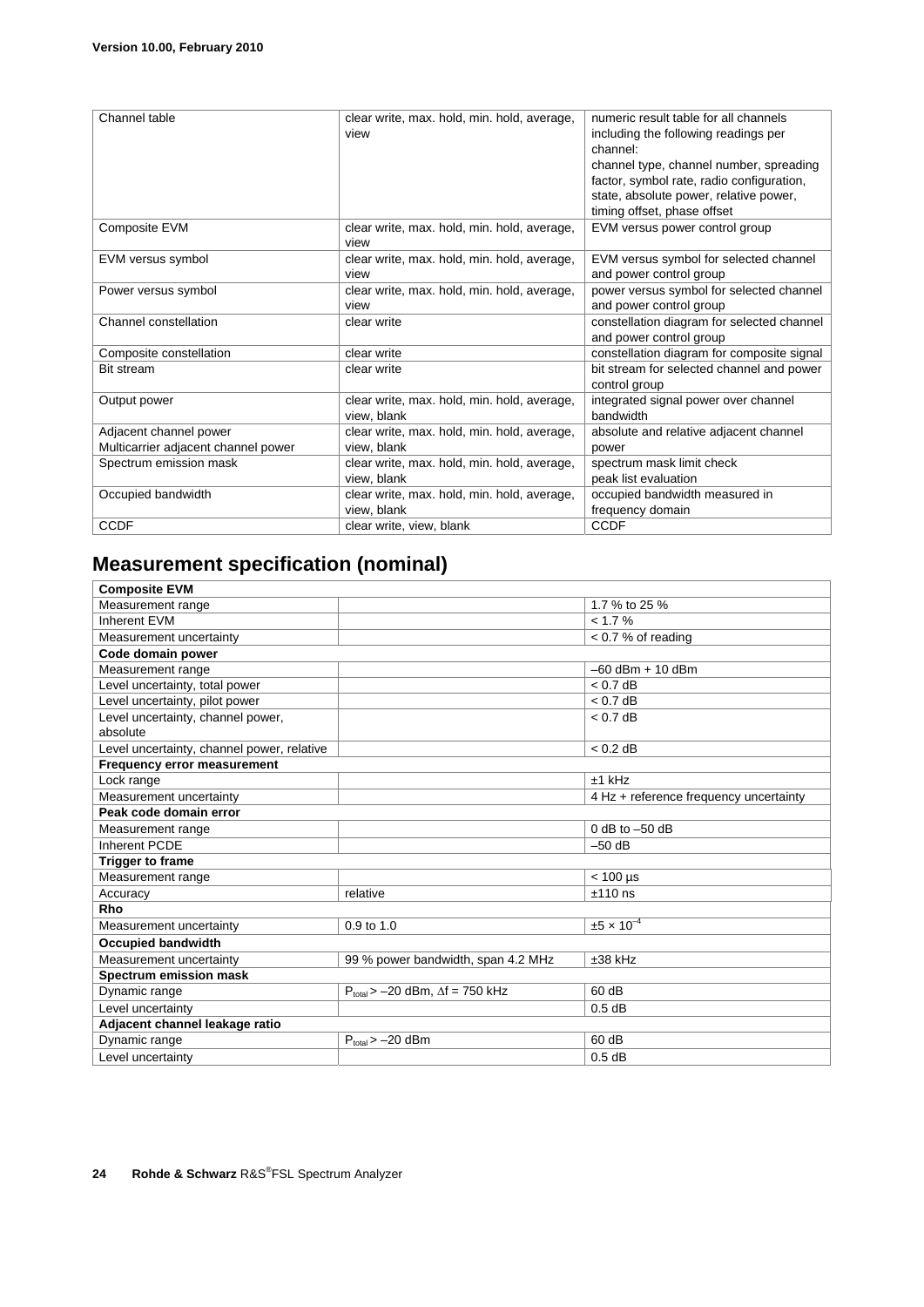## **R&S®FSL-K84 1xEV-DO base station measurement**

### **Frequency**

| Frequency range | <b>RF</b> input        |                              |  |
|-----------------|------------------------|------------------------------|--|
|                 | R&S <sup>®</sup> FSL3  | 3 MHz to 3 GHz               |  |
|                 | R&S <sup>®</sup> FSL6  | 3 MHz to 6 GHz <sup>3</sup>  |  |
|                 | R&S <sup>®</sup> FSL18 | 3 MHz to 18 GHz <sup>3</sup> |  |

### **Level**

| A<br>range<br>пu | $\overline{D}$<br>input<br>πr | ᆀᄆᅠᅭ<br>o٢<br>'' abn.<br>י<br>w. |
|------------------|-------------------------------|----------------------------------|
| A<br>cotting     |                               | manual<br>auto                   |

### **Signal acquisition**

| Supported standards |                                     | 1xEV-DO Revision 0           |
|---------------------|-------------------------------------|------------------------------|
|                     |                                     | 1xEV-DO Revision A           |
| Capture length      |                                     | 2 to 12 power control groups |
| Sweep time          | spectrum mask                       | max. 16000 s, auto           |
|                     | adjacent channel power ratio (ACPR) | max. 16000 s                 |
| Sweep count         |                                     | 1 to 32767                   |
| Trigger modes       | RF input                            | free run, external           |

### **Measurement parameters**

| Frequency band           | predefined bands     | band classes 0 to 17.                     |
|--------------------------|----------------------|-------------------------------------------|
|                          | unspecified          | limits can be user-specified              |
| Link mode                |                      | downlink (DL)                             |
| Modulation detection     |                      | automatic detection of BPSK, QPSK,        |
|                          |                      | 8PSK, 16QAM                               |
| Predefined channel table | code domain analyzer | The predefined channel table allows the   |
|                          |                      | complete channel setup of the user signal |
|                          |                      | for the code domain analyzer              |
| Spectrum emission mask   | standard             | in line with band classes 0 to 17         |
|                          | user                 | The spectrum emission mask                |
|                          |                      | measurement is performed based on         |
|                          |                      | either a manual user setting or a user-   |
|                          |                      | specified XML file                        |

### **Result display**

| General results | clear write, max. hold, min. hold, average,<br>view | global results over all slots:<br>carrier frequency error (reading in Hz and<br>ppm), chip rate error, trigger to frame, rho<br>of pilot channel over all slots, rho of MAC<br>channel over all slots, rho of data channel<br>over all slots, rho overall-1 (halfslot<br>boundary), rho overall-2 (quarterslot<br>boundary) |
|-----------------|-----------------------------------------------------|-----------------------------------------------------------------------------------------------------------------------------------------------------------------------------------------------------------------------------------------------------------------------------------------------------------------------------|
|                 |                                                     | results for selected slot:<br>total power, pilot power, MAC power, data<br>power, preamble power, rho, composite<br><b>EVM</b>                                                                                                                                                                                              |

<sup>&</sup>lt;sup>3</sup> All the values specified for R&S<sup>®</sup>FSL-K84 in this data sheet are valid up to 3 GHz.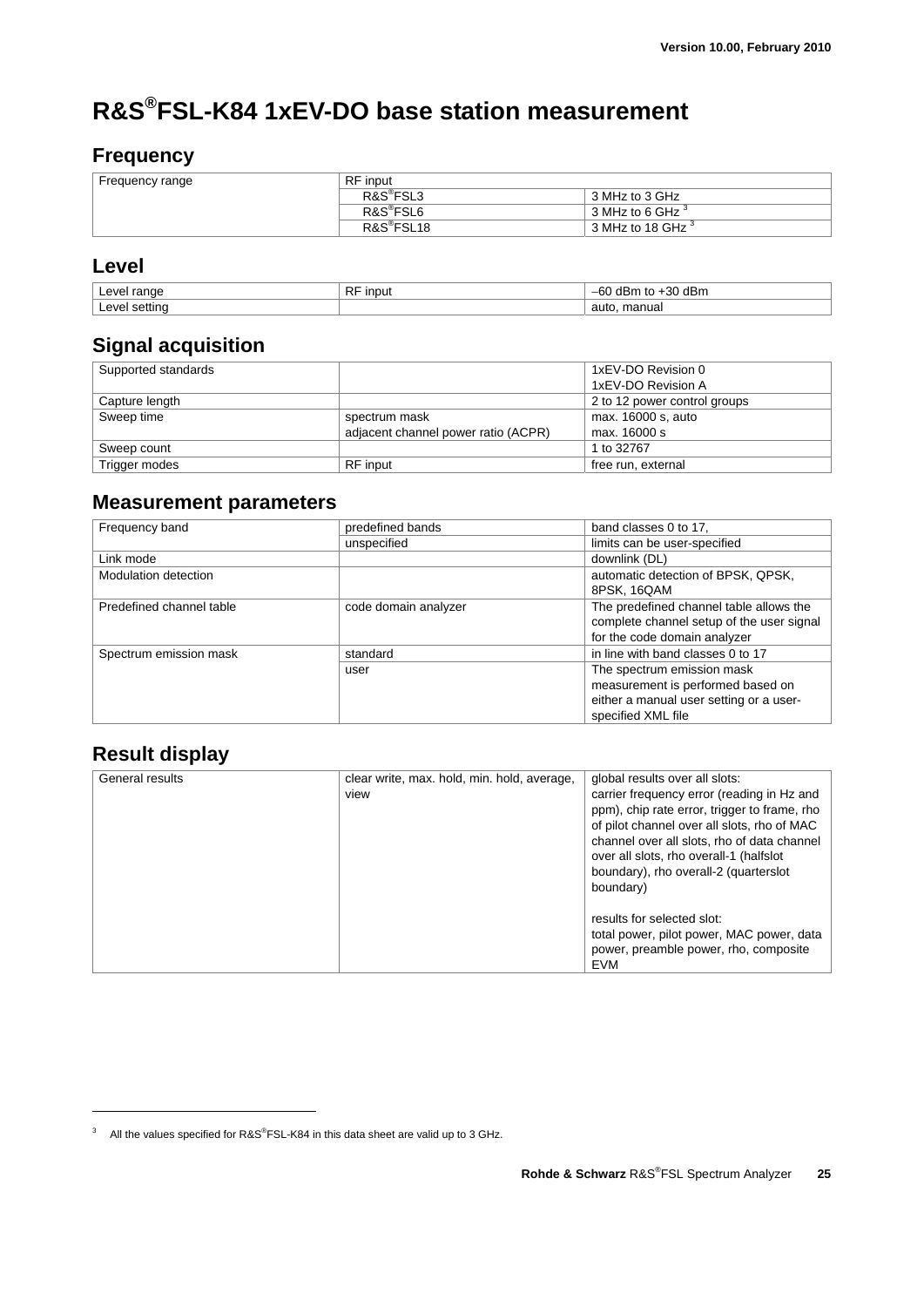| Channel results                     | clear write, max. hold, min. hold, average, | results for pilot channel:                   |
|-------------------------------------|---------------------------------------------|----------------------------------------------|
|                                     | view                                        | absolute power, peak code domain error,      |
|                                     |                                             | I/Q imbalance, IQ offset                     |
|                                     |                                             |                                              |
|                                     |                                             | results for selected channel:                |
|                                     |                                             | symbol rate, timing offset, spreading        |
|                                     |                                             | factor, symbol EVM (reading in % RMS         |
|                                     |                                             | and % peak), modulation type, timing         |
|                                     |                                             | offset, phase offset, absolute channel       |
|                                     |                                             | power, relative channel power                |
| Code domain power                   | clear write, max. hold, min. hold, average, | code domain power versus channel             |
|                                     | view                                        | code domain error power versus channel       |
| Peak code domain error              | clear write, max. hold, min. hold, average, | peak code domain error power versus slot     |
|                                     | view                                        |                                              |
| Channel table                       | clear write, max. hold, min. hold, average, | numeric result table for all active channels |
|                                     | view                                        | including the following readings per         |
|                                     |                                             | channel:                                     |
|                                     |                                             | channel type, channel number, spreading      |
|                                     |                                             | factor, symbol rate, modulation type,        |
|                                     |                                             | absolute power, relative power, timing       |
|                                     |                                             | offset, phase offset                         |
| Composite EVM                       | clear write, max. hold, min. hold, average, | <b>EVM versus slot</b>                       |
|                                     | view                                        |                                              |
| EVM versus symbol                   | clear write, max. hold, min. hold, average, | EVM versus symbol for selected channel       |
|                                     | view                                        | and slot                                     |
| Power versus symbol                 | clear write, max. hold, min. hold, average, | power versus symbol for selected channel     |
|                                     | view                                        | and slot                                     |
| Channel constellation               | clear write                                 | constellation diagram for selected channel   |
|                                     |                                             | and slot                                     |
| Composite constellation             | clear write                                 | constellation diagram for composite signal   |
| <b>Bit stream</b>                   | clear write                                 | bit stream for selected channel and slot     |
| Output power                        | clear write, max. hold, min. hold, average, | integrated signal power over channel         |
|                                     | view, blank                                 | bandwidth                                    |
| Adjacent channel power              | clear write, max. hold, min. hold, average, | absolute and relative adjacent channel       |
| Multicarrier adjacent channel power | view, blank                                 | power                                        |
| Spectrum emission mask              | clear write, max. hold, min. hold, average, | spectrum mask limit check                    |
|                                     | view, blank                                 | peak list evaluation                         |
| Occupied bandwidth                  | clear write, max. hold, min. hold, average, | occupied bandwidth measured in               |
|                                     | view, blank                                 | frequency domain                             |
| <b>CCDF</b>                         | clear write, view, blank                    | CCDF                                         |
| Power versus time                   | clear write, max. hold, min. hold, average, | check averaged halfslots against a limit     |
|                                     | view, blank                                 | mask in time domain; check separate          |
|                                     |                                             | limits for full slots and idle slots         |

## **Measurement specification (nominal)**

| <b>Composite EVM</b>             |            |                                        |  |
|----------------------------------|------------|----------------------------------------|--|
| Measurement range                |            | 1.7 % to 25 %                          |  |
| Inherent EVM                     |            | < 1.7 %                                |  |
| Measurement uncertainty          |            | < 0.7 %                                |  |
| Code domain power                |            |                                        |  |
| Measurement range                |            | $-60$ dBm to $+10$ dBm                 |  |
| Level uncertainty, total power   |            | $< 0.7$ dB                             |  |
| Level uncertainty, pilot power   |            | $< 0.7$ dB                             |  |
| Level uncertainty, channel power | absolute   | $< 0.7$ dB                             |  |
|                                  | relative   | $< 0.2$ dB                             |  |
| Frequency error measurement      |            |                                        |  |
| Lock range                       |            | $±7$ kHz                               |  |
| Measurement uncertainty          |            | 4 Hz + reference frequency uncertainty |  |
| Peak code domain error           |            |                                        |  |
| Measurement range                |            | 0 dB to $-53$ dB                       |  |
| Inherent PCDE                    | pilot      | $-50$ dB                               |  |
|                                  | <b>MAC</b> | $-47$ dB                               |  |
|                                  | data       | $-53$ dB                               |  |
|                                  | preamble   | $-50$ dB                               |  |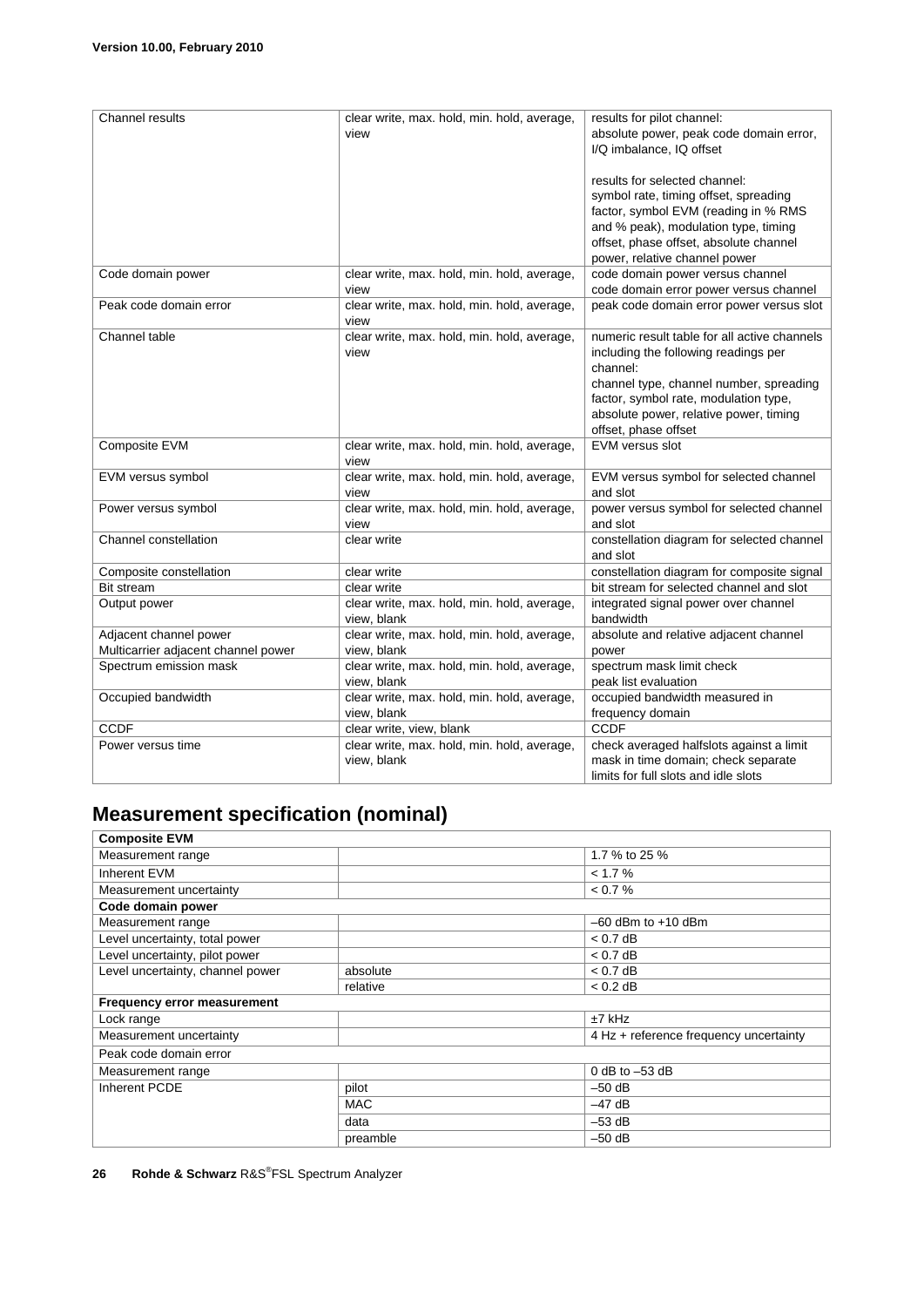| <b>Trigger to frame</b>        |                                             |                        |
|--------------------------------|---------------------------------------------|------------------------|
| Measurement range              |                                             | $< 100$ µs             |
| Accuracy                       | relative                                    | $±110$ ns              |
| <b>Rho</b>                     |                                             |                        |
| Measurement uncertainty        | $0.9$ to $1.0$                              | $\pm 5 \times 10^{-4}$ |
| <b>Occupied bandwidth</b>      |                                             |                        |
| Measurement uncertainty        | 99 % power bandwidth, span 4.2 MHz          | $±38$ kHz              |
| Spectrum emission mask         |                                             |                        |
| Dynamic range                  | $P_{total}$ > -20 dBm, $\Delta f$ = 750 kHz | 60 dB                  |
| Level uncertainty              |                                             | $< 0.5$ dB             |
| Adjacent channel leakage ratio |                                             |                        |
| Dynamic range                  | $P_{total} > -20$ dBm                       | 60 dB                  |
| Level uncertainty              |                                             | $< 0.5$ dB             |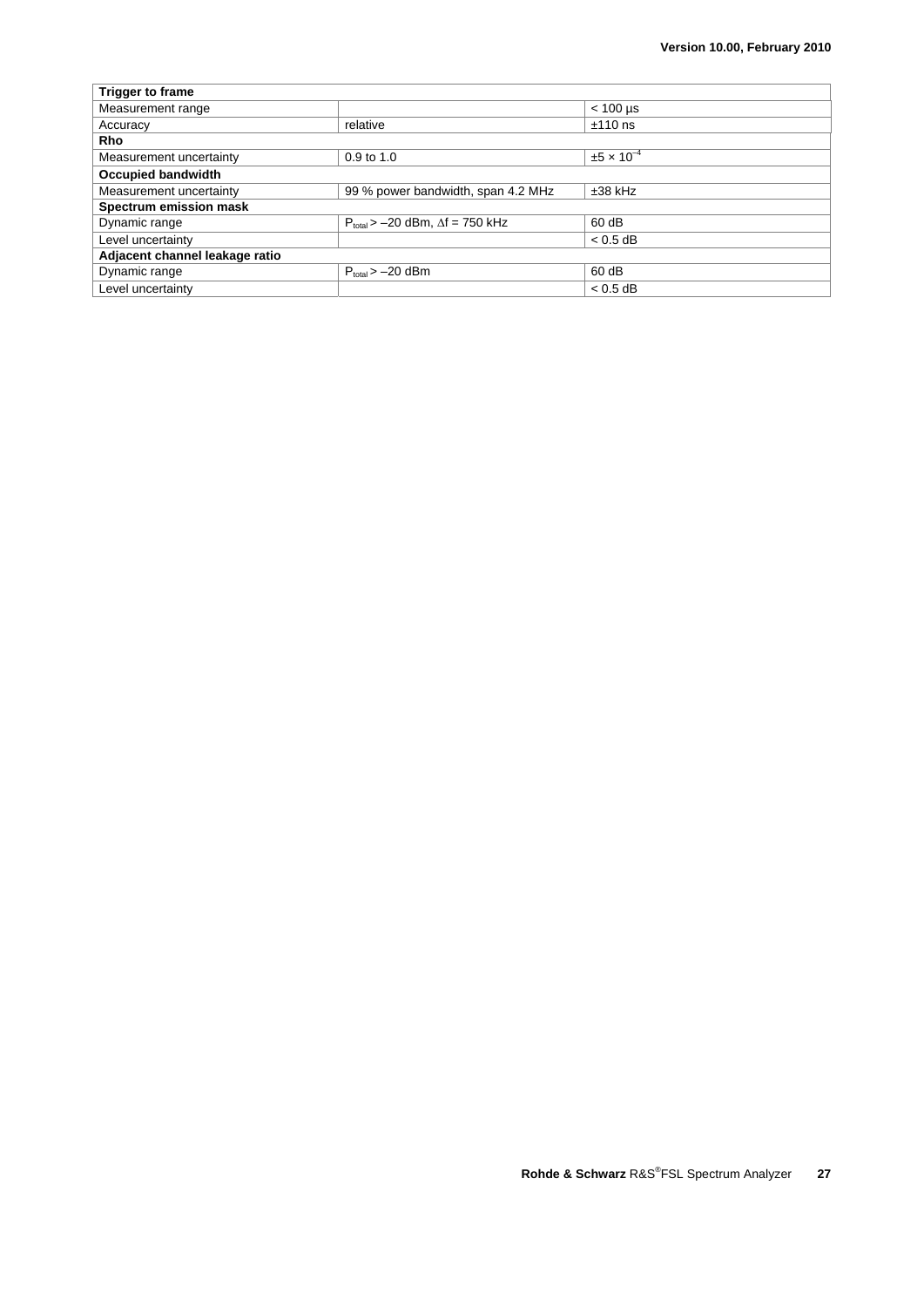## **R&S®FSL-K91 WLAN IEEE 802.11a/b/g/j OFDM analysis R&S®FSL-K91n WLAN IEEE 802.11n OFDM analysis**

The specifications of the R&S®FSL-K91 and R&S®FSL-K91n options are based on the data sheet of the R&S®FSL spectrum analyzer.

Specifications apply under the following conditions: 30 minutes warm-up time at ambient temperature, specified environmental conditions met, calibration cycle adhered to, and all internal automatic adjustments performed. "Typical values" are designated with the abbreviation "typ." These values are verified during the final test but are not assured by Rohde & Schwarz. "Nominal values" are design parameters that are not assured by Rohde & Schwarz. These values are verified during product development but are not specifically tested during production.

### **OFDM analysis (IEEE 802.11a, IEEE 802.11g OFDM, IEEE 802.11j, IEEE 802.11n)**

#### **Frequency**

| Frequency range   |                        |                                                  |
|-------------------|------------------------|--------------------------------------------------|
| <b>RF</b> input   | R&S <sup>®</sup> FSL3  | 50 MHz $^4$ to 3 GHz                             |
|                   | R&S <sup>®</sup> FSL6  | 50 MHz $^4$ to 6 GHz                             |
|                   | R&S <sup>®</sup> FSL18 | 50 MHz <sup>4</sup> to 18 GHz (overrange 20 GHz) |
| Frequency setting |                        | frequency                                        |
|                   |                        | channel number                                   |

#### **Level**

<u>.</u>

| Level range   | <b>RF</b><br>⊺input | up to $+30$ dBm |
|---------------|---------------------|-----------------|
| Level setting |                     | autorange       |
|               |                     | manual          |

#### **Signal acquisition**

| Supported standards                   |                                             | IEEE 802.11a, IEEE 802.11g (OFDM),        |
|---------------------------------------|---------------------------------------------|-------------------------------------------|
|                                       |                                             | IEEE 802.11n (20 MHz), IEEE 802.11j       |
|                                       |                                             | (10 MHz), IEEE 802.11j (20 MHz)           |
| <b>Modulation format</b>              |                                             | BPSK, QPSK, 16QAM, 64QAM                  |
| Demodulator setting                   |                                             | auto, manual with/without test of signal  |
|                                       |                                             | field                                     |
| Capture length                        | continuous                                  |                                           |
|                                       | IEEE 802.11a, i                             | 24 $\mu$ s to 15 ms                       |
|                                       | IEEE 802.11g, n                             | 24 µs to 11.9 ms                          |
| Number of bursts that can be analyzed | manual                                      | 1 to 10922                                |
| Result length                         | PVT, spectrum FFT, CCDF                     | capture length, 1 to 10922 bursts or gate |
|                                       |                                             | length                                    |
|                                       | EVM versus symbol and versus carrier,       | capture length, 1 to 10922 bursts         |
|                                       | constellation versus symbol/versus carrier  |                                           |
|                                       | spectrum flatness, bit stream, signal field |                                           |
| Burst length                          | automatic detection of number of data       | 1 to 1366 data symbols                    |
|                                       | symbols                                     |                                           |
|                                       | manual                                      | 1 to 1366 data symbols                    |
| Triggering                            |                                             | free run, IF power, external              |

<sup>4</sup> 1 MHz to 50 MHz with restricted functionality depending on bandwidth (power trigger, auto level, IF overload).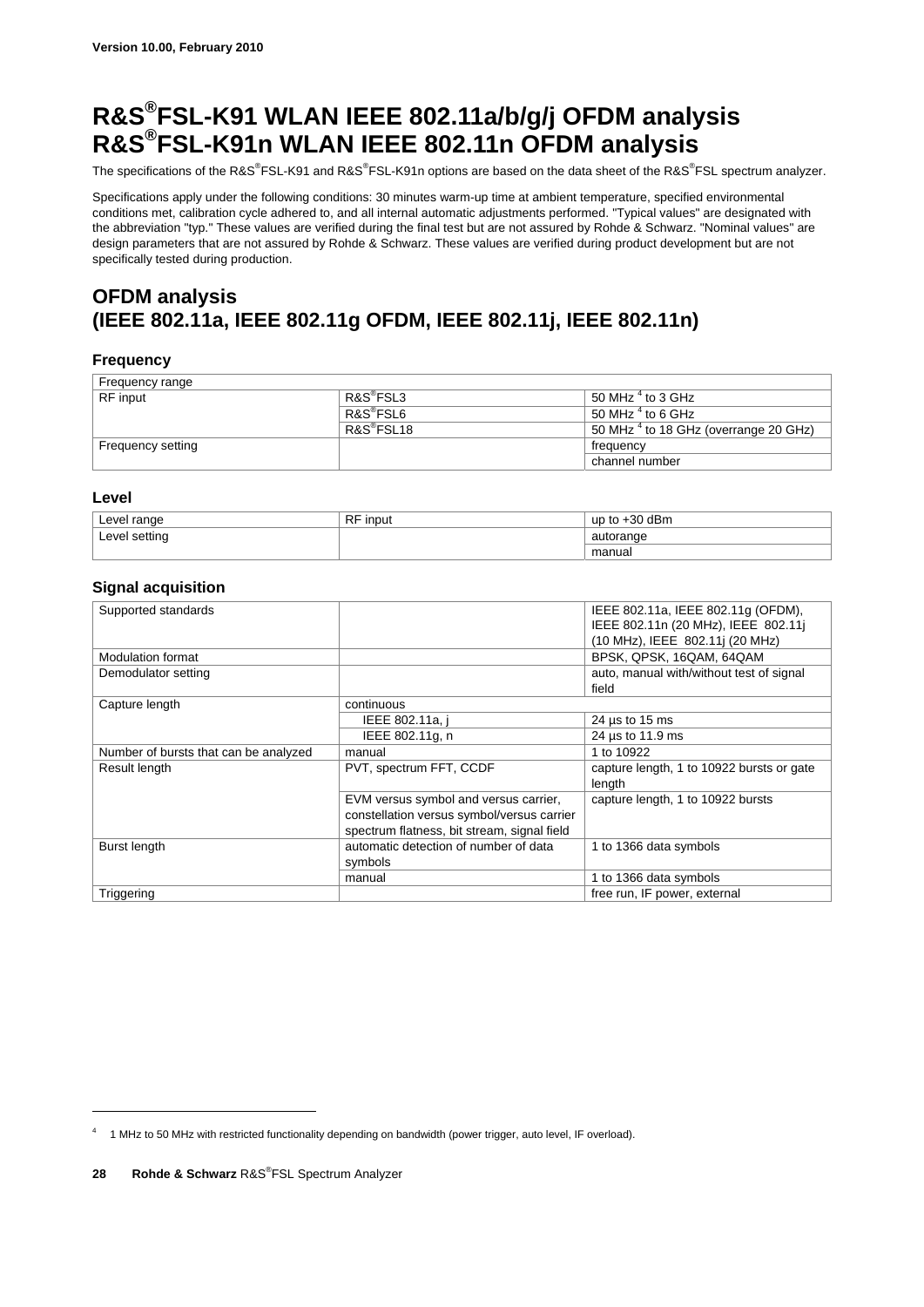#### **Result display**

| <b>Result list</b>    | min./mean/max. values        | <b>EVM all carriers</b>                 |
|-----------------------|------------------------------|-----------------------------------------|
|                       |                              | EVM pilots                              |
|                       |                              | EVM payload                             |
|                       |                              | I/Q offset                              |
|                       |                              | gain imbalance                          |
|                       |                              | quadrature error                        |
|                       |                              | center frequency error                  |
|                       |                              | symbol clock error                      |
|                       |                              | mean burst power                        |
|                       |                              | crest factor                            |
| Power versus time     |                              | full burst                              |
|                       |                              | rising/falling edge                     |
| <b>EVM</b>            |                              | EVM versus symbol                       |
|                       |                              | EVM versus carrier                      |
| Error versus preamble |                              | frequency error versus preamble         |
|                       |                              | phase error versus preamble             |
| Spectrum              |                              | spectrum mask (IEEE & ETSI),            |
|                       |                              | ACP (IEEE 802.11j: abs./rel.), spectrum |
|                       |                              | <b>FFT</b>                              |
|                       |                              | spectrum flatness                       |
| Constellation         |                              | constellation diagram                   |
|                       |                              | constellation versus carrier            |
| <b>Statistics</b>     |                              | bit stream                              |
|                       |                              | signal field                            |
|                       |                              | <b>CCDF</b>                             |
| Limit check           | values in line with standard | result list                             |
|                       |                              | <b>EVM</b>                              |
|                       |                              | spectrum mask                           |
|                       |                              | <b>ACP</b>                              |

#### **Adjustable parameters**

-

| Pilot tracking     | phase ON/OFF  |  |
|--------------------|---------------|--|
|                    | timing ON/OFF |  |
|                    | level ON/OFF  |  |
| Channel estimation | data          |  |
|                    | preamble      |  |

### **Measurement uncertainty (nominal) 5**

| <b>Residual EVM</b> | level $-23$ dBm to $+15$ dBm,<br>average of 20 bursts | IEEE 802.11a/g/j signal                | IEEE 802.11n signal 20 MHz |
|---------------------|-------------------------------------------------------|----------------------------------------|----------------------------|
|                     | input $RF, f = 2.4$ GHz/5 GHz                         |                                        |                            |
|                     | channel estimation $=$<br>preamble                    | $-37$ dB/ $-35$ dB                     | $-36$ dB/ $-33$ dB         |
|                     | channel estimation = data                             | $-40$ dB/ $-38$ dB                     | $-40$ dB/ $-36$ dB         |
| Frequency error     |                                                       |                                        |                            |
| Lock range          |                                                       | 40 ppm                                 |                            |
| Uncertainty         |                                                       | 1 Hz + reference frequency uncertainty |                            |
| Level uncertainty   | test of spectrum mask                                 | $0.2$ dB                               |                            |
|                     | output power                                          |                                        |                            |
|                     | $f < 3$ GHz                                           | $0.5$ dB                               |                            |
|                     | $3$ GHz $\leq$ f $\leq$ 6 GHz                         | $0.8$ dB                               |                            |
|                     | <b>ACPR</b>                                           | $0.5$ dB                               |                            |
| Spectrum flatness   |                                                       | $0.5$ dB                               |                            |

<sup>&</sup>lt;sup>5</sup> Valid for R&S<sup>®</sup>FSL3 without tracking generator: serial number ≥ 100838, R&S<sup>®</sup>FSL6 without tracking generator: serial number ≥ 100675,<br>R&S<sup>®</sup>FSL3 with tracking generator: serial number ≥ 100704, R&S<sup>®</sup>FSL6 with track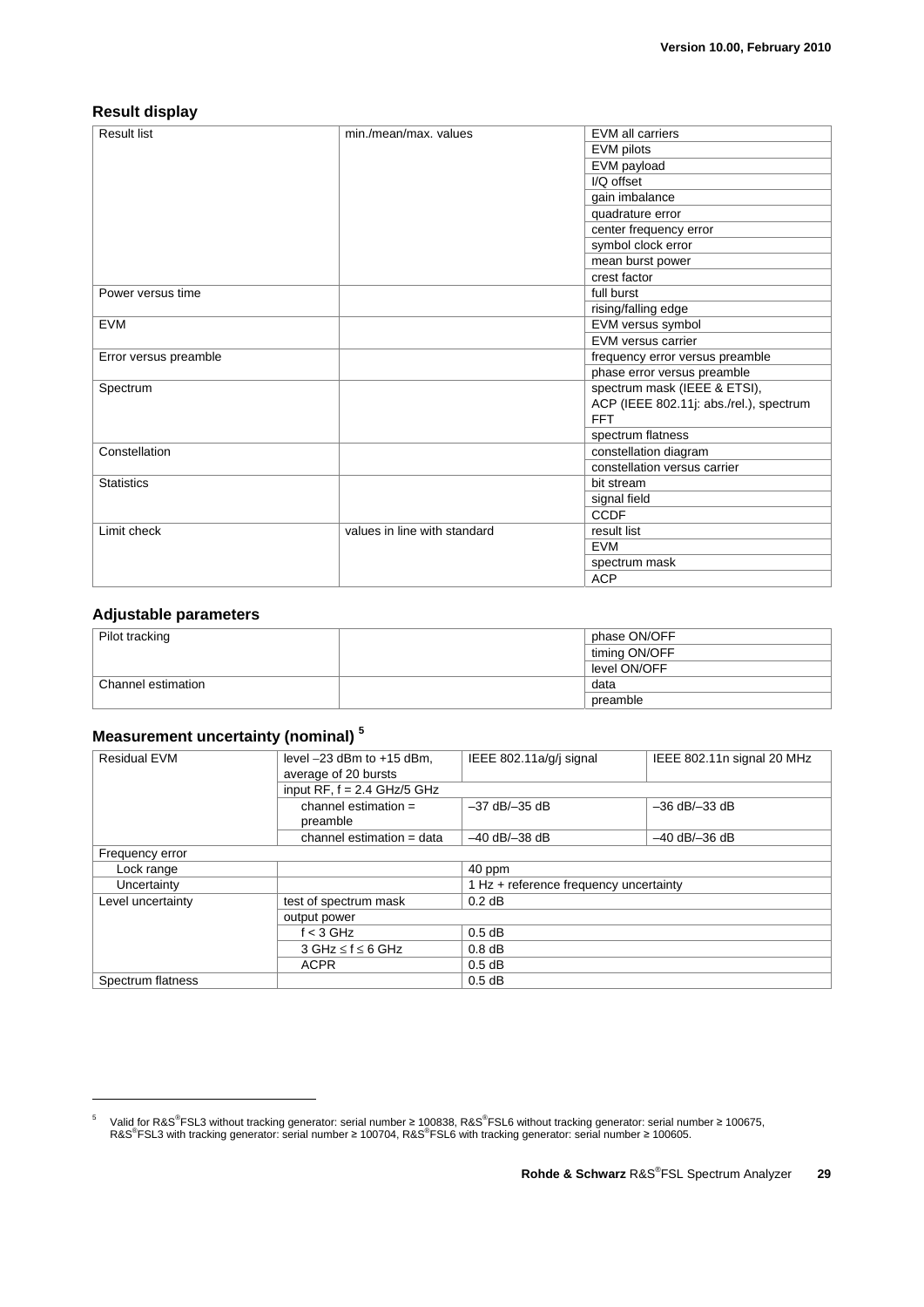### **DSSS/CCK/PBCC analysis (IEEE 802.11b, IEEE 802.11g CCK)**

#### **Frequency**

| Frequency range   |                        |                                                  |
|-------------------|------------------------|--------------------------------------------------|
| RF input          | R&S <sup>®</sup> FSL3  | 50 MHz $6$ to 3 GHz                              |
|                   | R&S <sup>®</sup> FSL6  | 50 MHz $6$ to 6 GHz                              |
|                   | R&S <sup>®</sup> FSL18 | 50 MHz <sup>6</sup> to 18 GHz (overrange 20 GHz) |
| Frequency setting |                        | frequency                                        |
|                   |                        | channel number                                   |

#### **Level**

| Level range   | <b>DE</b><br><b>input</b><br>πı | dBm<br>ാറ<br>up<br>ΩU |
|---------------|---------------------------------|-----------------------|
| Level setting |                                 | autorange             |
|               |                                 | manual                |

### **Signal acquisition**

| Supported standards                   |                                       | IEEE 802.11b, IEEE 802.11g (CCK)          |
|---------------------------------------|---------------------------------------|-------------------------------------------|
| <b>Modulation format</b>              |                                       | DBPSK, DQPSK, CCK,                        |
|                                       |                                       | short PLCP, long PLCP                     |
|                                       |                                       | 5.5 Mbps, 11 Mbps PBCC                    |
| Demodulator setting                   |                                       | auto                                      |
|                                       |                                       | manual with/without test of signal field  |
| Capture length                        | continuous                            | 24 us to 11.9 ms                          |
| Number of bursts that can be analyzed | manual                                | 1 to 10922                                |
| Result length                         | PVT, spectrum FFT, CCDF               | capture length, 1 to 10922 bursts or gate |
|                                       |                                       | length                                    |
|                                       | EVM versus symbol and versus carrier  | capture length, 1 to 10922 bursts         |
|                                       | constellation versus symbol           |                                           |
|                                       | bit stream                            |                                           |
|                                       | <b>PLCP</b> header                    |                                           |
| Burst length                          | automatic detection of number of data | 1 to 4095 bytes                           |
|                                       | symbols                               |                                           |
|                                       | manual                                | 1 to 4095 bytes                           |
| Triggering                            |                                       | free run, IF power, external              |

 $6$  1 MHz to 50 MHz with restricted functionality depending on bandwidth (power trigger, auto level, IF overload).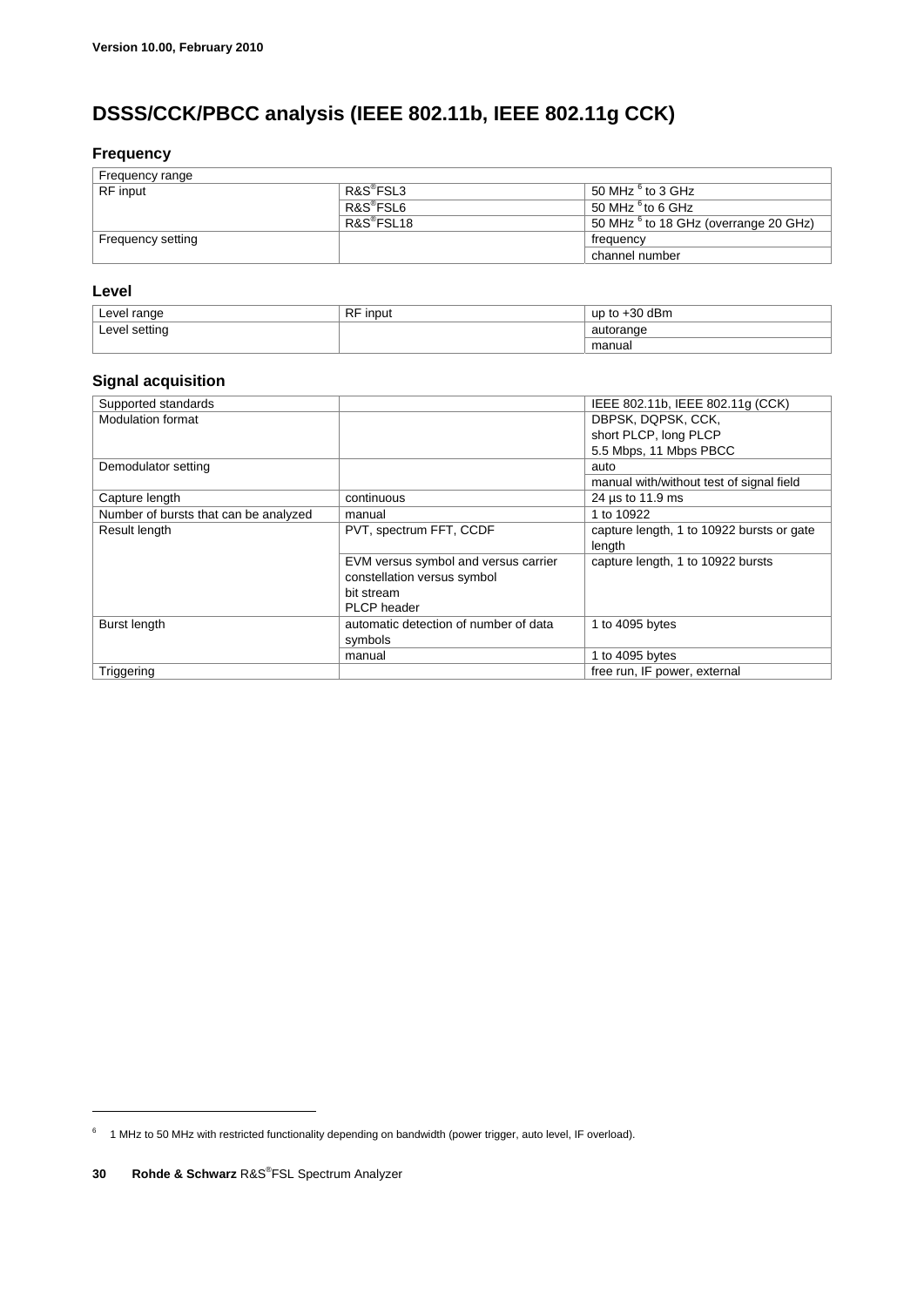#### **Result display**

| <b>Result list</b>    | min./mean/max. values        | peak vector error                    |
|-----------------------|------------------------------|--------------------------------------|
|                       | min./mean/max. values        | burst EVM                            |
|                       |                              | I/Q offset                           |
|                       |                              | gain imbalance                       |
|                       |                              | quadrature error                     |
|                       |                              | center frequency error               |
|                       |                              | chip clock error                     |
|                       |                              | rise time                            |
|                       |                              | fall time                            |
|                       |                              | mean burst power                     |
|                       |                              | peak burst power                     |
|                       |                              | crest factor                         |
| Power versus time     |                              | up ramp/down ramp                    |
| <b>EVM</b>            |                              | EVM versus symbol                    |
| Error versus preamble |                              | frequency error versus preamble      |
|                       |                              | phase error versus preamble          |
| Spectrum              |                              | spectrum mask, ACPR, spectrum FFT    |
| Constellation         |                              | constellation diagram                |
| <b>Statistics</b>     |                              | bit stream                           |
|                       |                              | PLCP header                          |
|                       |                              | <b>CCDF</b>                          |
| Limit check           | values in line with standard | result list, power versus time, EVM, |
|                       |                              | spectrum mask, ACP                   |

#### **Adjustable parameters**

| Tracking | phase ON/OFF  |
|----------|---------------|
|          | timing ON/OFF |
|          | level ON/OFF  |

#### **Measurement uncertainty (nominal)**

| <b>Residual EVM</b> | level $-23$ dBm to $+15$ dBm<br>average of 20 bursts, 11 Mbps CCK with short PLCP, burst EVM |                                        |  |
|---------------------|----------------------------------------------------------------------------------------------|----------------------------------------|--|
|                     |                                                                                              |                                        |  |
|                     | $f = 2.442$ GHz                                                                              | $1.8 \%$                               |  |
| Frequency error     |                                                                                              |                                        |  |
| Lock range          |                                                                                              | $±0.6$ MHz                             |  |
| Uncertainty         |                                                                                              | 1 Hz + reference frequency uncertainty |  |
| Level uncertainty   | test of spectrum mask                                                                        | $0.2$ dB                               |  |
|                     | output power                                                                                 |                                        |  |
|                     | $f < 3$ GHz                                                                                  | $0.5$ dB                               |  |
|                     | $3$ GHz $\leq$ f $\leq$ 6 GHz                                                                | $0.8$ dB                               |  |
|                     | <b>ACPR</b>                                                                                  | $0.5$ dB                               |  |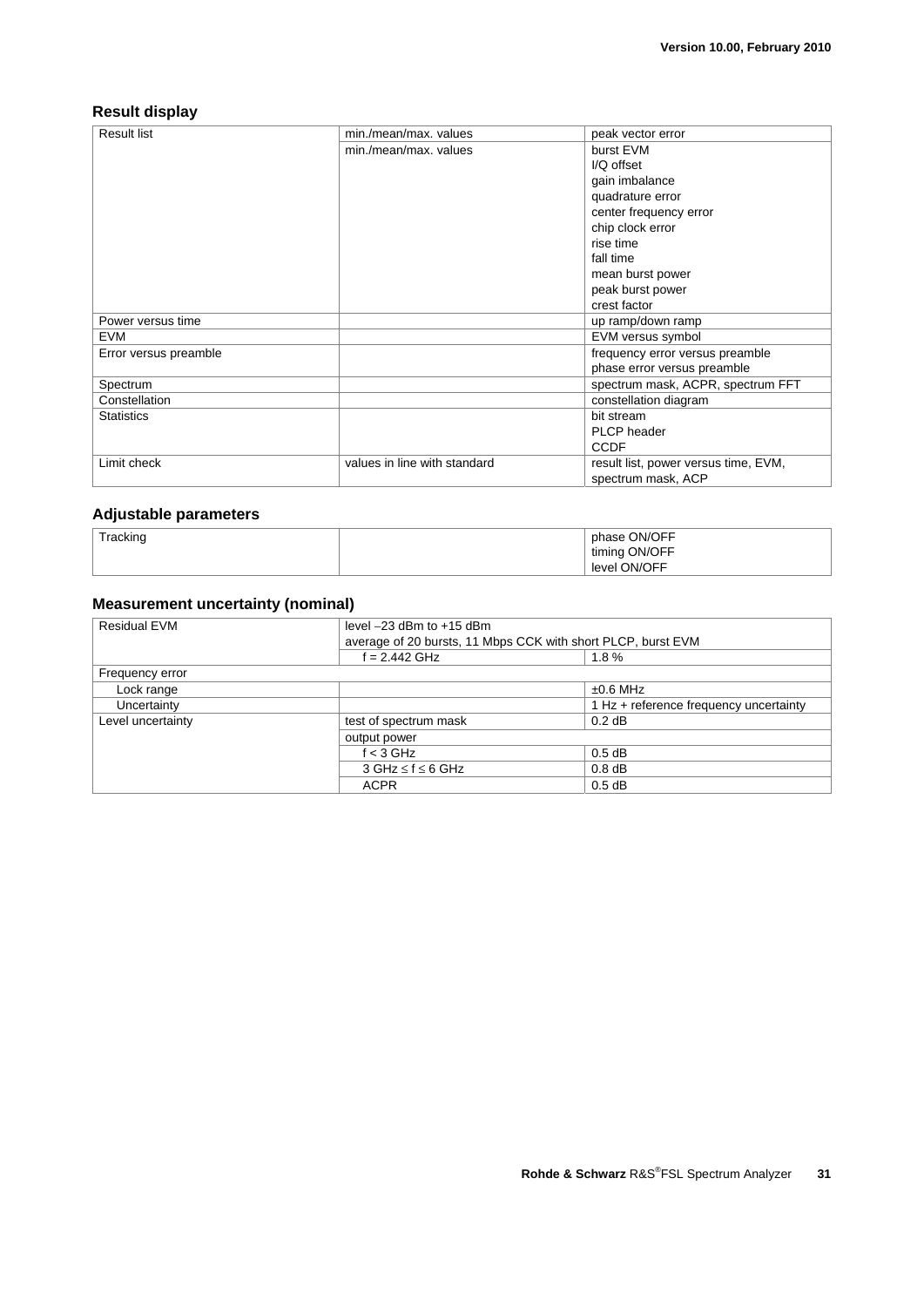## **R&S®FSL-K92 WiMAX™ IEEE 802.16 OFDM analysis (IEEE 802.16-2004, IEEE 802.16-2004/Cor1-2005, IEEE 802.16e-2005, P802.16-Rev2/D3 WiMAX™)**

The specifications of the R&S®FSL-K92 WiMAX measurement application are based on the data sheet specifications of the R&S®FSL and R&S®ETL signal and spectrum analyzers, have not been checked separately and are not verified during instrument calibration. The specified level measurement errors do not take into account systematic errors due to reduced signal to noise ratio (S/N). Specifications apply under the following conditions: 30 minutes warm-up time at ambient temperature, specified environmental conditions met, calibration cycle adhered to, and all internal automatic adjustments performed.

"Typical values" are designated with the abbreviation "typ.". These values are verified during the final test but are not assured by Rohde & Schwarz.

"Nominal values" are design parameters that are not assured by Rohde & Schwarz. These values are verified during product development but are not specifically tested during production.

Data without tolerance limits is not binding.

### **Frequency**

| Frequency range     | RF input                           |                         |                           |
|---------------------|------------------------------------|-------------------------|---------------------------|
|                     | R&S <sup>®</sup> FSL3              |                         | 9 kHz $^7$ to 3 GHz       |
|                     | R&S <sup>®</sup> FSL6              |                         | 9 kHz $^7$ to 6 GHz       |
|                     | R&S®FSL18                          |                         | 9 kHz $^7$ to 18 GHz      |
|                     | $R\&S^{\circ}ETL$                  |                         | 500 kHz $^7$ to 3 GHz     |
| Frequency setting   |                                    |                         | frequency, channel number |
| Sampling rate $F_s$ | model                              | serial number or lower  | 1.44 MHz to 20 MHz        |
|                     | R&S <sup>®</sup> FSL3 <sup>8</sup> | 100703                  |                           |
|                     | R&S <sup>®</sup> FSL6 <sup>8</sup> | 100604                  |                           |
|                     | R&S <sup>®</sup> FSL3              | 100945                  |                           |
|                     | R&S <sup>®</sup> FSL6              | 100759                  |                           |
|                     | R&S <sup>®</sup> ETL               |                         |                           |
|                     | model                              | serial number or higher | 1.44 MHz to 32 MHz        |
|                     | R&S <sup>®</sup> FSL3 <sup>8</sup> | 100704                  |                           |
|                     | R&S <sup>®</sup> FSL6 <sup>8</sup> | 100605                  |                           |
|                     | R&S <sup>®</sup> FSL3              | 100946                  |                           |
|                     | R&S <sup>®</sup> FSL6              | 100760                  |                           |
|                     | R&S <sup>®</sup> FSL18             |                         | 1.44 MHz to 32 MHz        |

#### **Level**

| Q(A)<br>$\sim$ $\sim$ $\sim$<br>и | D.D<br>.<br>ınou<br>πı | dBm<br>$\sim$<br>$\Omega$<br>ົແມ<br>`Jl<br>י<br>нΓ<br>υ۱ |
|-----------------------------------|------------------------|----------------------------------------------------------|
| $\gamma$                          |                        | manua.<br>auto<br>.                                      |

<sup>7</sup> Restricted IF overload, power trigger and auto level functionality depending on carrier frequency and bandwidth at carrier frequencies < 50MHz.

<sup>8</sup> With tracking generator.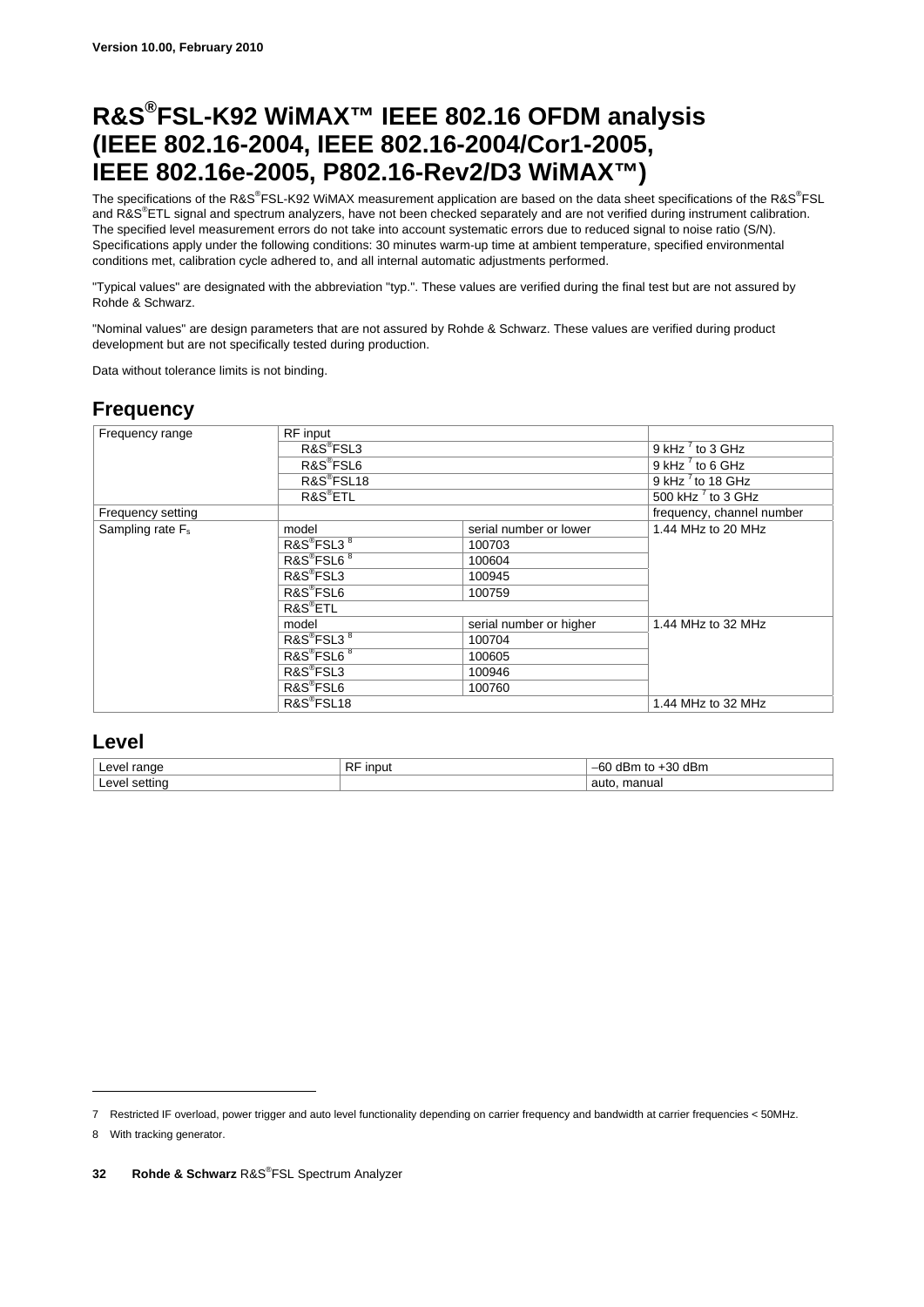### **Signal acquisition**

| Supported standards       |                                         | IEEE 802.16-2004 OFDM,                           |
|---------------------------|-----------------------------------------|--------------------------------------------------|
|                           |                                         | IEEE 802.16e-2005 OFDM                           |
|                           |                                         | P802.16-Rev2/D3 OFDM                             |
| Capture length            |                                         | 24 µs to 15.6 ms                                 |
| Gate length               |                                         | 24 µs to capture length                          |
| Number of analyzed bursts |                                         | 1 to 10922 bursts                                |
| Result length             | power versus time, EVM versus symbol,   | capture length 9                                 |
|                           | EVM versus carrier, frequency error     |                                                  |
|                           | versus preamble, phase error versus     |                                                  |
|                           | preamble, constellation versus symbol,  |                                                  |
|                           | constellation versus carrier, spectrum  |                                                  |
|                           | flatness, spectrum flatness difference, |                                                  |
|                           | group delay, bit stream, burst summary  |                                                  |
|                           | FFT spectrum, CCDF                      | capture length or gate length                    |
|                           | result summary                          | capture length <sup>9</sup> or 1 to 10922 bursts |
| Burst length              | number of data symbols automatically    | 1 to 2425                                        |
|                           | detected, manually adjustable           |                                                  |
| Sweep time                | spectrum mask                           | 2.5 ms to 16000 s, auto                          |
|                           | adjacent channel power ratio (ACPR)     | 10 ms to 16000 s                                 |
| Sweep count               |                                         | 1 to 32767                                       |
| Trigger modes             | <b>RF</b> input                         | free run, external, power                        |

### **Measurement parameters**

| Frequency band                   | predefined bands | preset combinations of sampling rate $(F_s)$  |
|----------------------------------|------------------|-----------------------------------------------|
|                                  |                  | and nominal channel bandwidth (BW) in         |
|                                  |                  | line with standard                            |
|                                  | unspecified      | standard-compliant or user-defined            |
|                                  |                  | $F_s/BW$ ratios                               |
| Sampling rate $(F_s)$ ,          |                  | If one of the parameters is set, the other is |
| channel bandwidth (BW)           |                  | automatically set as required for the         |
|                                  |                  | selected standard. The frequency band         |
|                                  |                  | setting is taken into account                 |
| Guard period ratio $G = T_o/T_b$ |                  | 1/4, 1/8, 1/16, 1/32                          |
| Link mode                        |                  | downlink (DL), uplink (UL)                    |
| <b>Modulation detection</b>      |                  | none, first symbol, user, all (auto demod.)   |
| <b>Modulation format</b>         |                  | BPSK, QPSK, 16QAM, 64QAM                      |
| Subchannelization                | uplink           | ON/OFF                                        |
| Subchannel index                 | uplink           | 1 to 31                                       |
| UL physical modifier             | uplink           | 0 to 255                                      |
| Pilot tracking                   |                  | phase ON/OFF                                  |
|                                  |                  | timing ON/OFF                                 |
|                                  |                  | level ON/OFF                                  |
| Channel estimation               |                  | preamble, preamble and payload                |
| Spectrum emission mask           | standard         | IEEE, ETSI                                    |
|                                  | user-definable   | The spectrum emission mask is measured        |
|                                  |                  | in line with the user setting files           |

### **Result display**

| Result summary    | min./mean/max. values | EVM all carriers, EVM data carriers,<br>EVM pilot carriers, I/Q offset,<br>gain imbalance, quadrature error,<br>frequency error, clock error, burst power,<br>crest factor, RSSI, RSSI standard<br>deviation, CINR, CINR standard deviation |
|-------------------|-----------------------|---------------------------------------------------------------------------------------------------------------------------------------------------------------------------------------------------------------------------------------------|
| Power versus time |                       | full burst                                                                                                                                                                                                                                  |
|                   |                       | start/end                                                                                                                                                                                                                                   |
|                   |                       | burst view depending on selected burst                                                                                                                                                                                                      |
| EVM               | min./mean/max. values | EVM versus symbol                                                                                                                                                                                                                           |
|                   |                       | EVM versus carrier                                                                                                                                                                                                                          |

<sup>9</sup> Max. 2000 bursts per capture buffer.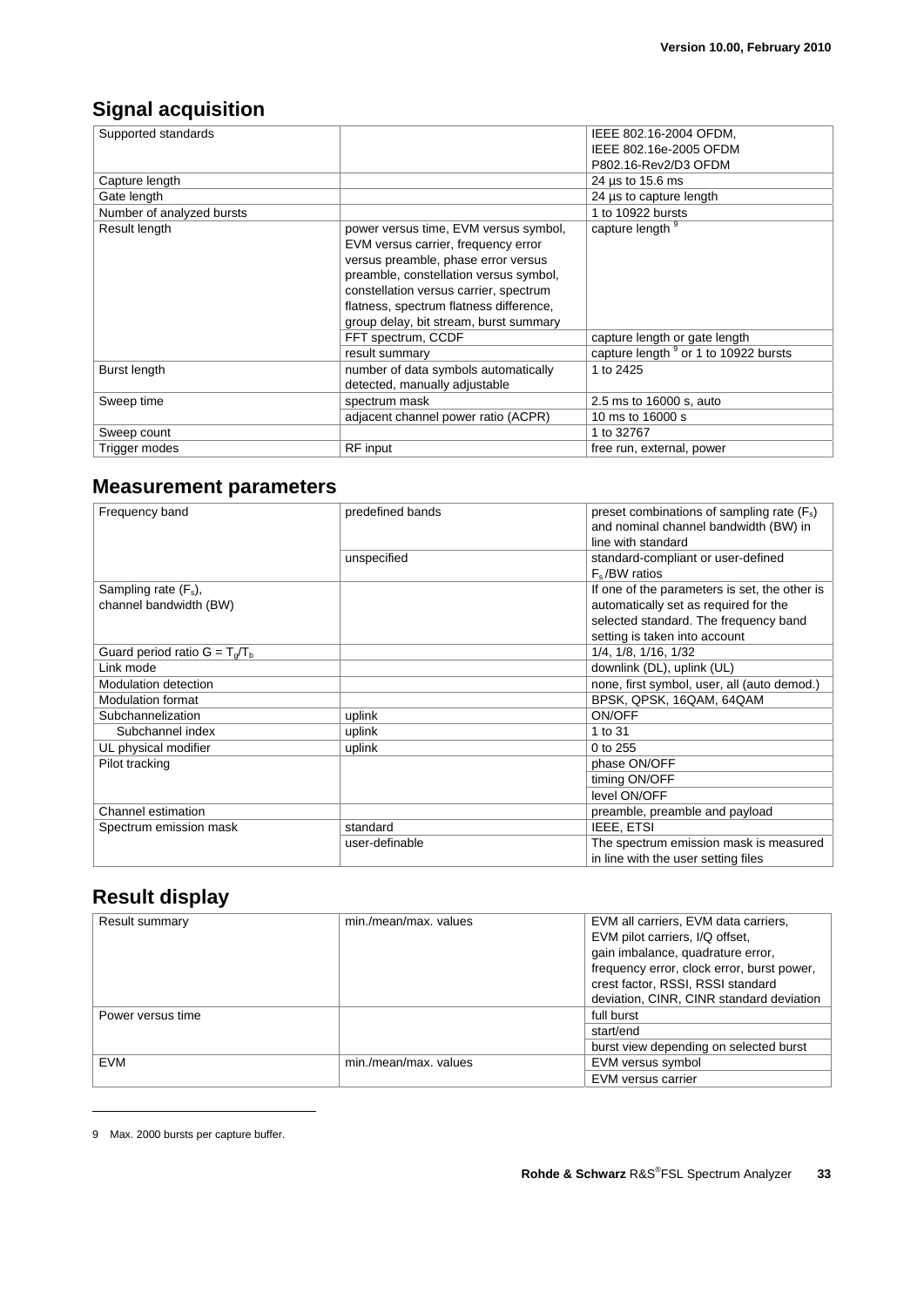| Error versus preamble | min./mean/max. values  | frequency error versus preamble                                   |
|-----------------------|------------------------|-------------------------------------------------------------------|
|                       |                        | phase error versus preamble                                       |
| Spectrum              | min./mean/max. values  | spectrum flatness                                                 |
|                       |                        | spectrum flatness difference                                      |
|                       | min./mean/max. values  | group delay                                                       |
|                       | clear write, max. hold | IEEE <sup>10</sup> , ETSI <sup>11</sup> , user-definable spectrum |
|                       |                        | mask                                                              |
|                       | clear write, max. hold | ACPR (absolute/relative)                                          |
|                       | clear write            | FFT spectrum                                                      |
| Constellation         |                        | constellation versus symbol                                       |
|                       |                        | constellation versus carrier                                      |
| <b>Statistics</b>     |                        | <b>CCDF</b>                                                       |
|                       |                        | bit stream                                                        |
|                       |                        | burst summary list                                                |
|                       |                        | modulation format, burst length in<br>symbols, power, EVM         |

| Limit check | values in line with standard | result list                                              |
|-------------|------------------------------|----------------------------------------------------------|
|             |                              | EVM, I/Q offset, frequency error, clock                  |
|             |                              | error                                                    |
|             |                              | spectrum flatness                                        |
|             |                              | spectrum flatness difference                             |
|             |                              | spectrum mask                                            |
|             |                              | IEEE <sup>12</sup> , ETSI <sup>13</sup> , user-definable |

## **Measurement uncertainty R&S®FSL (nominal)**

| Residual EVM <sup>14</sup>        | level -30 dBm to +15 dBm, average of 20 bursts |                                                   |  |
|-----------------------------------|------------------------------------------------|---------------------------------------------------|--|
|                                   | $f = 2.4$ GHz                                  |                                                   |  |
|                                   | $DL$ <sup>15</sup> , UL <sup>16</sup>          |                                                   |  |
|                                   | channel estimation: preamble and               | $-40$ dB                                          |  |
|                                   | payload                                        |                                                   |  |
|                                   | $f = 5$ GHz                                    |                                                   |  |
|                                   | DL $15$ , UL $16$                              |                                                   |  |
|                                   | channel estimation: preamble and               | $-37$ dB                                          |  |
|                                   | payload                                        |                                                   |  |
| Frequency error                   |                                                |                                                   |  |
| Max. measurement frequency window | DL $15$ , UL $16$                              | 50 ppm                                            |  |
| Uncertainty                       |                                                | 1 Hz + R&S <sup>®</sup> FSL frequency uncertainty |  |
|                                   |                                                | (see R&S <sup>®</sup> FSL reference frequency)    |  |
| Level uncertainty                 | test of spectrum mask                          | like the R&S®FSL                                  |  |
|                                   |                                                | (see R&S <sup>®</sup> FSL total measurement       |  |
|                                   |                                                | uncertainty)                                      |  |
|                                   | output power                                   | like the R&S <sup>®</sup> FSL                     |  |
|                                   |                                                | (see R&S®FSL total measurement                    |  |
|                                   |                                                | uncertainty)                                      |  |
|                                   | adjacent channel power ratio (ACPR)            | like the R&S®FSL                                  |  |
|                                   |                                                | (see R&S <sup>®</sup> FSL total measurement       |  |
|                                   |                                                | uncertainty)                                      |  |

<sup>10</sup> In line with [1] IEEE 802.16-2004.

<sup>&</sup>lt;sup>11</sup> In line with [10] ETSI EN 301 021 V1.6.1 (2003-07).

 $12$  In line with [1] IEEE 802.16-2004.

<sup>13</sup> In line with [10] ETSI EN 301 021 V1.6.1 (2003-07).

<sup>&</sup>lt;sup>14</sup> Valid for R&S<sup>®</sup>FSL3 with tracking generator serial number ≥ 100704, R&S<sup>®</sup>FSL6 with tracking generator serial number ≥ 100605, R&S<sup>®</sup>FSL3 serial number ≥ 100946, R&S<sup>®</sup>FSL6 serial number ≥ 100760, R&S<sup>®</sup>FSL18.

<sup>&</sup>lt;sup>15</sup> This result is based on the following downlink signal: BW = 10 MHz,  $T_g/T_b$  = 1/8. The downlink subframe contains one burst of 30 OFDM symbols using a QPSK modulation format.

<sup>&</sup>lt;sup>16</sup> This result is based on the following uplink signal: BW = 10 MHz,  $T_g/T_b$  = 1/8. The uplink subframe contains one burst of 30 OFDM symbols using a QPSK modulation format.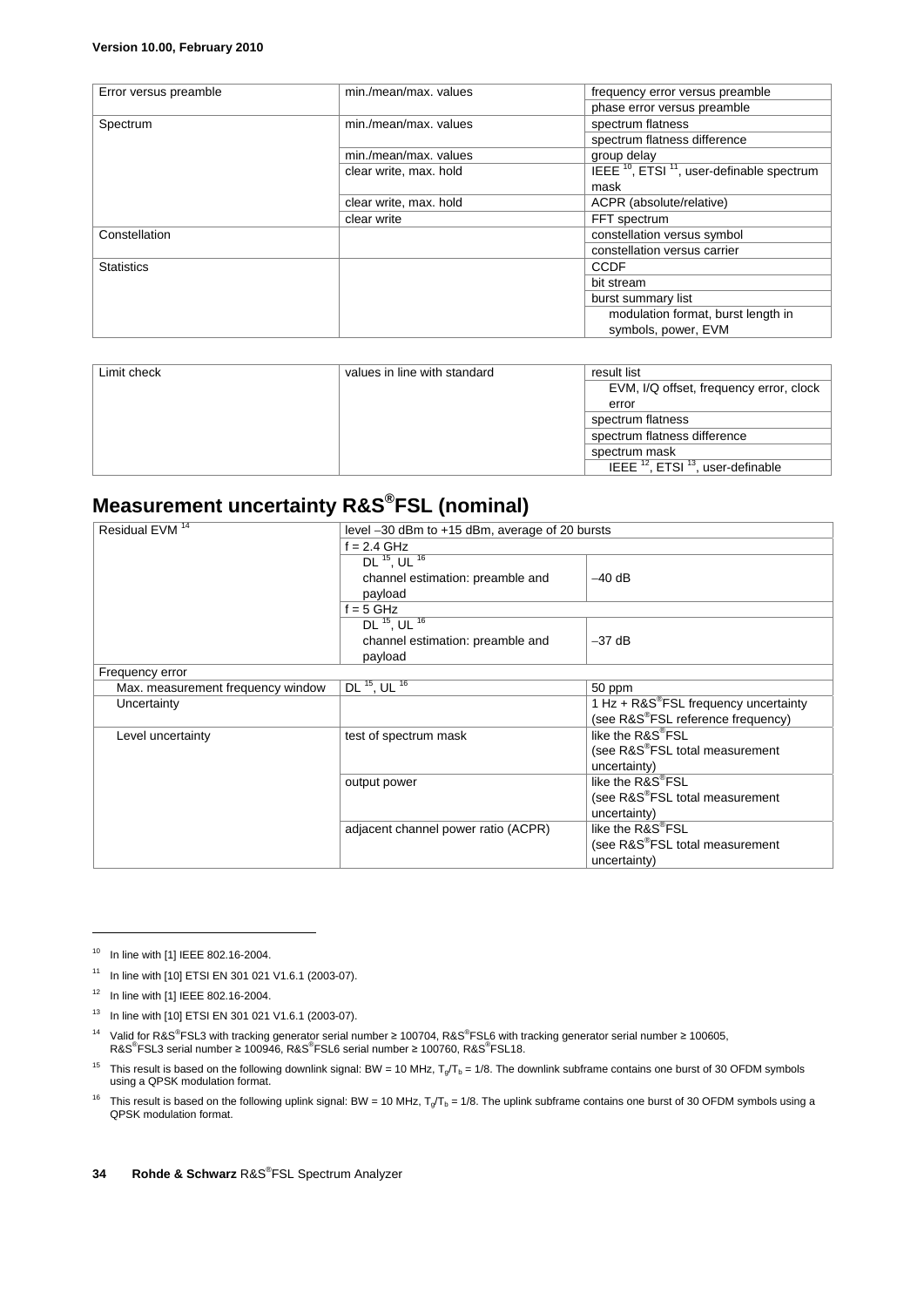## **Measurement uncertainty R&S®ETL17 (nominal)**

| <b>Residual EVM</b>               | level -30 dBm to +10 dBm, average of 20 bursts |                                            |  |
|-----------------------------------|------------------------------------------------|--------------------------------------------|--|
|                                   | $f = 2.4$ GHz                                  |                                            |  |
|                                   | $DL$ <sup>15</sup> , UL <sup>16</sup>          |                                            |  |
|                                   | channel estimation: preamble and               | $-39$ dB                                   |  |
|                                   | payload                                        |                                            |  |
| Frequency error                   |                                                |                                            |  |
| Max. measurement frequency window | DL $^{15}$ , UL $^{16}$                        | 50 ppm                                     |  |
| Uncertainty                       |                                                | $1 Hz + R & S^* ETL$ frequency uncertainty |  |
|                                   |                                                | (see R&S®ETL reference frequency)          |  |
| Level uncertainty                 | test of spectrum mask                          | like the R&S®ETL (see R&S®ETL total        |  |
|                                   |                                                | measurement uncertainty)                   |  |
|                                   | output power                                   | like the R&S®ETL (see R&S®ETL total        |  |
|                                   |                                                | measurement uncertainty)                   |  |
|                                   | adjacent channel power ratio (ACPR)            | like the R&S®ETL (see R&S®ETL total        |  |
|                                   |                                                | measurement uncertainty)                   |  |

<sup>&</sup>lt;sup>17</sup> Valid for R&S<sup>®</sup>ETL fitted with preselector option R&S<sup>®</sup>ETL-B203. The preselector state is off.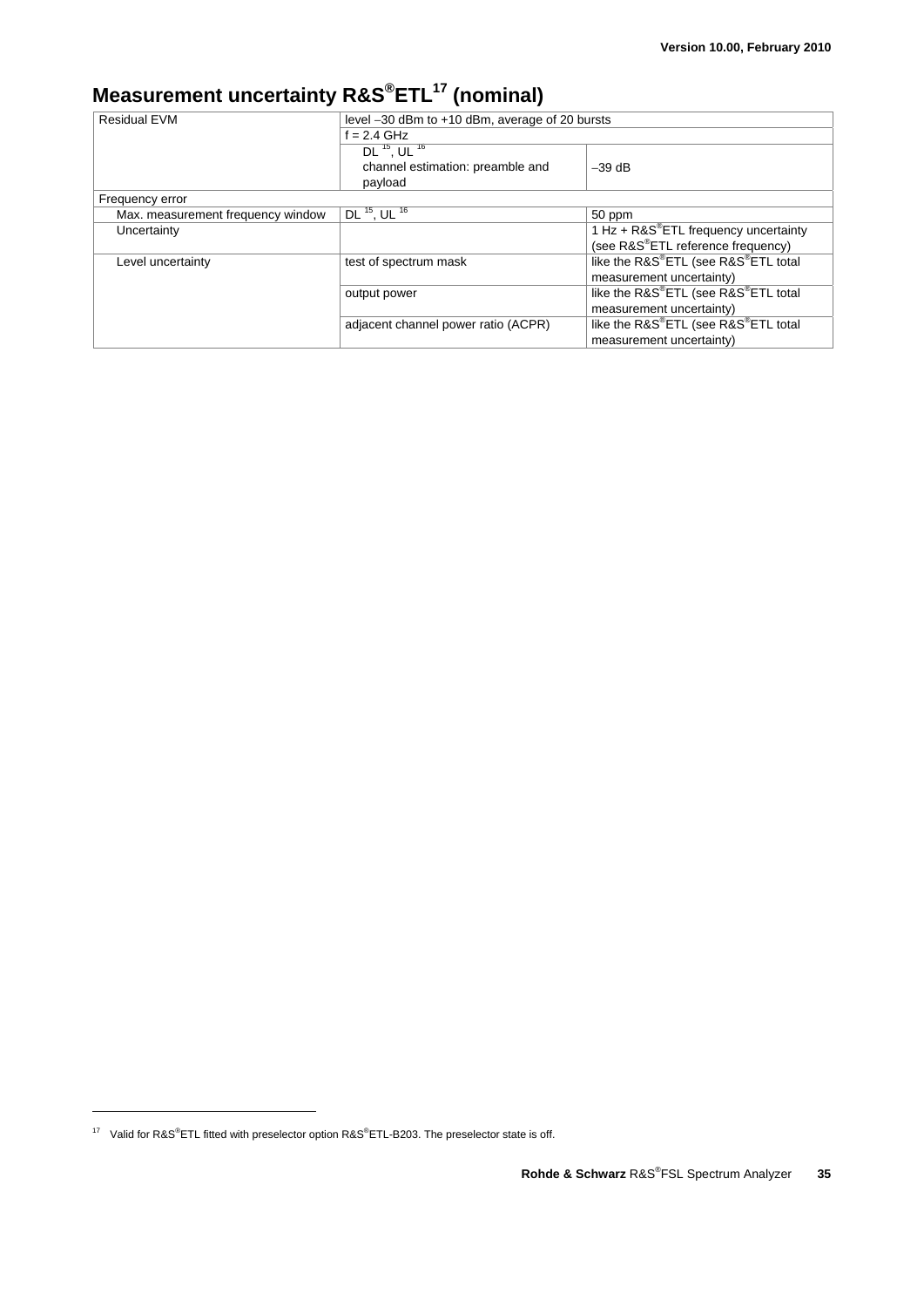## **R&S®FSL-K93 WiMAX™/WiBro IEEE 802.16 OFDMA SISO analysis (IEEE 802.16-2004, IEEE 802.16-2004/Cor1-2005, IEEE 802.16e-2005, P802.16-Rev2/D3 WiMAX™ and WiBro)**

The specifications of the R&S®FSL-K93 WiMAX™ measurement application are based on the data sheet specifications of the R&S®FSL and R&S<sup>®</sup>ETL signal and spectrum analyzers, have not been checked separately and are not verified during instrument calibration. The specified level measurement errors do not take into account systematic errors due to reduced signal to noise ratio (S/N). Specifications apply under the following conditions: 30 minutes warm-up time at ambient temperature, specified environmental conditions met, calibration cycle adhered to, and all internal automatic adjustments performed.

"Typical values" are designated with the abbreviation "typ.". These values are verified during the final test but are not assured by Rohde & Schwarz.

"Nominal values" are design parameters that are not assured by Rohde & Schwarz. These values are verified during product development but are not specifically tested during production.

Data without tolerance limits is not binding.

### **Frequency**

| Frequency range     | RF input                            |                         |                          |
|---------------------|-------------------------------------|-------------------------|--------------------------|
|                     | R&S <sup>®</sup> FSL3               |                         | 9 kHz $^{18}$ to 3 GHz   |
|                     | R&S <sup>®</sup> FSL6               |                         | 9 kHz $^{18}$ to 6 GHz   |
|                     | R&S <sup>®</sup> FSL18              |                         | 9 kHz $^{18}$ to 18 GHz  |
|                     | R&S <sup>®</sup> ETL                |                         | 500 kHz $^{18}$ to 3 GHz |
| Sampling rate $F_s$ | model                               | serial number or lower  | 1.44 MHz to 20 MHz       |
|                     | R&S®FSL3 <sup>19</sup>              | 100703                  |                          |
|                     | R&S <sup>®</sup> FSL6 <sup>19</sup> | 100604                  |                          |
|                     | R&S <sup>®</sup> FSL3               | 100945                  |                          |
|                     | R&S <sup>®</sup> FSL6               | 100759                  |                          |
|                     | $RAS^{\circ}ETL$                    |                         |                          |
|                     | model                               | serial number or higher | 1.44 MHz to 32 MHz       |
|                     | R&S®FSL3 <sup>19</sup>              | 100704                  |                          |
|                     | R&S®FSL6 <sup>19</sup>              | 100605                  |                          |
|                     | R&S <sup>®</sup> FSL3               | 100946                  |                          |
|                     | R&S <sup>®</sup> FSL6               | 100760                  |                          |
|                     | R&S <sup>®</sup> FSL18              |                         | 1.44 MHz to 32 MHz       |

#### **Level**

| Level range   | <b>RF</b> input | to +30 dBm<br>dBm<br>-60 |
|---------------|-----------------|--------------------------|
| Level setting |                 | auto                     |
|               |                 | manual                   |

<sup>&</sup>lt;sup>18</sup> Restricted IF overload, power trigger and auto level functionality depending on carrier frequency and bandwidth at carrier frequencies < 50MHz.

<sup>&</sup>lt;sup>19</sup> With tracking generator.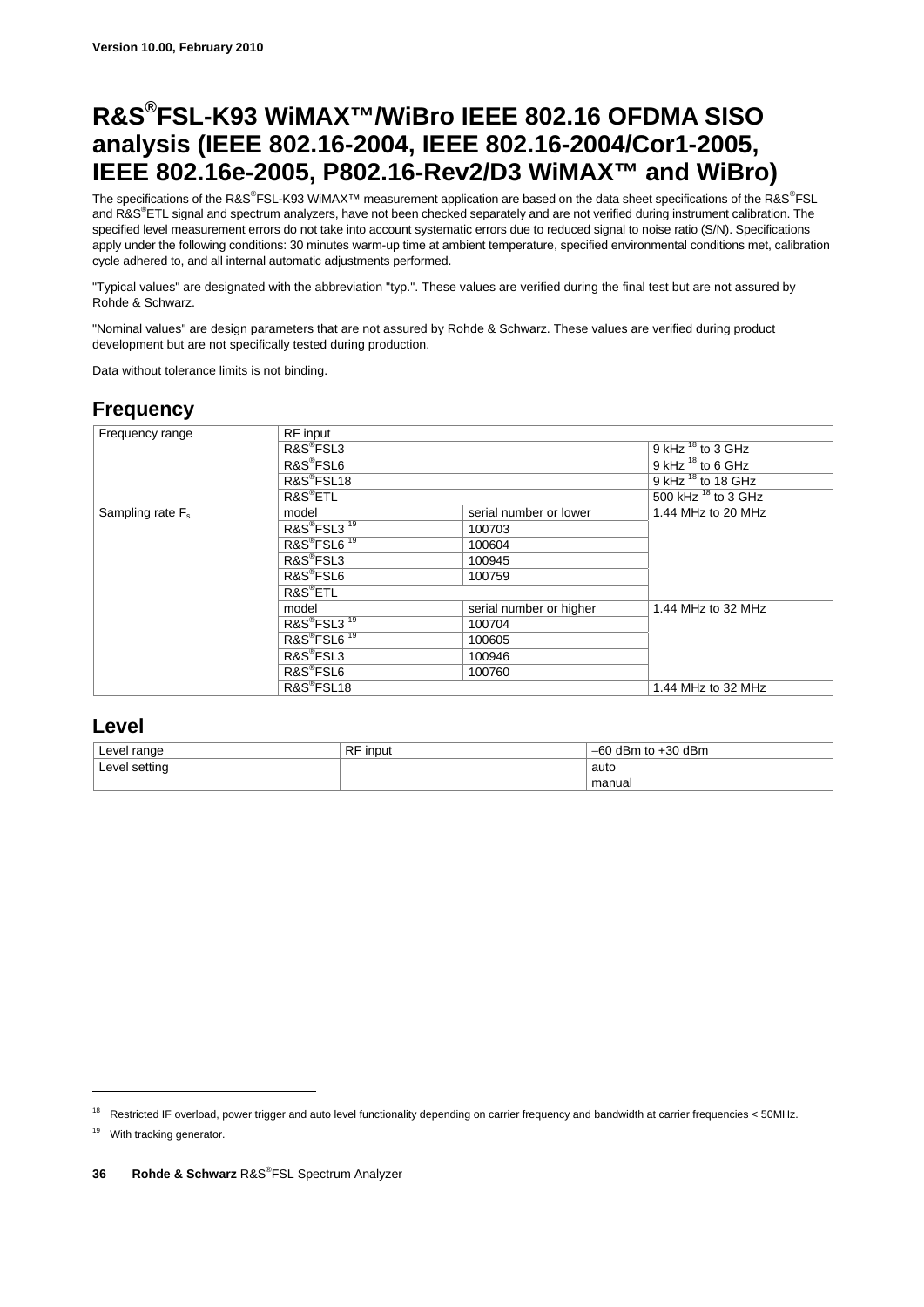### **Signal acquisition**

| Supported standards          |                                            | IEEE 802.16-2004 OFDMA SISO      |
|------------------------------|--------------------------------------------|----------------------------------|
|                              |                                            | IEEE 802.16-2004/Cor1-2005 OFDMA |
|                              |                                            | <b>SISO</b>                      |
|                              |                                            | IEEE 802.16e-2005 OFDMA SISO     |
|                              |                                            | P802.16-Rev2/D3 OFDMA SISO       |
|                              |                                            | IEEE 802.16e-2005 based WiBro    |
| Capture length               |                                            | 24 µs to 15.6 ms                 |
| Gate length                  |                                            | 24 µs to capture length          |
| Number of analyzed subframes |                                            | 1 to 10922 subframes             |
| Result length                | EVM versus symbol, burst summary list,     | capture length <sup>20</sup>     |
|                              | constellation versus symbol, bit stream    |                                  |
|                              | FFT spectrum, CCDF                         | capture length or gate length    |
|                              | result summary, power versus time, EVM     | capture length <sup>20</sup> or  |
|                              | versus carrier, spectrum flatness,         | 1 to 10922 subframes             |
|                              | spectrum flatness difference, group delay, |                                  |
|                              | frequency error versus sample, phase       |                                  |
|                              | error versus sample                        |                                  |
| Frame length                 |                                            | 2 ms to 15 ms                    |
| Sweep time                   | spectrum mask                              | 2.5 ms to 16000 s, auto          |
|                              | adjacent channel power ratio (ACPR)        | 10 ms to 16000 s                 |
| Sweep count                  |                                            | 1 to 32767                       |
| Trigger modes                | RF input                                   | free run, external, power        |

### **Measurement parameters**

| Frequency band                   | predefined bands    | preset combinations of sampling rate $(F_s)$<br>and nominal channel bandwidth (BW) in<br>line with standard |
|----------------------------------|---------------------|-------------------------------------------------------------------------------------------------------------|
|                                  | unspecified         | standard-compliant or user-defined F <sub>s</sub> /BW<br>ratios                                             |
| Sampling rate $(F_s)$ ,          |                     | If one of the parameters is set, the other is                                                               |
| channel bandwidth (BW)           |                     | automatically set as required for the                                                                       |
|                                  |                     | selected standard. The frequency band                                                                       |
|                                  |                     | setting is taken into account                                                                               |
| Guard period ratio $G = T_q/T_b$ |                     | 1/4, 1/8, 1/16, 1/32                                                                                        |
| $N_{FFT}$                        |                     | 128, 512, 1024, 2048                                                                                        |
| Zones                            | downlink (DL)       | DL-PUSC, DL-FUSC, DL-AMC 2x3                                                                                |
|                                  | uplink (UL)         | UL-PUSC, UL-AMC 2x3                                                                                         |
| Signal analysis                  | DL                  | in line with signal DL-MAP (auto demod.),                                                                   |
|                                  |                     | normal DL-MAP, compressed DL-MAP                                                                            |
|                                  | DL, UL              | in line with user-defined frame                                                                             |
|                                  |                     | configuration                                                                                               |
| <b>IDcell</b>                    |                     | 0 to 31                                                                                                     |
| Segments                         | <b>DL-PUSC</b>      | 0, 1, 2                                                                                                     |
| Preamble                         | preamble mode, auto | derived from IDcell and segment setting in<br>line with standard                                            |
|                                  | preamble mode, user | defined by preamble index in line with<br>standard                                                          |
| Subchannel bitmap used           | <b>DL-PUSC</b>      | 6-bit mask allocating subchannel groups to<br>a segment                                                     |
| <b>Burst modulation format</b>   |                     | BPSK (pilots only), QPSK, 16QAM,<br>64QAM                                                                   |
| Pilot tracking                   | DL, UL              | phase ON/OFF, timing ON/OFF,<br>level ON/OFF                                                                |
|                                  | DL, UL              | use pilots in line with standard <sup>21</sup>                                                              |
|                                  |                     | use detected pilots <sup>22</sup>                                                                           |

-

 $20$  Max. 100 zones/subframes per capture buffer, max. 1000 bursts per capture buffer.

 $21$  The application computes the pilot modulation sequence used for tracking in line with the standard.

 $22$  The application detects the pilot modulation sequence used for tracking the signal to be analyzed.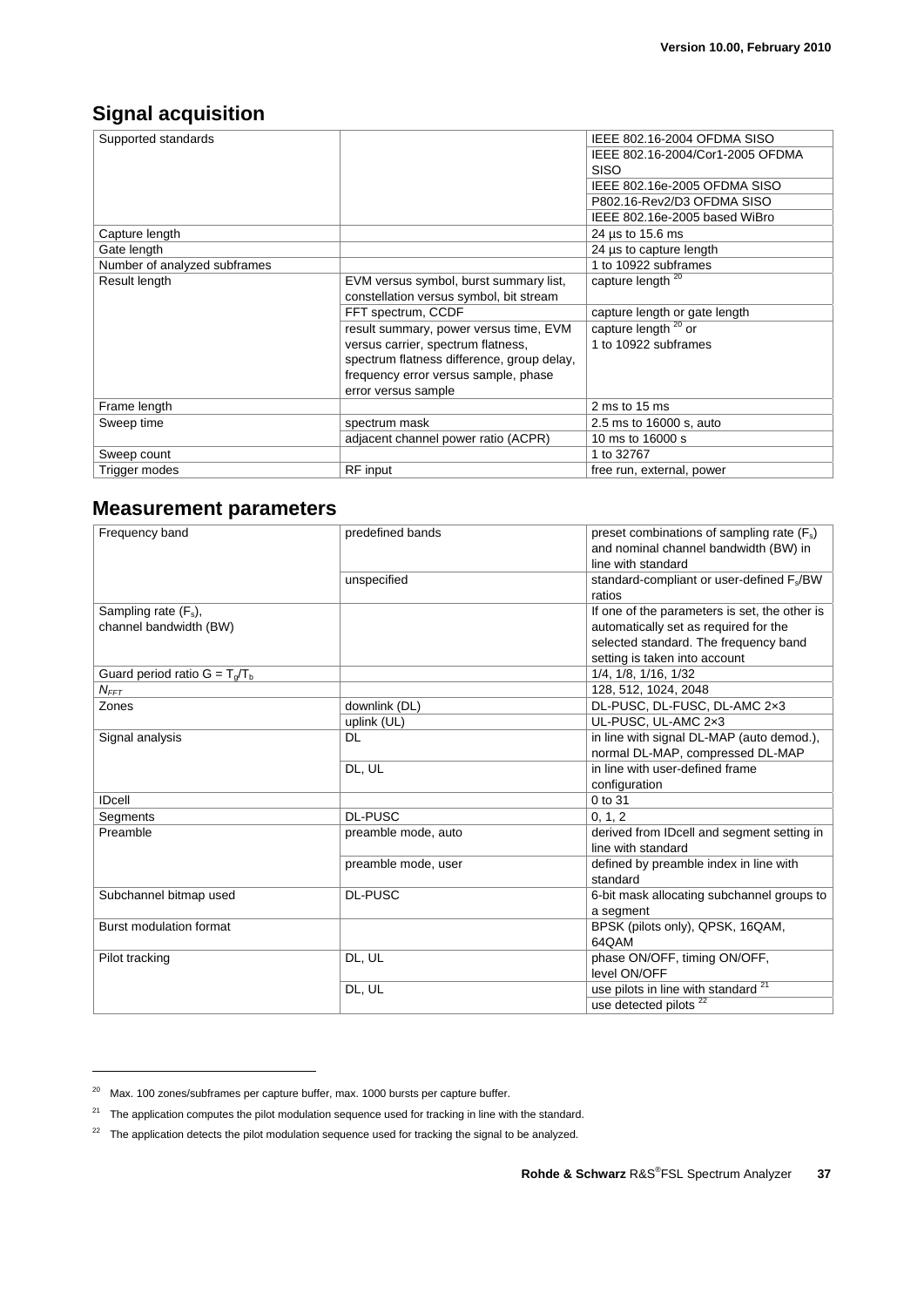#### **Version 10.00, February 2010**

| Channel estimation range          | DL             | preamble only                              |
|-----------------------------------|----------------|--------------------------------------------|
|                                   |                | preamble and payload                       |
|                                   |                | payload only                               |
|                                   | UL             | payload only                               |
| Zone editor                       |                |                                            |
| Zone/segment list                 | DL, UL         | zone type, segment, length in symbols,     |
|                                   |                | offset in symbols, PermBase                |
|                                   | DL             | PRBS ID                                    |
| Zone/segment map                  |                | graphical display of frame content defined |
|                                   |                | by zone/segment list                       |
| Max. number of zones/segments per |                | 26                                         |
| subframe/frame                    |                |                                            |
| <b>Burst editor</b>               |                |                                            |
| <b>Burst list</b>                 | DL             | modulation, number of subchannels,         |
|                                   |                | number of symbols, offset in subchannels,  |
|                                   |                | offset in symbols, boosting,               |
|                                   |                | burst type:                                |
|                                   |                | FCH, DL-MAP, data, restricted HARQ         |
|                                   | UL             | modulation, duration in slots, offset in   |
|                                   |                | subchannels, offset in symbols,            |
|                                   |                | burst type:                                |
|                                   |                | data, restricted fast feedback             |
| Burst map                         |                | graphical display of zone/segment content  |
|                                   |                | defined by burst list                      |
| Max. number of bursts per         |                | 32                                         |
| zone/segment                      |                |                                            |
| Spectrum emission mask            | standard       | IEEE, ETSI, TTA                            |
|                                   | user-definable | The spectrum emission mask is measured     |
|                                   |                | in line with the user setting files.       |

## **Result display**

| Frame configuration | auto demodulation       | burst map in line with decoded signal map                     |
|---------------------|-------------------------|---------------------------------------------------------------|
| Result summary      | analyzed subframes      | center frequency error, clock error, TD                       |
|                     | min./mean/max. values   | power DL preamble, TD power subframe,                         |
|                     |                         | TD power zone, crest factor, RSSI, RSSI                       |
|                     |                         | standard deviation, CINR, CINR standard                       |
|                     |                         | deviation                                                     |
|                     | analyzed zones/segments | BER pilots, EVM data and pilots, EVM                          |
|                     | min./mean/max. values   | data, EVM pilots, unmodulated subcarrier                      |
|                     |                         | error, I/Q offset, gain imbalance,                            |
|                     |                         | quadrature error, power DL preamble,                          |
|                     |                         | power data and pilots, power data, power<br>pilots            |
| Power versus time   | min./mean/max. values   | full subframe                                                 |
|                     |                         | rising/falling                                                |
| <b>EVM</b>          | min./mean/max. values   | EVM versus symbol                                             |
|                     |                         | EVM versus carrier                                            |
| Error versus sample | min./mean/max. values   | frequency error versus sample                                 |
|                     |                         | phase error versus sample                                     |
| Spectrum            | min./mean/max. values   | spectrum flatness                                             |
|                     |                         | spectrum flatness difference                                  |
|                     | min./mean/max. values   | group delay                                                   |
|                     | clear write, max. hold  | IEEE <sup>23</sup> , ETSI <sup>24</sup> , TTA, user-definable |
|                     |                         | spectrum mask                                                 |
|                     | clear write, max. hold  | ACP (absolute/relative)                                       |
|                     | clear write             | FFT spectrum                                                  |
| Constellation       |                         | constellation diagram versus symbol                           |

<sup>&</sup>lt;sup>23</sup> In line with [1] IEEE 802.16-2004.

<sup>&</sup>lt;sup>24</sup> In line with [10] ETSI EN 301 021 V1.6.1 (2003-07).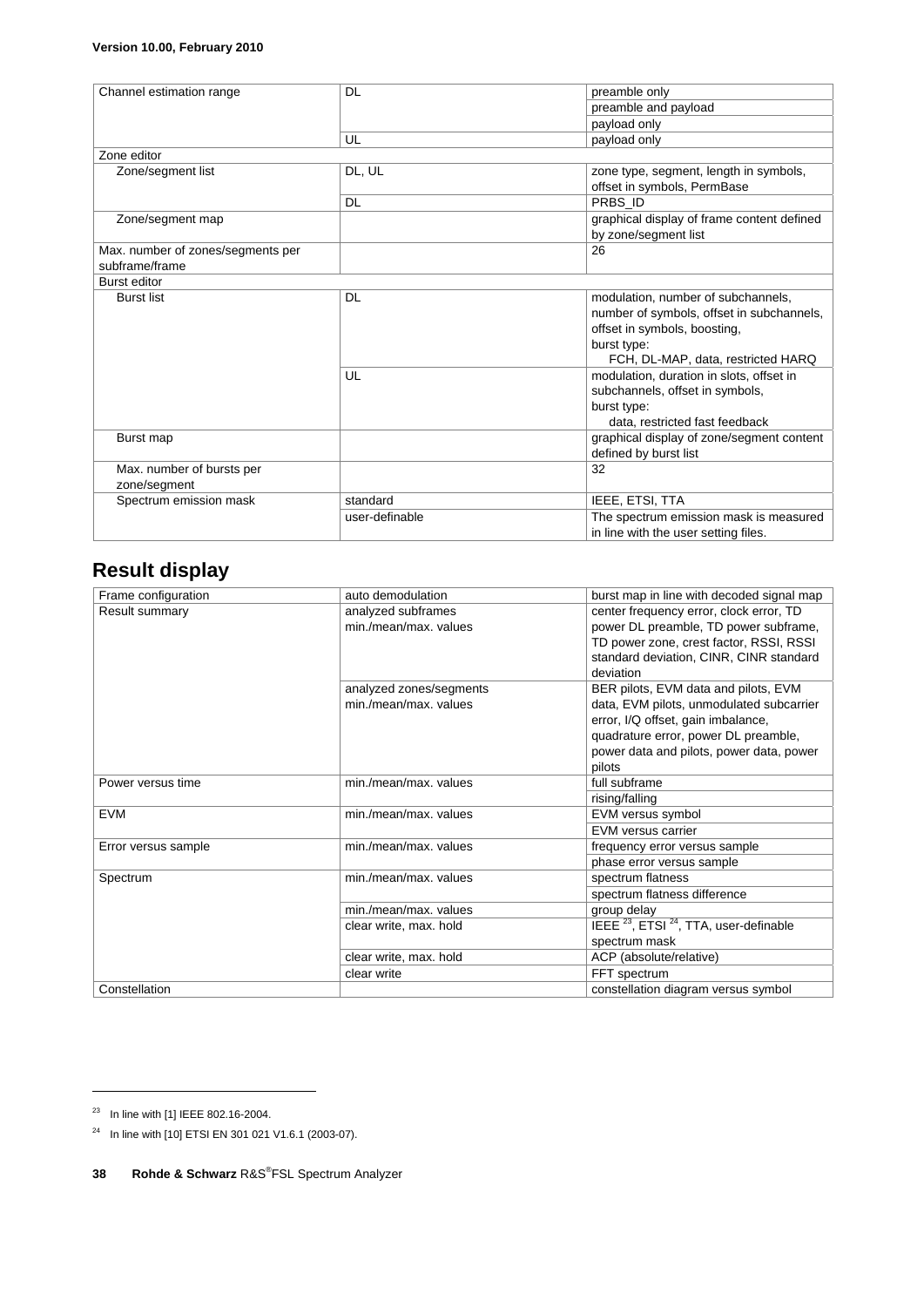| <b>Statistics</b> |                              | CCDF                                                                                 |
|-------------------|------------------------------|--------------------------------------------------------------------------------------|
|                   |                              | bit stream                                                                           |
|                   | downlink, uplink             | erroneous pilots are highlighted <sup>25</sup>                                       |
|                   |                              | burst summary:                                                                       |
|                   |                              | modulation format, burst area in slots,                                              |
|                   |                              | power, EVM                                                                           |
| Limit check       | values in line with standard | result list                                                                          |
|                   |                              | center frequency error, clock error,<br>EVM data and pilots, EVM data, I/Q<br>offset |
|                   |                              | spectrum flatness                                                                    |
|                   |                              | spectrum flatness difference                                                         |
|                   |                              | spectrum mask                                                                        |
|                   |                              | IEEE <sup>26</sup> , ETSI <sup>27</sup> , TTA, user-definable                        |

## **Measurement uncertainty R&S®FSL (nominal)**

| Residual EVM <sup>28</sup>        | level -30 dBm to +15 dBm, average of 20 bursts       |                                                   |  |
|-----------------------------------|------------------------------------------------------|---------------------------------------------------|--|
|                                   | $f = 2.4$ GHz                                        |                                                   |  |
|                                   | $DL^{29}$ , UL $^{30}$                               |                                                   |  |
|                                   | $-40$ dB<br>channel estimation: preamble and payload |                                                   |  |
|                                   | $f = 5$ GHz                                          |                                                   |  |
|                                   | DL <sup>29</sup> , UL <sup>30</sup>                  |                                                   |  |
|                                   | channel estimation: payload                          | $-37$ dB                                          |  |
| Frequency error                   |                                                      |                                                   |  |
| Max. measurement frequency window | DL $^{29}$ , UL $^{30}$                              | 30 ppm                                            |  |
| Uncertainty                       |                                                      | 1 Hz + R&S <sup>®</sup> FSL frequency uncertainty |  |
|                                   |                                                      | (see R&S®FSL reference frequency)                 |  |
| Level uncertainty                 | test of spectrum mask                                | like the R&S <sup>®</sup> FSL                     |  |
|                                   |                                                      | (see R&S <sup>®</sup> FSL total measurement       |  |
|                                   |                                                      | uncertainty)                                      |  |
|                                   | output power                                         | like the R&S <sup>®</sup> FSL                     |  |
|                                   |                                                      | (see R&S®FSL total measurement                    |  |
|                                   |                                                      | uncertainty)                                      |  |
|                                   | ACPR (adjacent channel power ratio)                  | like the R&S®FSL                                  |  |
|                                   |                                                      | (see R&S®FSL total measurement                    |  |
|                                   |                                                      | uncertainty)                                      |  |

<sup>&</sup>lt;sup>25</sup> The detected pilot sequence is compared with the standard-conforming pilot sequence. The standard-conforming pilot sequence depends on the IDcell, frame number [UL], PRBS\_ID [DL], PermBase [DL] user settings.

<sup>26</sup> In line with [1] IEEE 802.16-2004.

<sup>27</sup> In line with [10] ETSI EN 301 021 V1.6.1 (2003-07).

<sup>&</sup>lt;sup>28</sup> Valid for R&S<sup>®</sup>FSL3 with tracking generator serial number ≥ 100704, R&S®FSL6 with tracking generator serial number ≥ 100605, R&S<sup>®</sup>FSL3 serial number ≥ 100946, R&S<sup>®</sup>FSL6 serial number ≥ 100760, R&S<sup>®</sup>FSL18.

<sup>&</sup>lt;sup>29</sup> This result is based on the following downlink signal: BW = 8.75 MHz,  $N_{FFT}$  = 1024, all 30 subchannels assigned to segment 0. The segment contains a downlink PUSC zone with one burst of 30 subchannels and 30 OFDMA symbols using a QPSK modulation format.

<sup>&</sup>lt;sup>30</sup> This result is based on the following uplink signal: BW = 8.75 MHz,  $N_{FFT}$  = 1024, all 35 subchannels being used.<br>The uplink PUSC zone contains one burst of 35 subchannels and 30 OFDMA symbols using a QPSK modulation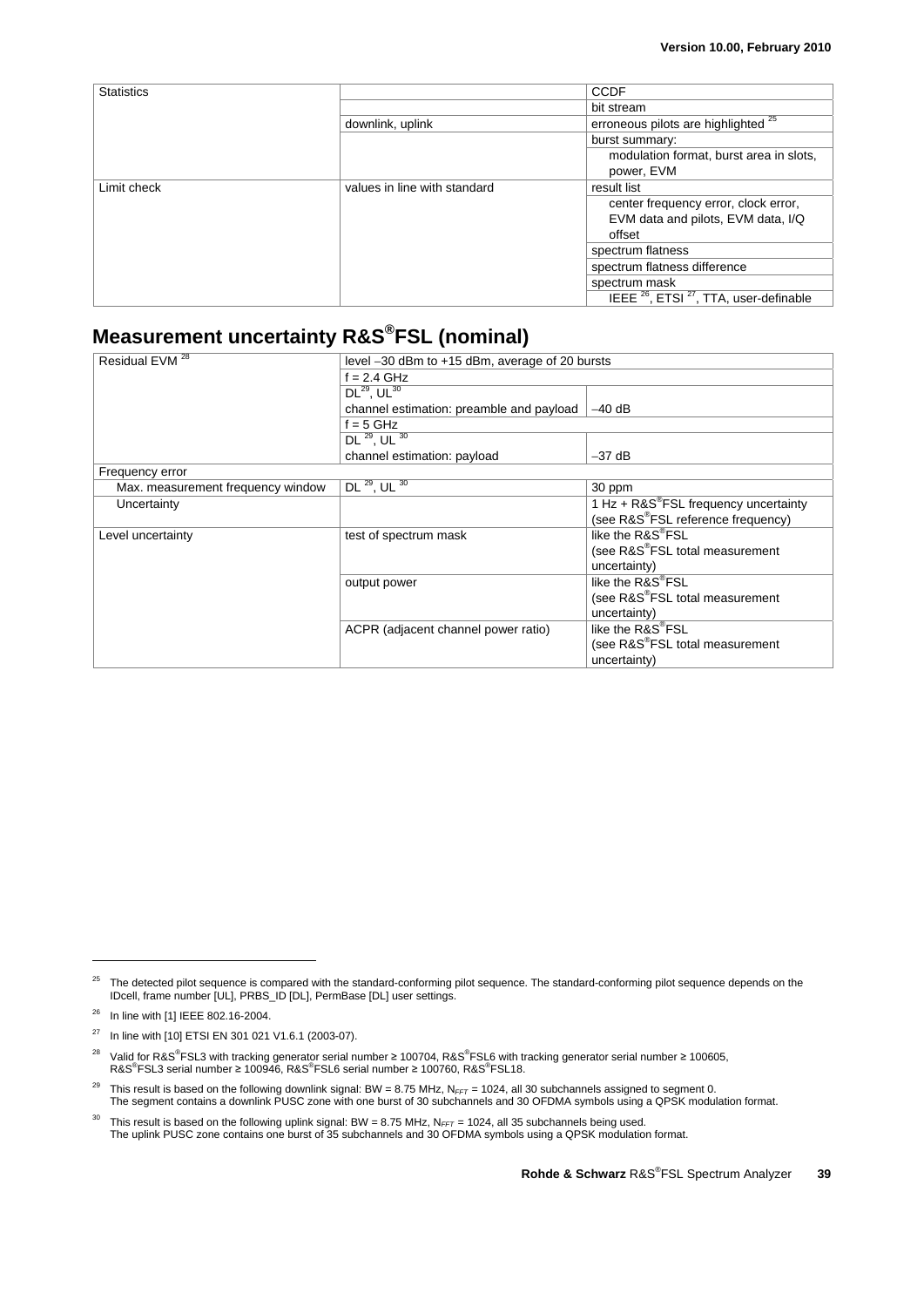## **Measurement uncertainty R&S®ETL31 (nominal)**

| <b>Residual EVM</b>               | level -30 dBm to +10 dBm, average of 20 bursts |                                             |  |
|-----------------------------------|------------------------------------------------|---------------------------------------------|--|
|                                   | $f = 2.4$ GHz                                  |                                             |  |
|                                   | $DL^{29}$ , UL $^{30}$                         |                                             |  |
|                                   | channel estimation: preamble and payload       | $-39$ dB                                    |  |
| Frequency error                   |                                                |                                             |  |
| Max. measurement frequency window | $DL^{29}$ , UL $30$                            | 30 ppm                                      |  |
| Uncertainty                       |                                                | 1 Hz + R&S®ETL frequency uncertainty        |  |
|                                   |                                                | (see R&S®ETL reference frequency)           |  |
| Level uncertainty                 | test of spectrum mask                          | like the R&S®ETL                            |  |
|                                   |                                                | (see R&S <sup>®</sup> ETL total measurement |  |
|                                   |                                                | uncertainty)                                |  |
|                                   | output power                                   | like the R&S®ETL                            |  |
|                                   |                                                | (see R&S®ETL total measurement              |  |
|                                   |                                                | uncertainty)                                |  |
|                                   | ACPR (adjacent channel power ratio)            | like the R&S®ETL                            |  |
|                                   |                                                | (see R&S <sup>®</sup> ETL total measurement |  |
|                                   |                                                | uncertainty)                                |  |

### **References**

[1] IEEE 802.16-2004, IEEE Standard for Local and Metropolitan Area Networks. October 1, 2004.

[2] IEEE 802.16e-2005 and IEEE 802.16-2004/Cor1-2005. February 28, 2006. Amendment 2: Physical and Medium Access Control Layers for Combined Fixed and Mobile Operation in Licensed Bands and Corrigendum 1.

[3] P802.16-Rev2/D2 (December 2007) (is a revision of IEEE 802.16-2004 and consolidates material from IEEE 802.16e-2005, IEEE 802.16-2004/Cor1-2005, IEEE 802.16f-2005 and IEEE 802.16g-2007).

[4] P802.16-Rev2/D3 (February 2008) (is a revision of IEEE 802.16-2004 and consolidates material from IEEE 802.16e-2005, IEEE 802.16-2004/Cor1-2005, IEEE 802.16f-2005 and IEEE 802.16g-2007).

[10] ETSI EN 301 021 V1.6.1 (2003-07). Fixed radio systems; point-to-multipoint equipment; time division multiple access (TDMA); point-to-multipoint digital radio systems in frequency bands in the range 3 GHz to 11 GHz.

<sup>&</sup>lt;sup>31</sup> Valid for R&S<sup>®</sup>ETL fitted with preselector option R&S<sup>®</sup>ETL-B203. The preselector state is off.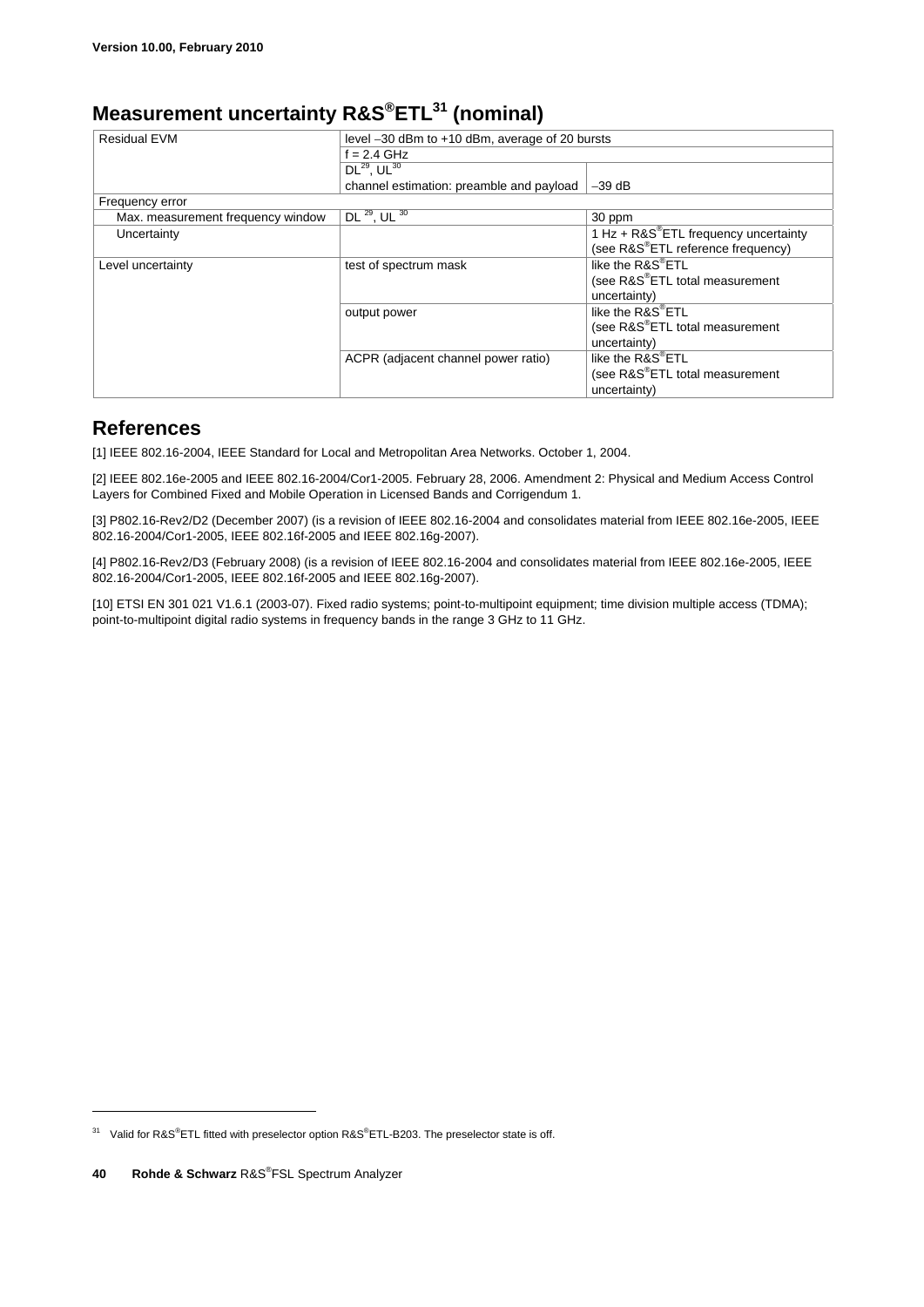## **Ordering information**

| <b>Designation</b>                                                                   | <b>Type</b>            | Order No.    |  |
|--------------------------------------------------------------------------------------|------------------------|--------------|--|
| Spectrum Analyzer, 9 kHz to 3 GHz                                                    | R&S <sup>®</sup> FSL3  | 1300.2502.03 |  |
| Spectrum Analyzer, 9 kHz to 3 GHz,                                                   | R&S <sup>®</sup> FSL3  | 1300.2502.13 |  |
| with tracking generator                                                              |                        |              |  |
| Spectrum Analyzer, 9 kHz to 6 GHz                                                    | R&S <sup>®</sup> FSL6  | 1300.2502.06 |  |
| Spectrum Analyzer, 9 kHz to 6 GHz,                                                   | R&S <sup>®</sup> FSL6  | 1300.2502.16 |  |
| with tracking generator                                                              |                        |              |  |
| Spectrum Analyzer, 9 kHz to 18 GHz                                                   | R&S <sup>®</sup> FSL18 | 1300.2502.18 |  |
| Spectrum Analyzer, 9 kHz to 18 GHz,                                                  | R&S <sup>®</sup> FSL18 | 1300.2502.28 |  |
| with tracking generator                                                              |                        |              |  |
| TV Analyzer, 500 kHz to 3 GHz,                                                       | R&S <sup>®</sup> ETL   | 2112.0004.13 |  |
| with tracking generator                                                              |                        |              |  |
| <b>Accessories supplied</b>                                                          |                        |              |  |
| Power cable, quick start guide and CD-ROM (with operating manual and service manual) |                        |              |  |
| Recommended extras                                                                   |                        |              |  |
| Printed manual (includes operating                                                   |                        | 1300.3338.32 |  |
| manual and service manual)                                                           |                        |              |  |

## **Options**

| <b>Designation</b>                                          | <b>Type</b>               | Order No.    | <b>Retrofittable</b> | <b>Remarks</b>                                                        |
|-------------------------------------------------------------|---------------------------|--------------|----------------------|-----------------------------------------------------------------------|
| <b>Options</b>                                              |                           |              |                      |                                                                       |
| <b>OCXO Reference Frequency</b>                             | R&S <sup>®</sup> FSL-B4   | 1300.6008.02 | yes                  | standard with the<br>R&S®FSL18                                        |
| <b>Additional Interfaces</b>                                | R&S <sup>®</sup> FSL-B5   | 1300.6108.02 | yes                  | video out, IF out, noise                                              |
|                                                             |                           |              |                      | source control, AUX port,<br>R&S <sup>®</sup> NRP-Zxx power<br>sensor |
| TV Trigger                                                  | R&S®FSL-B6                | 1300.5901.02 | yes                  |                                                                       |
| <b>Narrow Resolution Filters</b>                            | R&S <sup>®</sup> FSL-B7   | 1300.5601.02 | yes                  |                                                                       |
| <b>Gated Sweep</b>                                          | R&S <sup>®</sup> FSL-B8   | 1300.5701.02 | yes                  |                                                                       |
| <b>GPIB</b> Interface                                       | R&S®FSL-B10               | 1300.6208.02 | yes                  |                                                                       |
| RF Preamplifier (3/6 GHz)                                   | R&S®FSL-B22               | 1300.5953.02 | yes                  |                                                                       |
| DC Power Supply                                             | R&S <sup>®</sup> FSL-B30  | 1300.6308.02 | yes                  |                                                                       |
| NiMH Battery Pack 4.5 Ah                                    | R&S®FSL-B31               | 1300.6408.02 | yes                  | requires R&S®FSL-B30                                                  |
| Li-Ion Battery Pack 10 Ah with                              | R&S <sup>®</sup> ETL-B235 | 2112.0262.02 | yes                  | requires R&S®FSL-B30                                                  |
| <b>Battery Charger</b>                                      |                           |              |                      |                                                                       |
| <b>Firmware/Software</b>                                    |                           |              |                      |                                                                       |
| AM/FM/oM Measurement Demodulator                            | R&S <sup>®</sup> FSL-K7   | 1301.9246.02 |                      |                                                                       |
| Bluetooth <sup>®</sup> TX Measurements                      | R&S <sup>®</sup> FSL-K8   | 1301.9398.02 |                      |                                                                       |
| $(1.1$ and $2.0 + EDR)$                                     |                           |              |                      |                                                                       |
| Power Sensor Support                                        | R&S®FSL-K9                | 1301.9530.02 |                      | requires R&S®FSL-B5 or<br>R&S <sup>®</sup> NRP-Z3/4                   |
| Spectrogram Measurements                                    | R&S®FSL-K14               | 1302.0913.02 |                      |                                                                       |
| Cable TV and TV Measurements                                | R&S®FSL-K20               | 1301.9675.02 |                      |                                                                       |
| Application Firmware for Noise Figure and                   | R&S®FSL-K30               | 1301.9817.02 |                      | requires R&S®FSL-B5 and                                               |
| <b>Gain Measurements</b>                                    |                           |              |                      | preamplifier                                                          |
| 3GPP FDD BTS Application Firmware                           | R&S®FSL-K72               | 1302.0620.02 |                      |                                                                       |
| CDMA2000 <sup>®</sup> Base Station Analysis                 | R&S FSL-K82               | 1308.7803.02 |                      |                                                                       |
| 1xEV-DO Base Station Measurement                            | R&S FSL-K84               | 1302.0159.02 |                      |                                                                       |
| WLAN IEEE 802.11a/b/g/j Application<br>Firmware             | R&S®FSL-K91               | 1302.0094.02 |                      |                                                                       |
| Upgrade of R&S®FSL-K91 to<br>IEEE 802.11n                   | R&S®FSL-K91n              | 1308.7903.02 |                      |                                                                       |
| WiMAX <sup>™</sup> IEEE 802.16 OFDM Application<br>Firmware | R&S®FSL-K92               | 1302.0236.02 |                      |                                                                       |
| WiMAX™ IEEE 802.16 OFDM/OFDMA                               | R&S®FSL-K93               | 1302.0736.02 |                      |                                                                       |
| <b>Application Firmware</b>                                 |                           |              |                      |                                                                       |
| Upgrade from R&S®FSL-K92 to<br>R&S®FSL-K93                  | R&S®FSL-K92U              | 1302.0307.02 |                      |                                                                       |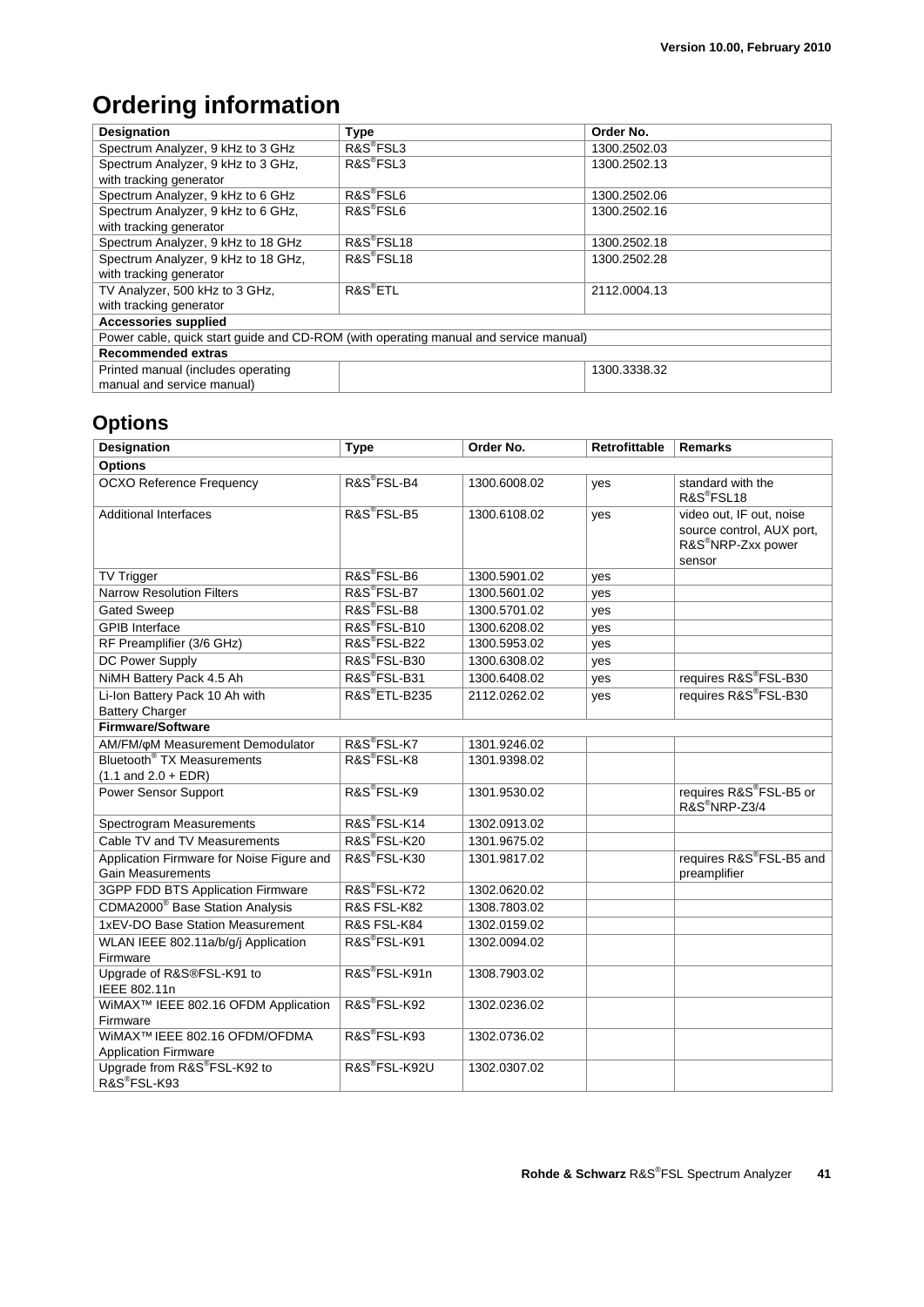### **Recommended extras**

| <b>Designation</b>                                     | Type                    | Order No.    |
|--------------------------------------------------------|-------------------------|--------------|
| 19" Rackmount Adapter                                  | R&S®ZZA-S334            | 1109.4487.00 |
| Soft Carrying Bag                                      | R&S <sup>®</sup> FSL-Z3 | 1300.5401.00 |
| <b>Protective Hard Cover</b>                           | R&S <sup>®</sup> EVS-Z6 | 5201.7760.00 |
| <b>Additional Charger Unit</b>                         | $RAS^{\circ}$ FSL-Z4    | 1300.5430.02 |
| Matching Pad 75 $\Omega$ , L section                   | R&S <sup>®</sup> RAM    | 0358.5414.02 |
| Matching Pad 75 $\Omega$ , series resistor 25 $\Omega$ | $R\&S^{\circledR}R\&AZ$ | 0358.5714.02 |
| Matching Pad 75 $\Omega$ , L section, N to BNC         | R&S®FSH-Z38             | 1300.7740.02 |
| SWR Bridge, 5 MHz to 3 GHz                             | R&S <sup>®</sup> ZRB2   | 0373.9017.52 |
| SWR Bridge, 40 kHz to 4 GHz                            | $RAS^{\circ}ZRC$        | 1039.9492.52 |
| SWR Bridge, 10 MHz to 3 GHz (incl.                     | R&S <sup>®</sup> FSH-Z2 | 1145.5767.02 |
| Open, Short, Load calibration standards)               |                         |              |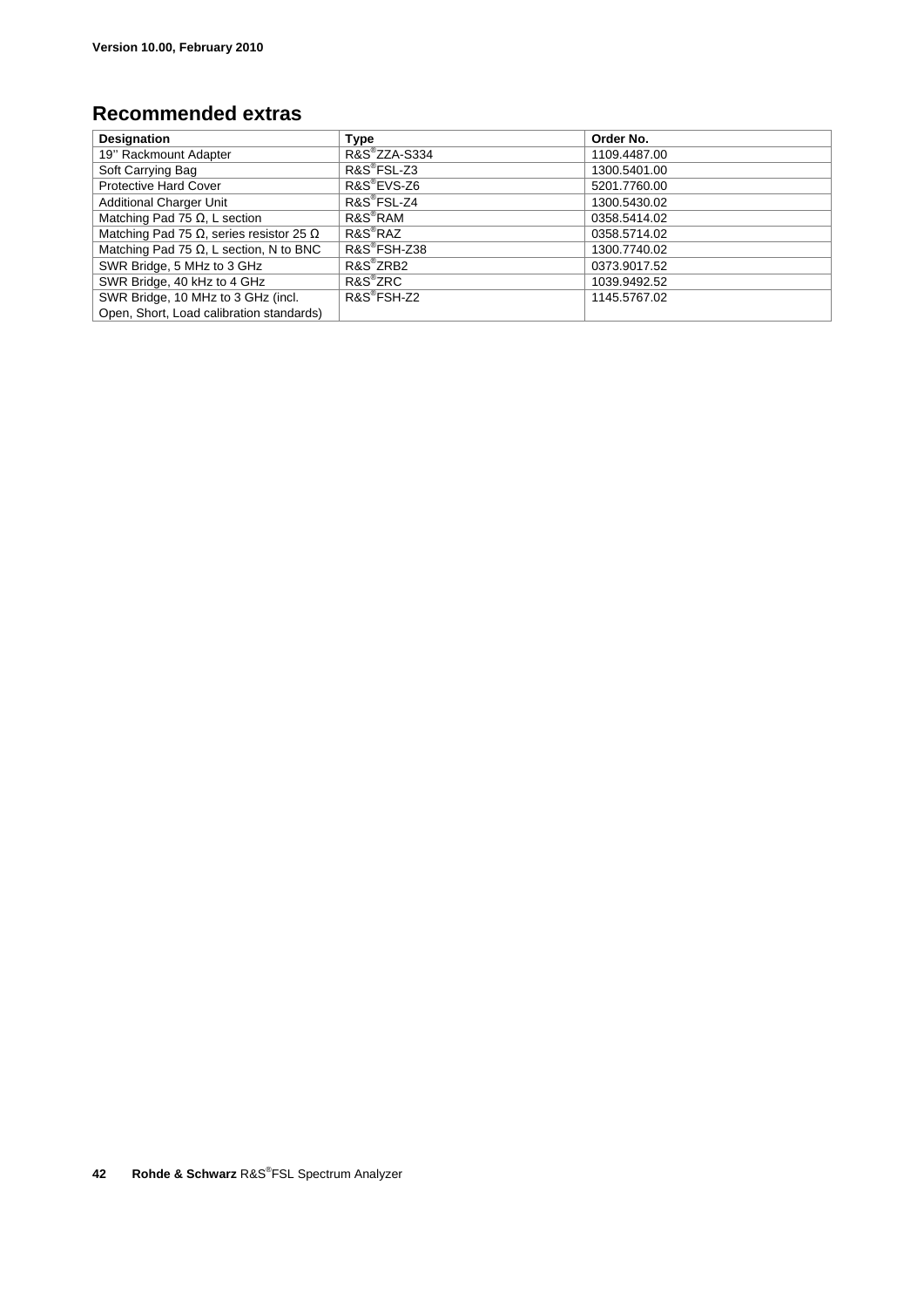## **Power sensors supported by R&S®FSL-K9**

| <b>Designation</b>                      | <b>Type</b>              | Order No.    |
|-----------------------------------------|--------------------------|--------------|
| Average Power Sensor                    | R&S <sup>®</sup> NRP-Z11 | 1138.3004.02 |
| 10 MHz to 8 GHz, 200 mW                 |                          |              |
| Average Power Sensor                    | R&S <sup>®</sup> NRP-Z21 | 1137.6000.02 |
| 10 MHz to 18 GHz, 200 mW                |                          |              |
| Average Power Sensor                    | R&S <sup>®</sup> NRP-Z22 | 1137.7506.02 |
| 10 MHz to 18 GHz, 2 W                   |                          |              |
| Average Power Sensor                    | $R\&S^{\circ}NRP$ -Z23   | 1137.8002.02 |
| 10 MHz to 18 GHz, 15 W                  |                          |              |
| Average Power Sensor                    | R&S <sup>®</sup> NRP-Z24 | 1137.8502.02 |
| 10 MHz to 18 GHz, 30 W                  |                          |              |
| Power Sensor Module with Power Splitter | R&S <sup>®</sup> NRP-Z27 | 1169.4102.02 |
| DC to 18 GHz, 500 mW                    |                          |              |
| Power Sensor Module with Power Splitter | R&S <sup>®</sup> NRP-Z37 | 1169.3206.02 |
| DC to 26.5 GHz, 500 mW                  |                          |              |
| Average Power Sensor                    | R&S <sup>®</sup> NRP-Z91 | 1168.8004.02 |
| 9 kHz to 6 GHz, 200 mW                  |                          |              |
| <b>Thermal Power Sensor</b>             | R&S <sup>®</sup> NRP-Z51 | 1138.0005.02 |
| 0 Hz to 18 GHz, 100 mW                  |                          |              |
| <b>Thermal Power Sensor</b>             | R&S <sup>®</sup> NRP-Z55 | 1138.2008.02 |
| 0 Hz to 40 GHz, 100 mW                  |                          |              |
| <b>Wideband Power Sensor</b>            | R&S <sup>®</sup> NRP-Z81 | 1137.9009.02 |
| 50 MHz to 18 GHz, 100 mW                |                          |              |